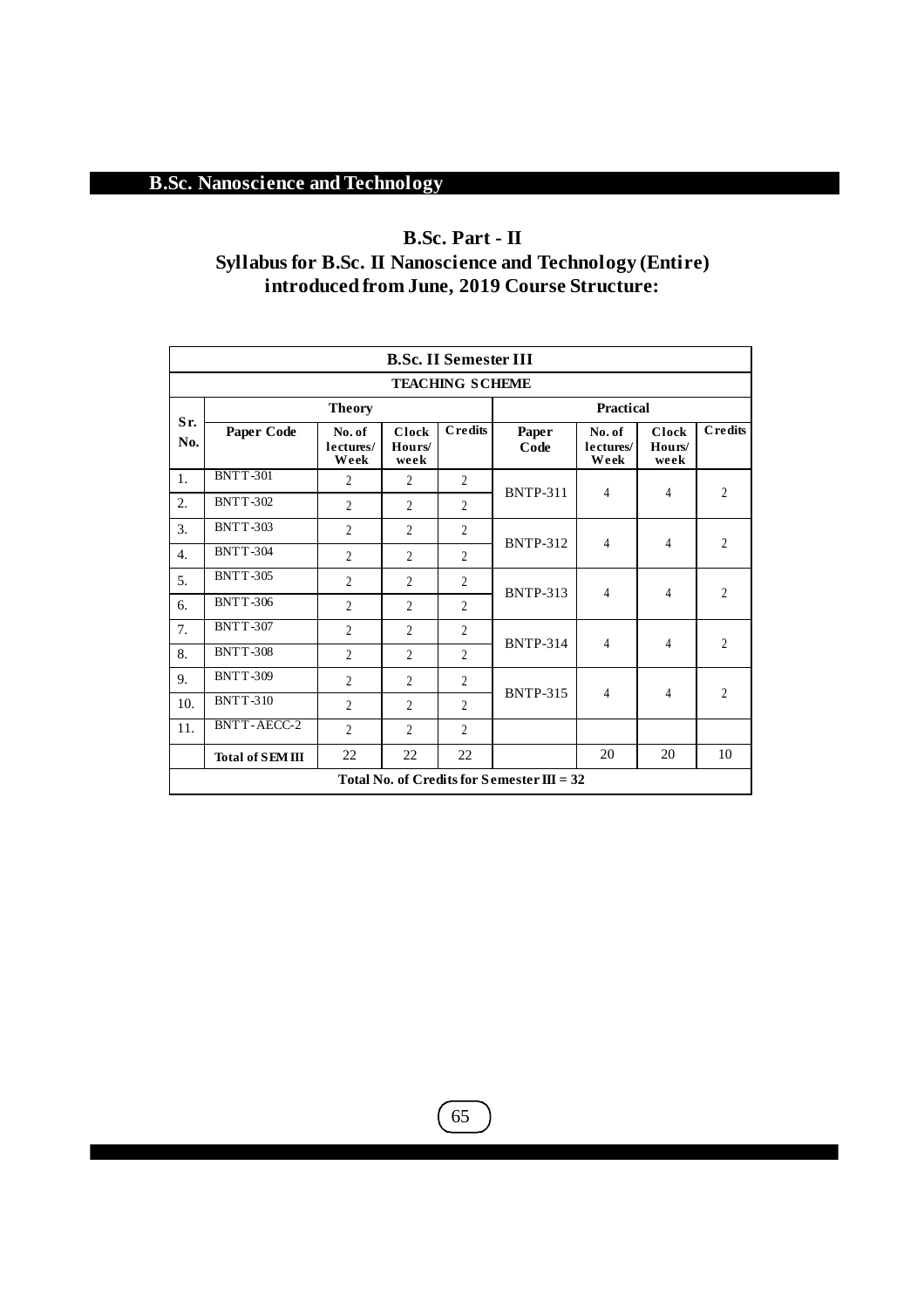| <b>B.Sc. II Semester IV</b>                    |                    |                             |                         |                |                                                   |                             |                                |                |  |  |  |
|------------------------------------------------|--------------------|-----------------------------|-------------------------|----------------|---------------------------------------------------|-----------------------------|--------------------------------|----------------|--|--|--|
| <b>TEACHING SCHEME</b>                         |                    |                             |                         |                |                                                   |                             |                                |                |  |  |  |
|                                                |                    | Practical                   |                         |                |                                                   |                             |                                |                |  |  |  |
| Sr.<br>No.                                     | Paper Code         | No. of<br>lectures/<br>Week | Clock<br>Hours/<br>week | <b>Credits</b> | Paper<br>Code                                     | No. of<br>lectures/<br>Week | <b>Clock</b><br>Hours/<br>week | Credits        |  |  |  |
| 1.                                             | <b>BNTT-401</b>    | $\overline{2}$              | $\overline{c}$          | 2              |                                                   |                             | $\overline{4}$                 |                |  |  |  |
| 2.                                             | <b>BNTT-402</b>    | $\overline{c}$              | 2                       | $\overline{2}$ | <b>BNTP-411</b>                                   | $\overline{4}$              |                                | 2              |  |  |  |
| 3.                                             | <b>BNTT-403</b>    | $\overline{c}$              | 2                       | $\overline{c}$ | <b>BNTP-412</b>                                   |                             | $\overline{4}$                 | 2              |  |  |  |
| $\overline{4}$ .                               | <b>BNTT-404</b>    | $\overline{c}$              | 2                       | 2              |                                                   | $\overline{4}$              |                                |                |  |  |  |
| 5.                                             | <b>BNTT-405</b>    | $\overline{2}$              | $\mathfrak{D}$          | $\overline{2}$ | <b>BNTP-413</b>                                   | $\overline{4}$              | $\overline{4}$                 | 2              |  |  |  |
| 6.                                             | <b>BNTT-406</b>    | $\overline{c}$              | $\overline{2}$          | $\overline{2}$ |                                                   |                             |                                |                |  |  |  |
| 7.                                             | <b>BNTT-407</b>    | $\overline{c}$              | $\overline{2}$          | $\overline{2}$ |                                                   |                             | $\overline{4}$                 |                |  |  |  |
| 8.                                             | <b>BNTT-408</b>    | $\overline{\mathcal{L}}$    | $\mathfrak{D}$          | $\overline{2}$ | <b>BNTP-414</b>                                   | $\overline{4}$              |                                | $\overline{2}$ |  |  |  |
| 9.                                             | <b>BNTT-409</b>    | $\overline{2}$              | $\overline{2}$          | 2              |                                                   |                             |                                |                |  |  |  |
| 10.                                            | <b>BNTT-410</b>    | $\overline{c}$              | 2                       | 2              | <b>BNTP-415</b>                                   | $\overline{4}$              | $\overline{4}$                 | $\overline{c}$ |  |  |  |
| 11.                                            | <b>BNTT-AECC-2</b> | $\mathcal{L}$               | $\mathcal{L}$           | 2              |                                                   |                             |                                |                |  |  |  |
| 20<br>20<br>22<br>22<br>22<br>Total of SEM III |                    |                             |                         |                |                                                   |                             |                                |                |  |  |  |
|                                                |                    |                             |                         |                | Total No. of Credits for Semester IV = $32$       |                             |                                |                |  |  |  |
|                                                |                    |                             |                         |                | Total No. of Credits for Semester $III + IV = 64$ |                             |                                |                |  |  |  |

| Student contact hours per week 42 hr.                                                                                                                                                                       | Total Marks for B.Sc. - II (Including Environmental<br>Science)<br>:1400 |  |  |  |  |  |  |
|-------------------------------------------------------------------------------------------------------------------------------------------------------------------------------------------------------------|--------------------------------------------------------------------------|--|--|--|--|--|--|
| Theory lectures and practical : 50 min.                                                                                                                                                                     | Total Credits for B.Sc. - II (Semester III & IV) : 64                    |  |  |  |  |  |  |
| AECC2 - Ability Enhancement Compulsory Course(BNTT -AECC-2 & BNTT -AECC-2) Environmental<br>Science<br><b>BNTE- B. Sc. Nanoscience and Technology Entire</b> . (for Semester III BNTT -301 to BNTT -310 and |                                                                          |  |  |  |  |  |  |
|                                                                                                                                                                                                             | for Semester IV BNTT-401to BNTT-410)                                     |  |  |  |  |  |  |
| Course list as per enclosed Annexure. Separate passing is mandatory for Theory, Internal and Practical.                                                                                                     |                                                                          |  |  |  |  |  |  |
| Practical Examination will be conducted at semester end for 50 M arks per DSC course (subject). Passing<br>Criteria -minimum40%                                                                             |                                                                          |  |  |  |  |  |  |

 $\boxed{66}$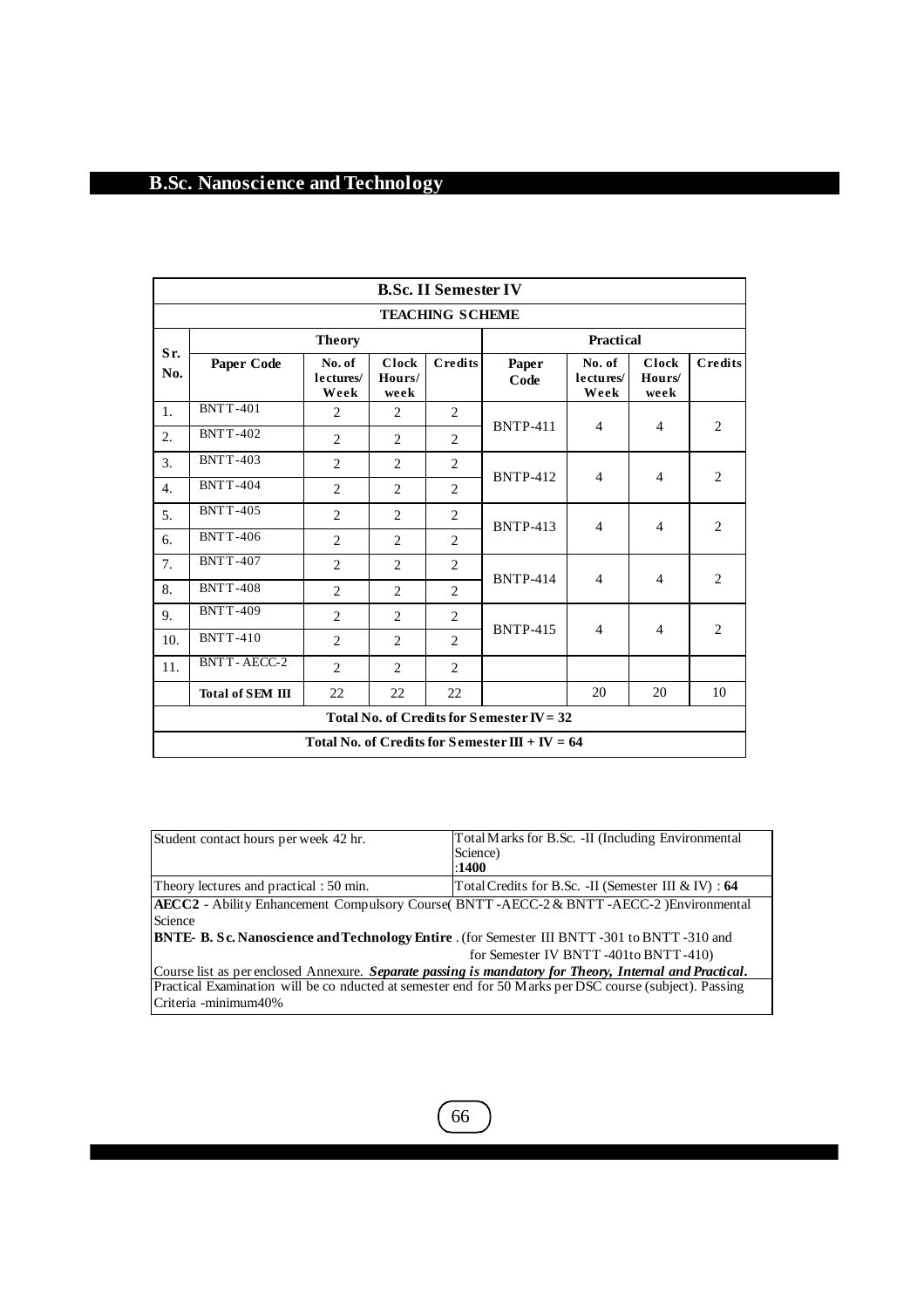| Sr. No | <b>Paper Code</b>  | Name of papers                                      |
|--------|--------------------|-----------------------------------------------------|
| 1.     | <b>BNTT-301</b>    | Waves, Oscillation and sound                        |
| 2.     | <b>BNTT-302</b>    | <b>Thermal Physics</b>                              |
| 3.     | <b>BNTT-303</b>    | Physical Chemistry                                  |
| 4.     | <b>BNTT-304</b>    | Organic Chemistry                                   |
| 5.     | <b>BNTT-305</b>    | Biomolecules and General Microbiology I             |
| 6.     | <b>BNTT-306</b>    | Biomolecules and General Microbiology II            |
| 7.     | <b>BNTT-307</b>    | <b>Statistical Methods for Physical Sciences-I</b>  |
| 8.     | <b>BNTT-308</b>    | <b>Statistical Methods for Physical Sciences-II</b> |
| 9.     | <b>BNTT-309</b>    | Electronic Instrumentation                          |
| 10.    | <b>BNTT-310</b>    | <b>Measurement Techniques</b>                       |
| 11.    | <b>BNTT-AECC-2</b> | Environmental science                               |
| 12.    | <b>BNTP-311</b>    | Physical Science Lab                                |
| 13.    | <b>BNTP -312</b>   | Chemical Science Lab                                |
| 14.    | <b>BNTP-313</b>    | Biotechnology Lab                                   |
|        | 15. BNTP -314      | Computational methods Lab                           |
| 16.    | <b>BNTP -315</b>   | Instrumentation Lab                                 |

## **Semester -III**

### **Semester - IV**

| Sr. No           | <b>Paper Code</b>  | Name of papers                                       |
|------------------|--------------------|------------------------------------------------------|
| 1.               | <b>BNTT-401</b>    | <b>Modern Physics</b>                                |
| 2.               | <b>BNTT-402</b>    | Optic, lasers and Crystallography                    |
| 3.               | <b>BNTT-403</b>    | Organic Chemistry                                    |
| $\overline{4}$ . | <b>BNTT-404</b>    | Analytical Chemistry                                 |
| 5.               | <b>BNTT-405</b>    | Nanobiology I                                        |
| 6.               | <b>BNTT-406</b>    | Nanobiology II                                       |
| 7.               | <b>BNTT-407</b>    | <b>Statistical Methods for Physical Sciences-III</b> |
| 8.               | <b>BNTT-408</b>    | <b>Statistical Methods for Physical Sciences-IV</b>  |
| 9.               | <b>BNTT-409</b>    | Analytical Instrumentation I                         |
| 10.              | <b>BNTT-410</b>    | Analytical Instrumentation II                        |
| 11.              | <b>BNTT-AECC-2</b> | Environmental science                                |
| 12.              | <b>BNTP -411</b>   | Physical Science Lab                                 |
| 13.              | <b>BNTP-412</b>    | Chemical Science Lab                                 |
| 14.              | <b>BNTP -413</b>   | Biotechnology Lab                                    |
| 15.              | <b>BNTP-414</b>    | Computational Methods Lab                            |
| 16.              | <b>BNTP-415</b>    | <b>Instrumentation Lab</b>                           |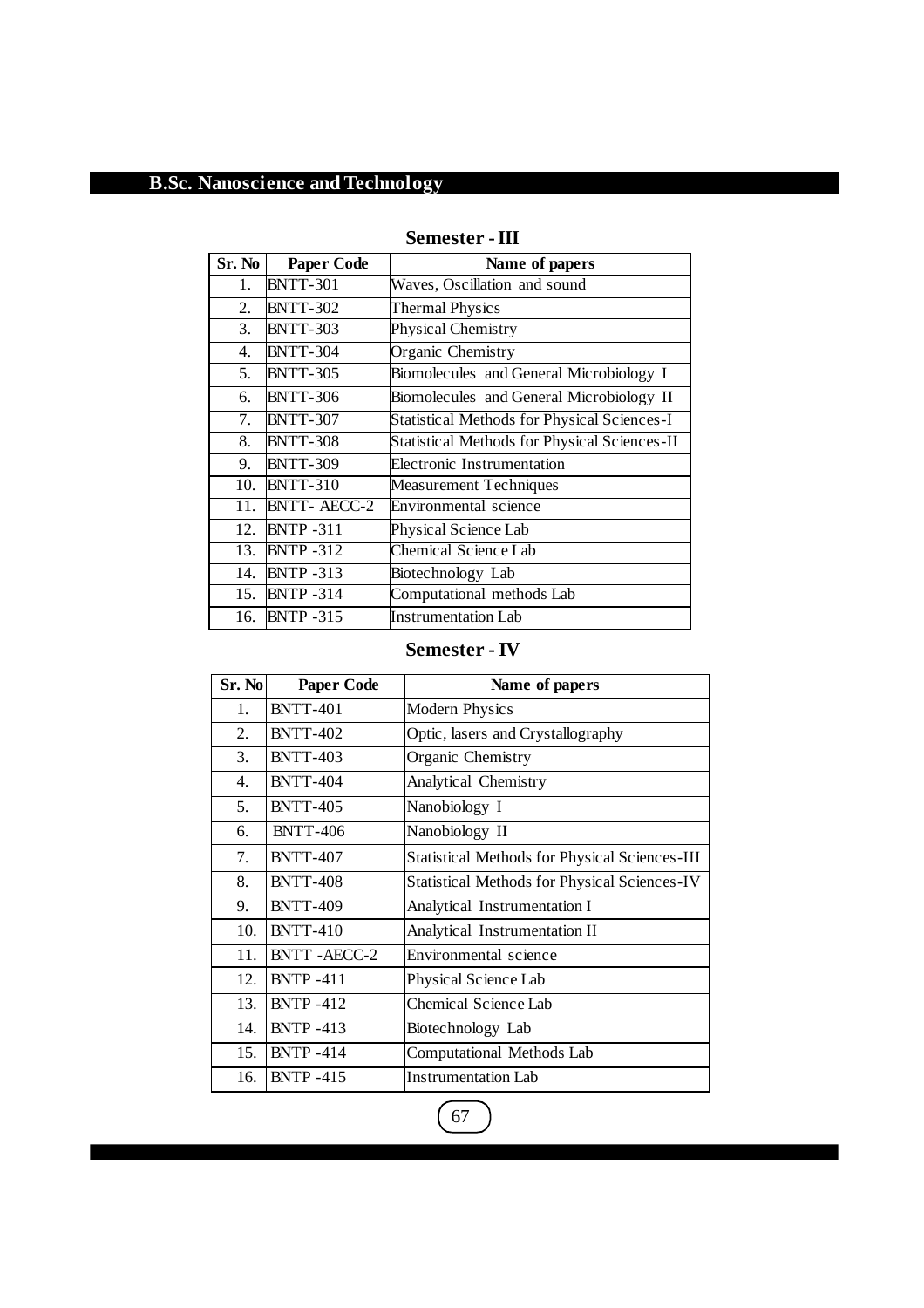## **B. Sc. Part – II Semester III BNTT - 301: Waves, Oscillation and Sound (Lectures: 30, Credit: 02)**

### **Course Objectives: Students should :**

- 1] Study the Lissajous figures
- 2] Study the gyroscopic motion and its application
- 3] Study the properties of sound
- 4] Study the applications of Precessional

## **UNIT -1 : [08 Lectures]**

## **Oscillations**

Simple Harmonic Oscillationsinan ElectricalSystem, Sup**e**rposition oftwo co-linear harmonic Oscillations-Linearity and superposition principle-1) Oscillations having an equal frequencies 2) Oscillations having different frequencies (beats), Lissajous figures with equal and unequal frequencies and their uses.

#### **UNIT -2 : [08 Lectures]**

#### **Precessional Motion**

Precession, torque necessary for precession, nutation, gyroscope, Lanchester's rule, gyrostatic pendulum, motion ofrolling disc and hoop, gyroscopic applications-1)Riding on a bicycle 2) Refilling of barrels of guns and rifles.

#### **Wave Motion**

Transverse waveson a string, travelling and standing waves on a string, normal modesof a string, group velocity, phase velocity, plane waves, spherical waves, intensity of a wave.

#### **UNIT -4 : [08Lectures]**

#### **Sound**

Transducers and their characteristics, pressure microphone, moving coil loud speaker. **Acoustics of Buildings :**

Reverberation time, factors affecting acoustics of buildings, Sabine's Experimental work and formula, optimum reverberationtime.

#### **Reference Books** :

1. Physics volume I –Halliday and Resnick.John Wiley and sons publications, Edition 8 th , 2007.

## **UNIT -3 : [06Lectures]**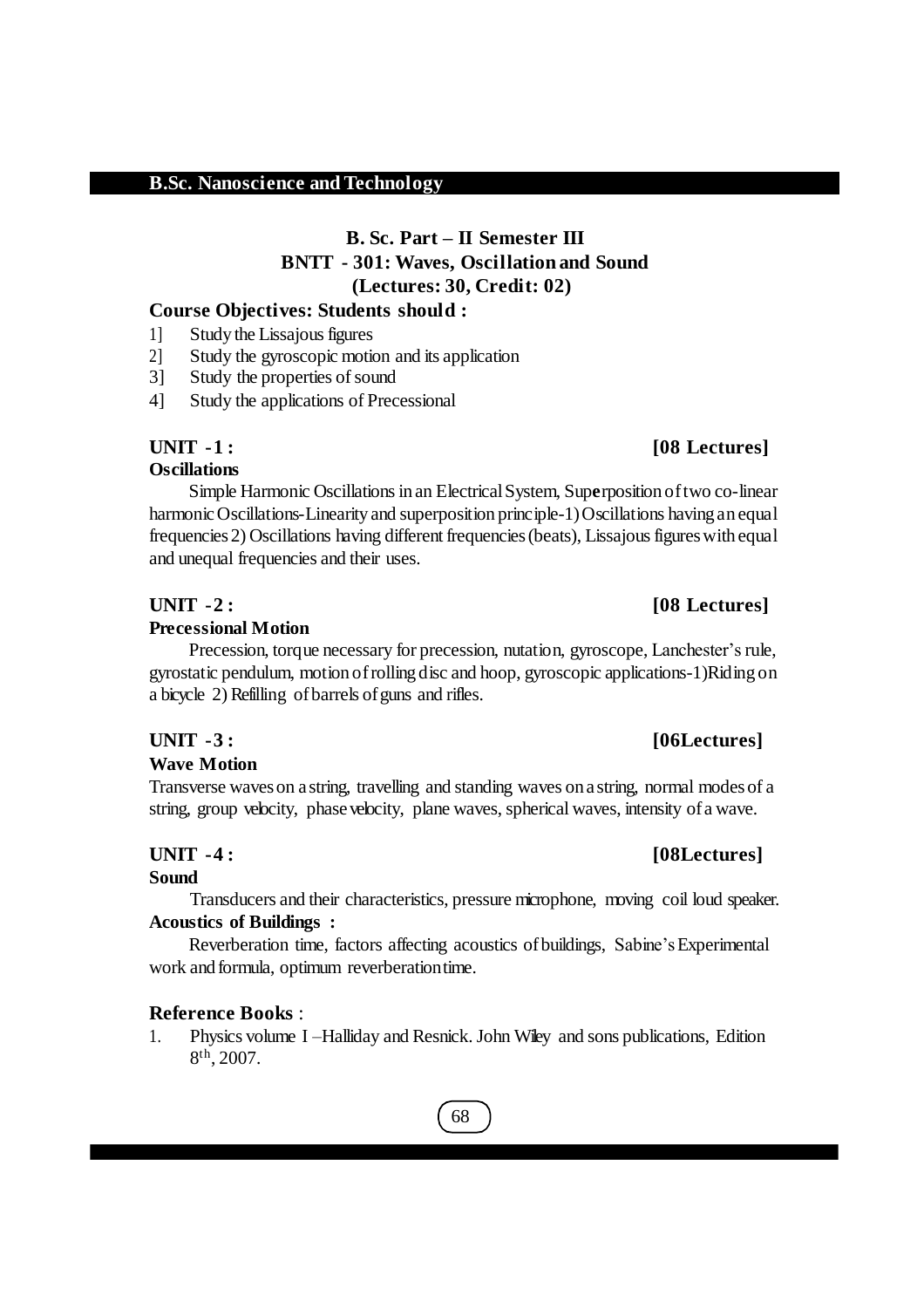- 2. Text book ofoptics for B.Sc. Classes- Brij Lal and N.Subrahmanyam, S. Chand & Company Ltd. NewDelhi,2006
- 3. Properties ofmatter D. S.Mathur, S. ChandPublications, 2010.
- 4. Sound Khanna and Bedi, Atma ram and sons, 1971.
- 5. Waves and oscillations-R. N. Choudhari 2<sup>nd</sup>Edition, New agepublishers, 2010.
- 6. Physics of waves-Harvard Georgie, Prentice hall publication ,8th Edition, 2015.
- 7. The Physics of vibration and waves- H.J Pain, 6<sup>th</sup>edition John Wiley and sons 2005.
- 8. Acoustics, waves, and oscillations- S.N. SEN, 2<sup>nd</sup>edition New age inter national Publisher, 2013.
- 9. The theory of sound-J.W.S Rayleigh 2<sup>nd</sup>edition .Doverpublications, 1945.
- 10. Mechanics , wave motion, heat- Francis Weston Sears, 2<sup>nd</sup>edition Addison-Wesley Pub., 1964.
- 11. Electronics circuits and applications- Bernard Grob Glencoe/McGraw-Hill School Pub Co (March 1 1982)

#### **Course Outcomes:**

#### **Unit - I : After completion of the unit, Students will be able to:**

- 1] Understand the SHM and its solution.
- 2] Understand Lissajous figures.

### **Unit - II : After completion of the unit, Students will be able to:**

- 1] Know basicof gyroscopic motion.
- 2] Understand application of gyroscopic motion.

#### **Unit - III : After completion of the unit, Students will be able to:**

- 1] Understand plane waves, sphericalwaves.
- 2] Define transducers and their types.

### **Unit - IV : After completion of the unit, Students will be able to:**

- 1] Understand concept of acoustic of building.
- 2] Understand Sabine's experimental work.

\*\*\*\*\*\*\*

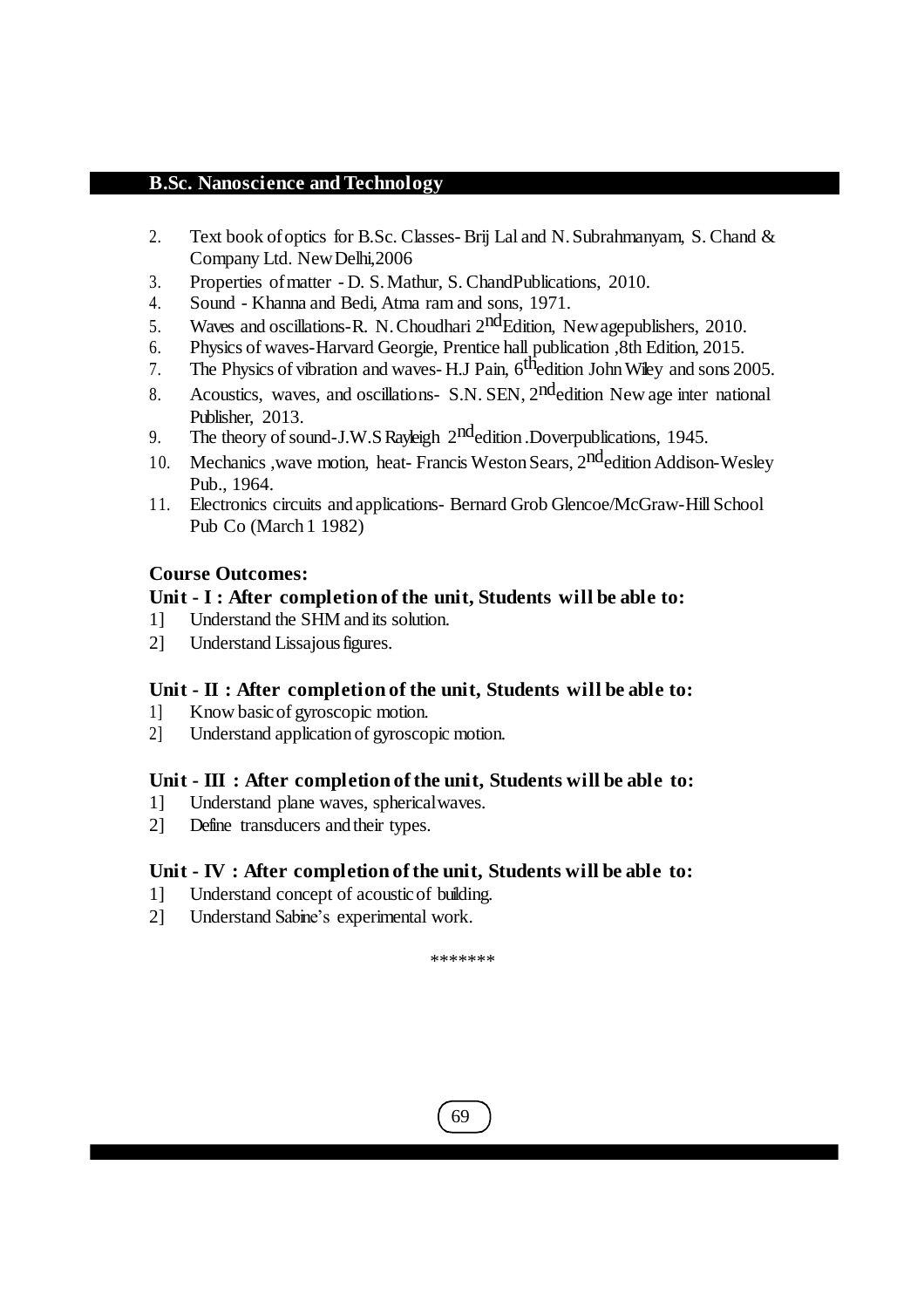## **BNTT - 302: Thermal Physics (Lectures: 30, Credit: 02)**

#### **Course Objectives: Student should :**

- 1) Study the properties of ideal and realgases.
- 2) Study the laws of thermodynamics.
- 3) Study the black bodyradiation spectrum.
- 4) Study macrostates and microstates.

### **UNIT -1 : [09 Lectures] Kinetic Theory of gases Ideal and Real gas**

Interpretation of temperature, Andrew experiment and curve, critical constants, Relation betweencriticalconstants and Vander Waal's constant), Principle ofthermometry, types of thermometer, Platinum resistance thermometer.

#### **Transport Phenomena-**

Mean free path, transport of momentum(viscosity), Energy (conduction) and mass (Diffusion), lawofequipartition ofenergy (no derivation) and it's application to specificheat of gases;mono-atomic and diatomic gases.

#### **UNIT -2 : [07 Lectures]**

#### **Thermodynamics - I**

Thermodynamicalstate, Thermodynamic equilibrium, zeroth lawof thermodynamics, first lawand internalenergy, conversionof heat intowork, variousthermodynamicalprocesses (application of first law): general relation between Cp and Cv, work done during isothermal and adiabatic processes, reversible and irreversible processes

#### **UNIT -3 : [07Lectures]**

#### **Thermodynamics - II**

Second law of thermodynamics (different statements), Carnot's reversible engine, Carnot's cycle, efficiency of Carnot's engine, Carnot's theorem), Entropy, entropy changes in reversible and irreversible processes, entropy-temperature diagram, third Law of thermodynamics

#### **Theory of radiation**

Black bodyradiation, spectraldistribution, concept ofenergy density, derivation of Planck'slaw, deductionof Wien'sdistribution law,Rayleigh-Jeanslaw, StefanBoltzmann law andWien's displacement law fromPlanck's law, phase space,macrostate andmicrostate.

## **UNIT -4 : [07Lectures]**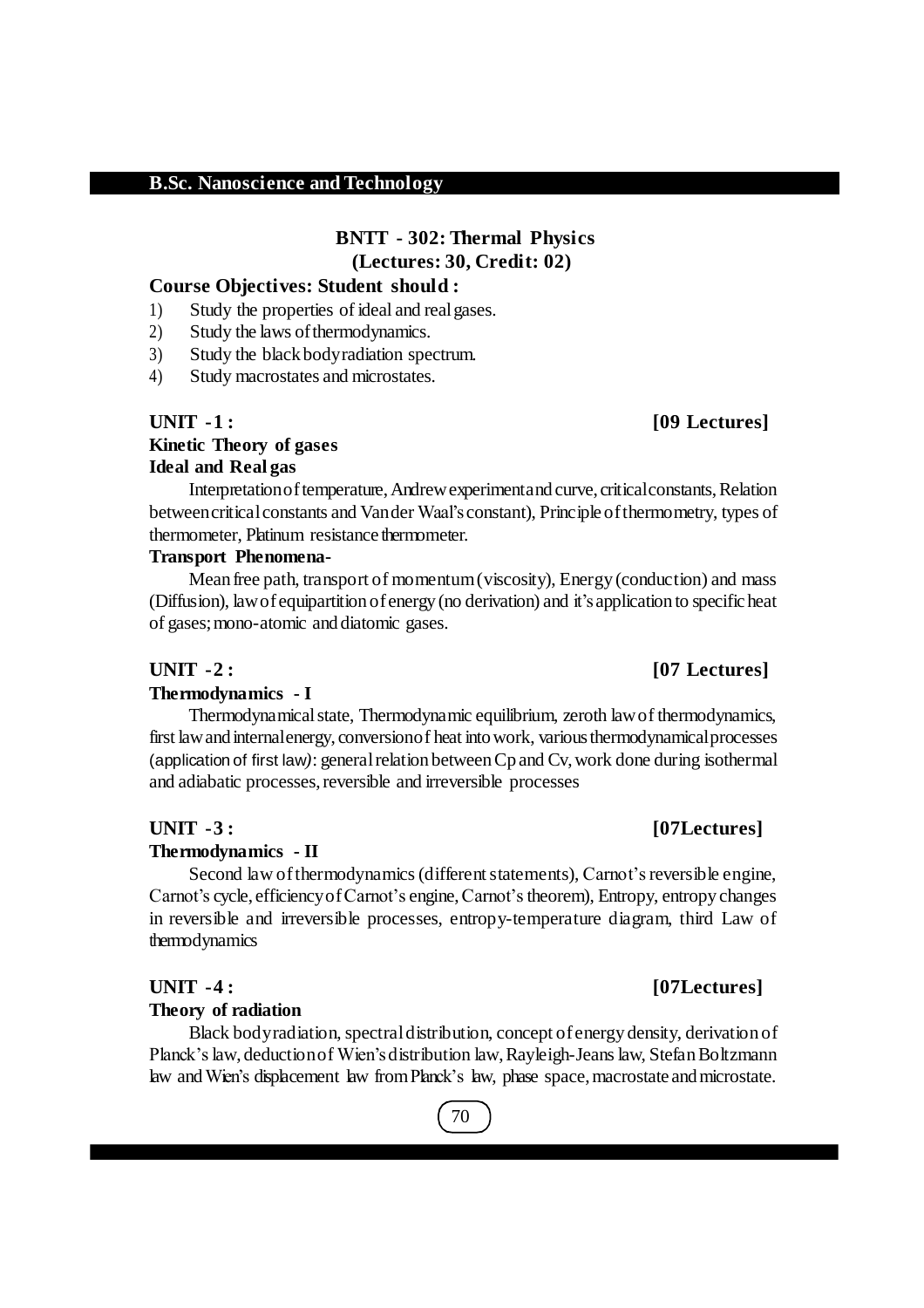#### **Reference Books** :

- 1. Treaties on Heat-Saha and Shrivastava The Indian press, 1973.
- 2. Heat and Thermodynamics- Brijlal and Subramanyam S. Chand and Co. Ltd, Delhi, 2010.
- 3. HeatandThermodynamics, M.W.Zemansky andR.Dittman,7th edition, The McGraw Hill company, 2007.
- 4. Thermal Physics, S. Garg, R. Bansaland C.Ghosh,2nd Edition, Tata McGraw hill Publishing, Co.Ltd, 2013.
- 5. Fundamentals of physics  $-HalidavResnik6<sup>th</sup>Edition. Wei>the evolution. 2015.$
- 6. MathematicalPhysics ofBlack BodyRadiation- ClaesJohnson, IcarusI Ducation 2012
- 7. Introduction to quantum mechanics-David J. Griffith, Cambridge University Press; 3 edition (August 16,2018)[.http://web.uni-miskolc.hu/~www\\_fiz/KovacsE/](http://web.uni-miskolc.hu/~www_fiz/KovacsE/) InfEng\_Quantum.pdf
- 8. Mechanics wave motion, heat-Francis Sears, Published byAddison-Wesley Publishing Company (1958).
- 9. Kinetic theory of gases-Earle H. KennaryFirst Edition, McGraw Hill company , NewYork, London, 1901.

### **Course Outcomes:**

### **Unit - I : After completion of the unit, Students will be able to :**

- 1] Understand kinetic theory of gases.
- 2] Know Transport phenomenon.

### **Unit - II : After completion of the unit, Students will be able to:**

- 1] Understand thermodynamical state and equilibrium.
- 2] Understand thermodynamical process.

### **Unit - III : After completion of the unit, Students will be able to:**

- 1] Understand Carnot'stheorem, working ofCarnot's engine.
- 2] Know laws of thermodynamics.

### **Unit - IV : After completion of the unit, Students will be able to:**

- 1] Define concept of black bodyradiation.
- 2] Understand macrostate andmicrostate.

\*\*\*\*\*\*

71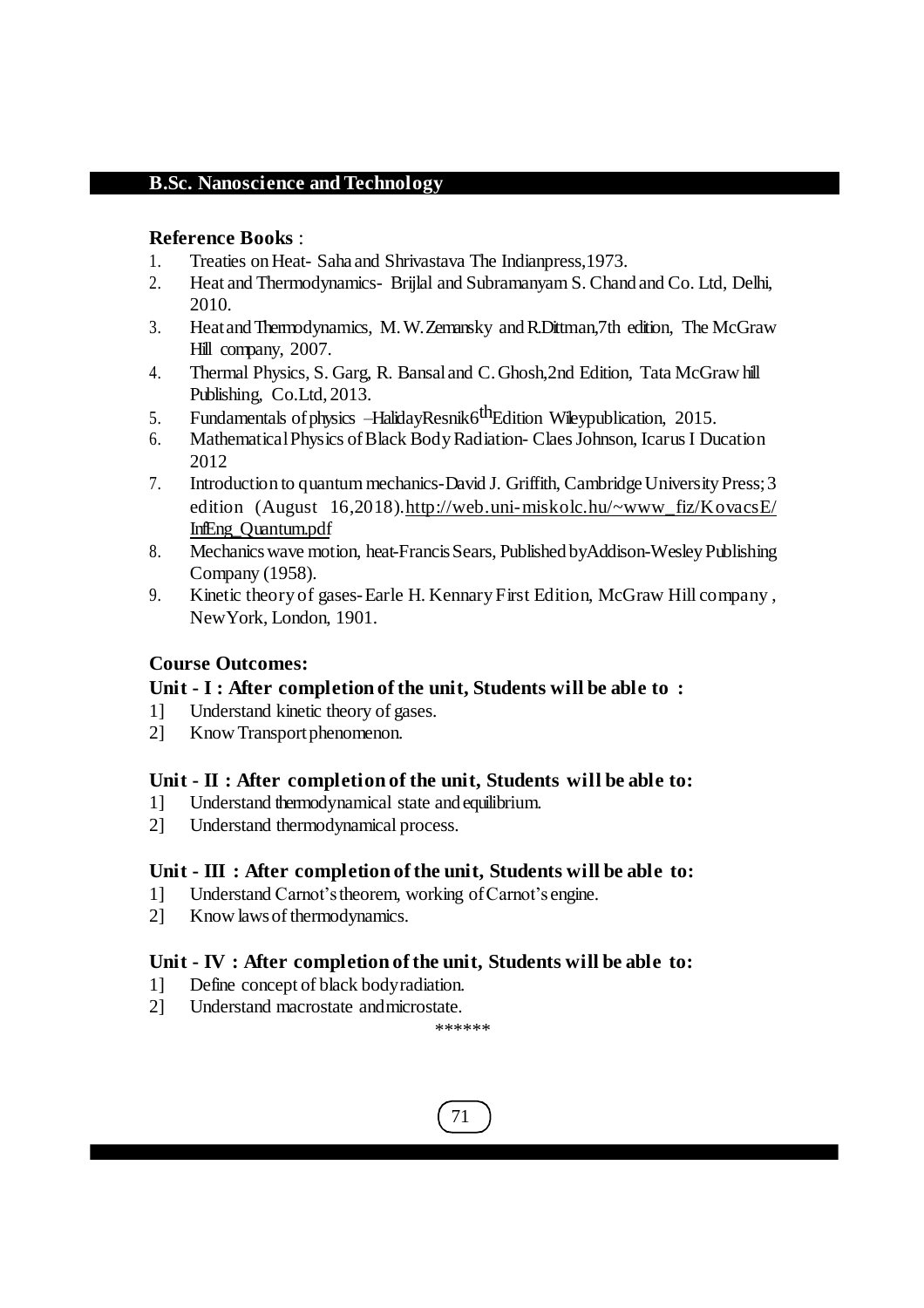### **BNTP - 311: Physical Science Lab (Credit- 02)**

#### **Course Objectives : Should be :**

- 1] Learn allthe practical'sthat are included in accordance with the theory syllabi.
- 2] Provide student better understanding ofwave mechanics and Thermodynamics.

#### **Experiments:**

- 1] To study Lissajous figures using CRO
- 2] Determine velocity of sound using Kundts tube
- 3] Determine frequency ofsound using resonating bottle
- 4] To determine Thermal conductivity of abad conductor byLee'smethod
- 5] Stefan'sconstant
- 6] To study the sensitivity of CRO
- 7] Study oftransducer- Tostudy the variation ofthermo-emfacrossthe two junctions of thermocouple with temperature
- 8] To determine value of planks constant.
- 9] Determine velocity ofsound using CRO
- 10] To determine the coefficient of thermal conductivity of copperbySearle'smethod
- 11] Colpitts oscillator
- 12] To study ofFocaults pendulum

#### **Reference Books:**

- 1. Engineering Practical Physics, S. Panigrahi& B. Mallick, Cengage Learning India Pvt. Ltd., 2015.
- 2. AText Book of Practical Physics, Indu Prakashand Ramakrishna, Kitab Mahal, New Delhi.11th Edition, 2011
- 3. L. Flint andH. T. Worsnop,AsiaPublishing House, 1971,
- 4. Advanced level Physics Practicals, Michael Nelson and Jon M. Ogborn, Heinemann Educational Publishers, 4th Edition, 1985.

#### **Course Outcomes :**

#### **After completion of the practical, Students will able to:**

- 1] Operate CRO and different application ofCRO.
- 2] Handle different instruments withease.
- 3] Learn about application of transducers in daily life.

\*\*\*\*\*\*\*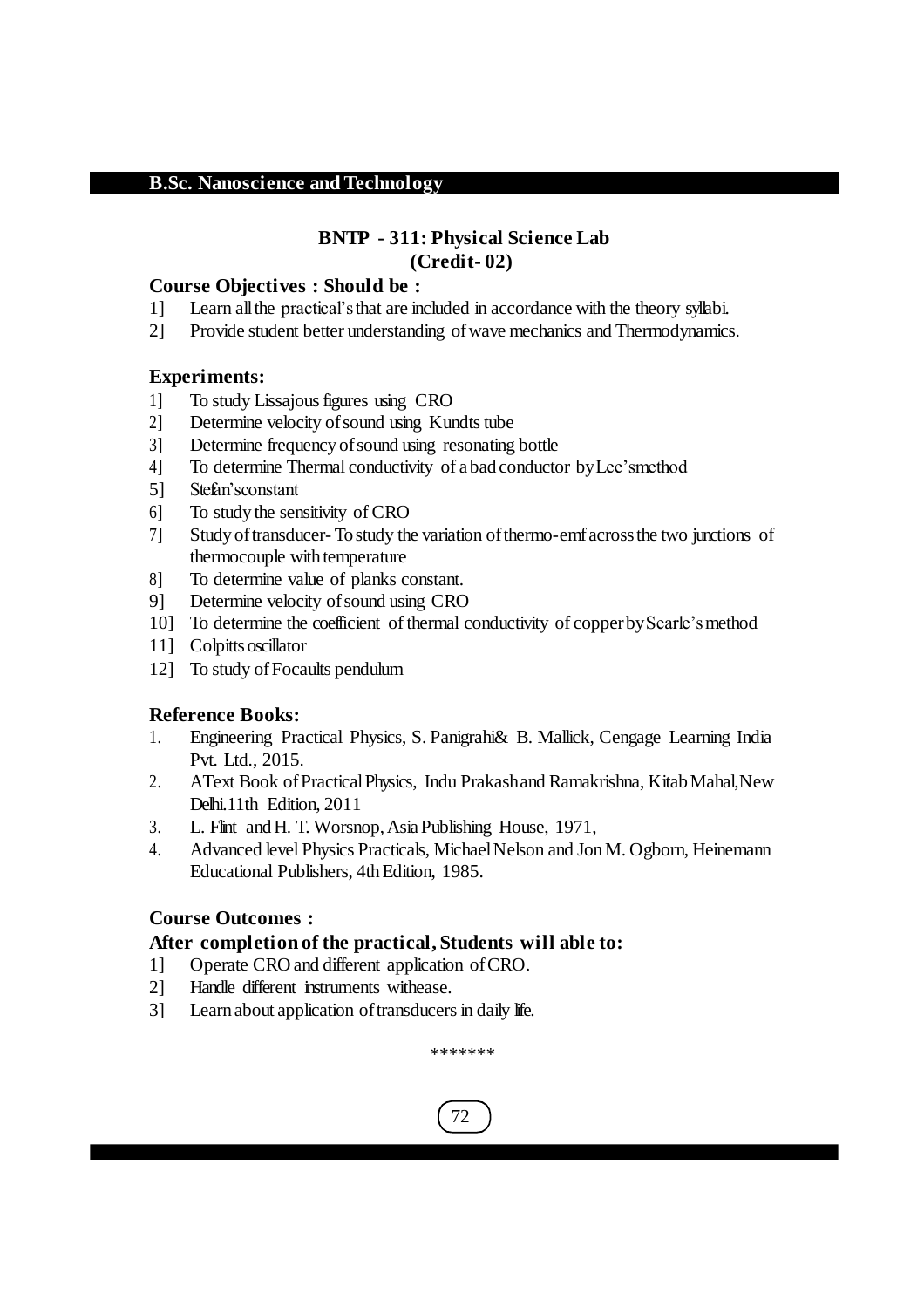#### **BNTT - 303: Physical Chemistry (Lectures: 30, Credits- 02)**

#### **Course Objectives :**

- 1] Student will have a firm foundation in the fundamental and application ofchemical and scientific theories including physical chemistry.
- 2] To make the learner proficient in analyzing the various observations and chemical phenomena presented to him during the course.
- 3] To study ofproperties ofsolution and Vapor pressure-composition and temperature composition curves ofidealand non-idealsolutions.
- 4] To study criteria of phase equilibrium
- 5] To study ofterms in conductance and electrochemistry.

## **UNIT -I: [06 Lecture]**

### **Solutions**

Thermodynamicsof idealsolutions:Idealsolutions and Raoult'slaw, deviations from Raoult's law – non-ideal solutions. Vapour pressure-composition and temperature compositioncurvesof idealand non-idealsolutions. Distillationofsolutions. Lever rule and Fractional distillation, distillation of immiscible liquid, partial solubility of liquid.

#### **UNIT -II : [08 Lecture]**

### **Phase Equilibrium**

Phases, components and degrees of freedomof a system, criteria of phase equilibrium. Gibbs Phase Rule and itsthermodynamic derivation. Derivation ofClausius – Clapeyron equation and its importance in phase equilibria. Phase diagrams of one-component systems (water) and two component systemsinvolving eutectics, congruent and incongruent melting points (leadsilver).

#### **Conductance**

Conductivity, equivalent and molar conductivity and their variation with dilution for weak and strong electrolytes.Kohlrausch lawof independent migrationof ions.Transference number and its experimental determination using Hittorf and Moving boundary methods. Ionic mobility. Applications of conductance measurements: determination of degree of ionization of weak electrolyte, solubility and solubility products of sparingly soluble salts, ionic product of water, hydrolysis constant ofa salt. Conductometric titrations(onlyacid base).

## **UNIT -IV : [08 Lecture]**

**Electrochemistry**

Reversible and irreversible cells. Concept of EMF of a cell. Measurement of EMF of

# 73

## **UNIT -III : [08 Lecture]**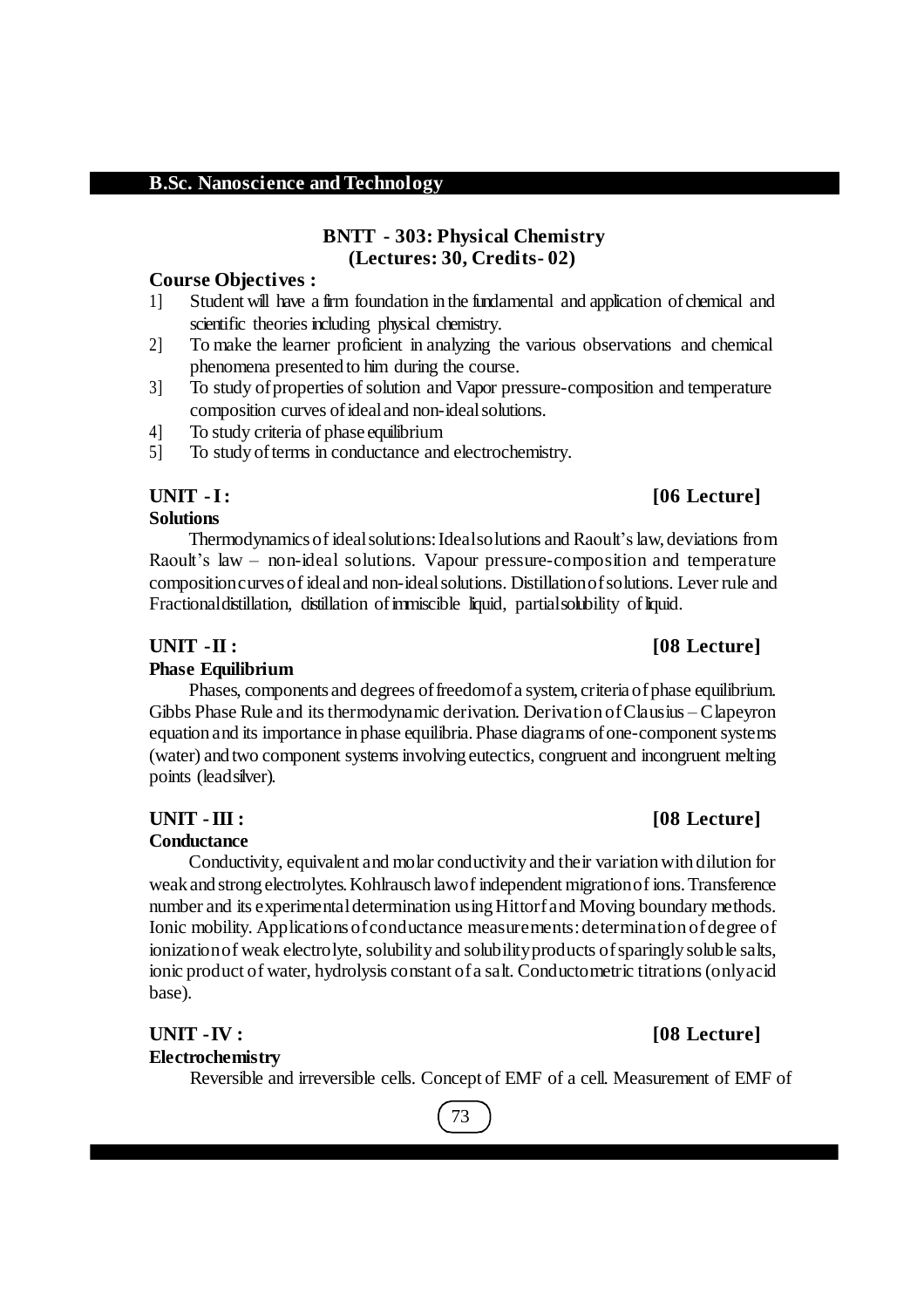a cell.Nernst equationand itsimportance.Typesofelectrodes,Standard electrode potential, Electrochemicalseries. Thermodynamicsofa reversible cell, calculation ofthermodynamic properties:ÄG, ÄHand ÄS fromEMFdata. Calculation ofequilibriumconstant fromEMF data. Concentration cellswith transference and without transference.Liquid junctionpotential and salt bridge.

### **Reference Books**:

- 1. PhysicalChemistry (Atkins and de Paula) Oxford University Press,10thEd. 2014
- 2. PhysicalChemistry (Berry, Rice and Ross) Oxford University Press, 2nd Ed. 2000
- 3. Methods in Physical Chemistry (Schäfer, Schmidt), Rolf Schäfer, Peter C. Schmidt,Wiley VCH V erlag GmbH & Co. KGaA, 2012
- 4. Electrochemical Methods: Fundamentals and ApplicationsAllen J. Bard, Larry R. Faulkner, JohnWiley and Sons, 2nd edition, 2000
- 5. The Laws ofThermodynamics: AVery Short Introduction byPeterAtkins Oxford University Press,USAPublished April 19th 2010
- 6. Physical Chemistry byIra N.Levine Published byMcGraw-Hill ScienceAugust 29th 2001
- 7. PhysicalChemistryby David W.Ball Published byBrooks Cole dAugust 20th 2002

### **Course Outcomes**:

### **Unit - I : After completion of the unit, Students will be able to**

- 1] Basic concept ofsolution, composition curves of idealand non-idealsolutions
- 2] Colligative propertiesofsolutions, Raoults law, Leverrule

### **Unit - II - After completion of the unit, Students will be able to**

- 1] Component and degree of freedom of system
- 2] Phase diagram ofone and two component systems.

### **Unit - III - After completion of the unit, Students will be able to**

- 1] Basic termsin conductance,Kohlrausch Law, transparentnumber and its experimental determination using Hittorf method.
- 2] Conductometric titrations (only acid base).

### **Unit - IV - After completion of the unit, Students will be able to**

- 1] Basic terms in electrochemistry, types of electrode, determination of cell potential.
- 2] Concentration cells withtransference andwithout transference. Liquid junction potential and salt bridge.

\*\*\*\*\*\*\*\*

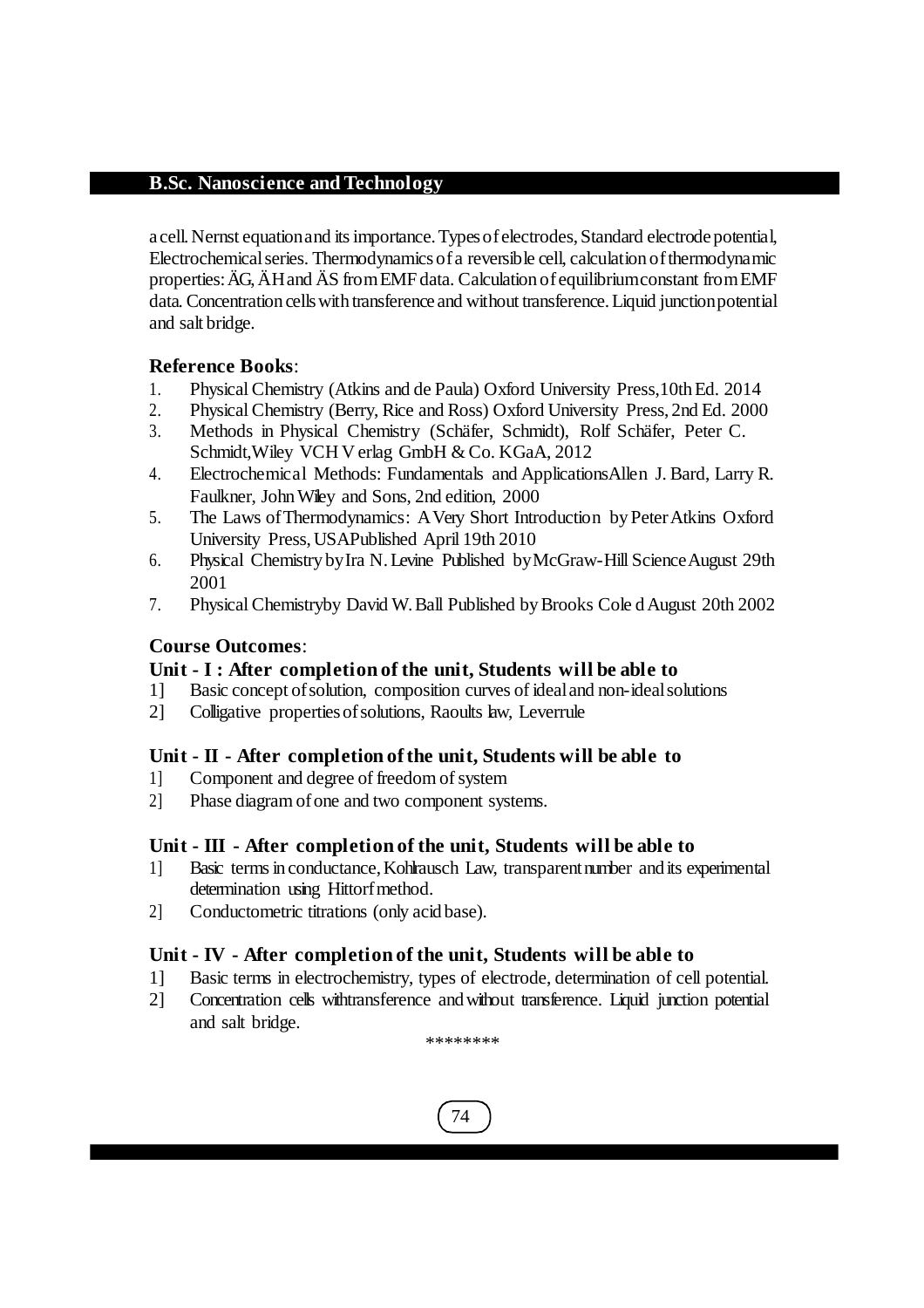## 75

## **BNTT - 304: Organic Chemistry (Lectures: 30, Credits- 02)**

#### **Course Objectives :**

- 1] To expose the students to various emerging new areas of Chemistry and apprise them with their prevalent intheir future studies and their applications in various spheres of chemical sciences.
- 2] To enhance student sense of enthusiasm for chemistry and to involve them in intellectually stimulating experience of learning in a supportive environment.
- 3] To study of preparation and reaction of acid, amines and diazonium salt.
- 4] To study of preparation and reaction ofalcohols, phenol, aldehyde and ketone.

### **Carboxylic acids and their derivatives**

**B.Sc. Nanoscience and Technology**

Carboxylic acids(aliphatic and aromatic) Preparation:Acidic and Alkaline hydrolysis of esters. Reactions: Hell – Vohlard – Zelinsky Reaction. Carboxylic acid derivatives (aliphatic): (Upto 5 carbons) Preparation:Acid chlorides, Anhydrides, Esters and Amides fromacids and their inter conversion. Reactions:Comparative study ofnucleophilicityof acyl derivatives. Reformatsky Reaction, Perkin Reaction.

## **UNIT -II : [06 Lectures]**

### **Amines and Diazonium Salts**

Amines(Aliphatic and Aromatic): (Upto 5 carbons) Preparation: fromalkylhalides, Gabriel's Phthalimide synthesis, and Hofmann Bromamide reaction. Reactions: Hofmann vs. Saytzeff elimination, Carbylamine test, Hinsbergtest, with HNO2, Schotten – Baumann Reaction. Electrophilic substitution (case aniline): nitration, bromination, sulphonation. Diazoniumsalts:Preparation: fromaromatic amines. Reactions:conversionto benzene, phenol, dyes (methylorange)

## **UNIT -III : [10 Lectures]**

## **Alcohol and Phenols**

Alcohols: Preparation: Preparation of alcohols: using Grignard reagent, Ester hydrolysis, Reduction ofaldehydes, ketones, carboxylic acid and esters. Reactions:Withsodium, HX (Lucastest), esterification, oxidation (alkali. KMnO4, acidic dichromate, conc. HNO3). Oppeneauer oxidation Diols: (Upto 6 Carbons) oxidation of diols. Pinacol-Pinacolone rearrangement. Phenols:(Phenolcase) Preparation:Cumene hydroperoxide method, from diazoniumsalts. Reactions: Electrophilic substitution:Nitration, halogenationand sulphonation. ReimerTiemann Reaction, Gattermann-KochReaction, Schotten –Baumann Reaction.

## **UNIT -I: [06 Lectures]**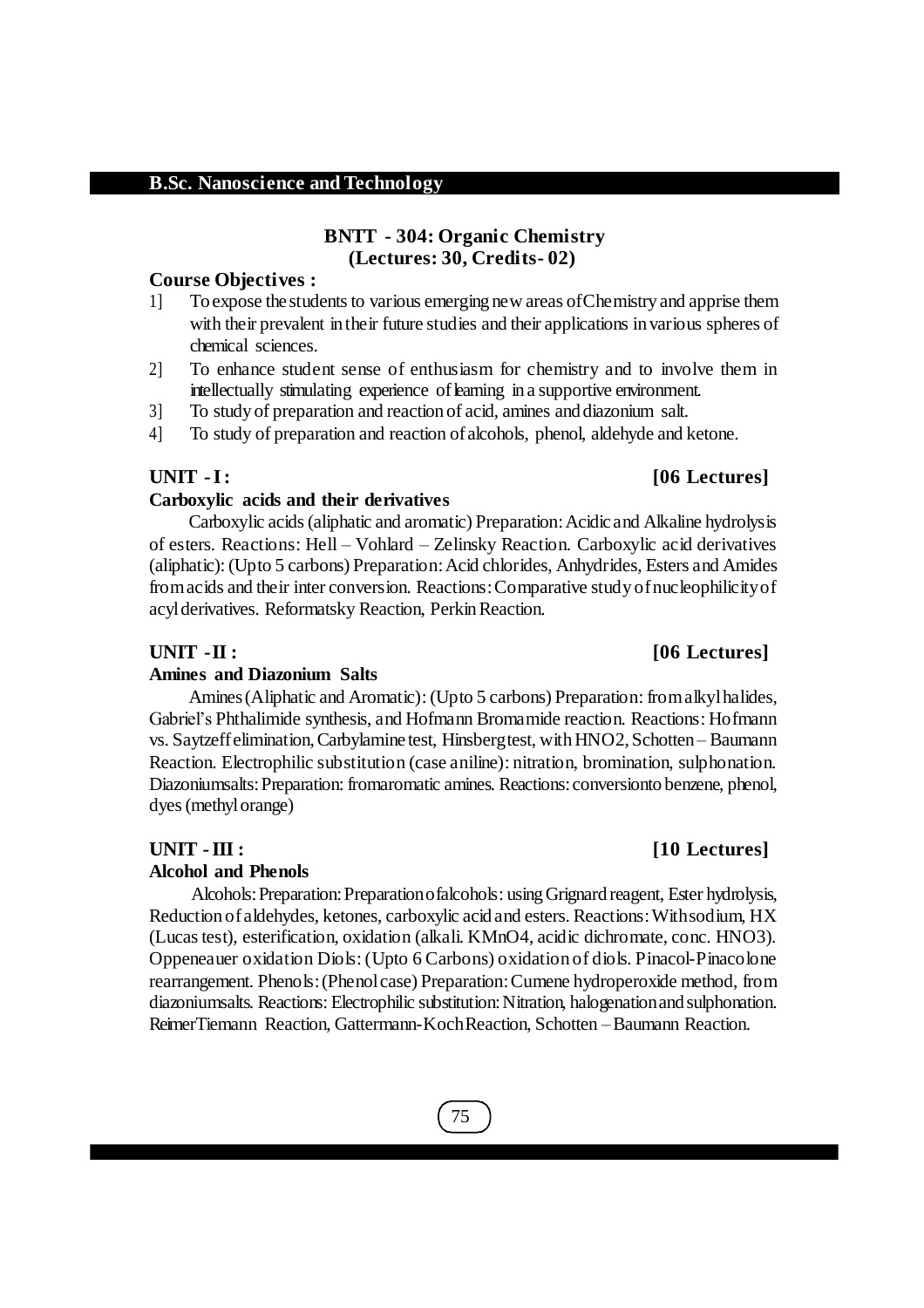## **Aldehyde and ketone**

#### **UNIT -IV : [08 Lectures]**

Aliphatic and aromatic: (Formaldehye, acetaldehyde, acetone and benzaldehyde) Preparation: from acid chlorides and from nitriles. Reactions – Reaction with HCN, ROH, NaHSO3. Iodoform test. AldolCondensation, Wittig reaction. Clemensen reduction and Wolff Kishner reduction.

#### **Reference Books:**

- 1. Advanced Organic Chemistry Francis A. Carey, Richard A. Sundberg Paperback Springer ,5thEdition, 2007.
- 2. Organic Chemistry Jonathan Clayden, Nick Geeves, Stuart Warren Oxford University Press 2nd Edition, 2012
- 3. NameReactions and Reagents in Organic Synthesis Bradford P.Mundy, Michael G. Ellerd, FrankG.Favaloro Wiley-Interscience 2ndEdition, March 2005
- 4. Organic reaction mechanism V. K.Ahulwalia byNarosa publication. Published by Alpha Science International, Ltd January 30th 2011.
- 5. Organic Chemistry PaulaY.Bruice Prentice Hall 6th Edition, 2010
- 6. Organic Chemistry, Clayden, Greeves, Warren and WothersOxford University press 7th edition. 2001
- 7. Advanced Organic Chemistry, Jerry March byWilly publications 5th edition. 2001
- 8. March's Advanced Organic Chemistry. Reactions, Mechanisms, and Structure Michael B. Smith, Jerry March 6th Edition, 2007
- 9. Organic Chemistry by Morrison & Boyd, Pearson Education India. 7<sup>th</sup>Edn, 2010

#### **Course Outcomes:**

#### **Unit - I : After completion of the unit, Students will be able to**

- 1] Preparation and reaction ofcarboxylic acids
- 2] Preparation: Acid chlorides, Anhydrides, Esters andAmides from acids

#### **Unit - II : After completion of the unit, Students will be able to**

- 1] Preparation of amines and diazonium salt
- 2] Electrophilic substitution (case aniline): nitration, bromination, sulphonation.

#### **Unit - III : After completion of the unit, Students will be able to**

- 1] Preparation and reaction ofalcohol and phenol
- 2] Reaction and mechanism of some name reactions.

#### **Unit - IV : After completion of the unit, Students will be able to**

- 1] Preparation and reaction ofAldehyde and ketones.
- 2] Some reduction reaction involve aldehyde and ketones.

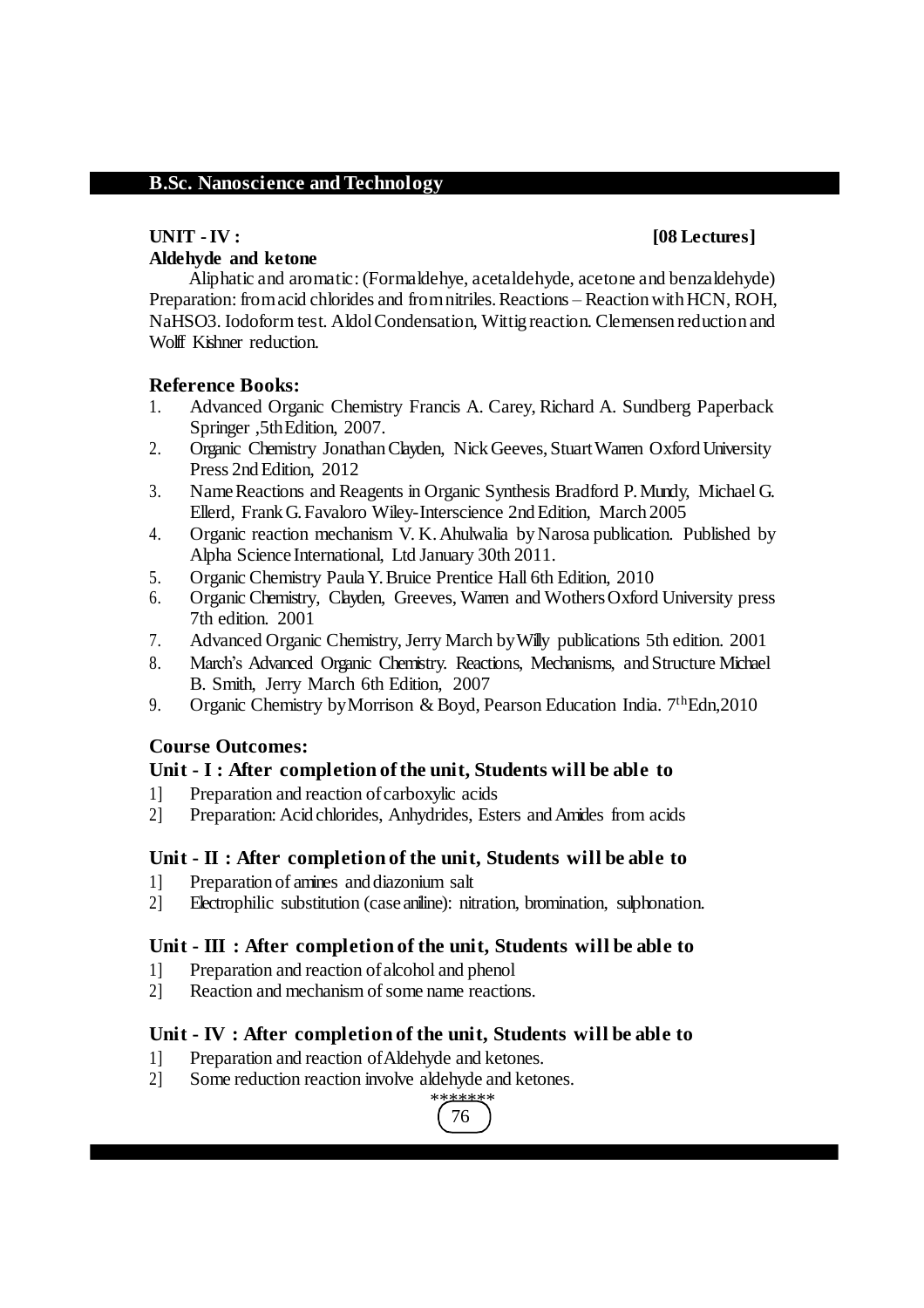## **BNTP - 312: Chemical Science Lab (Credits- 02)**

#### **Course Objectives :**

- 1] The aim ofthe practicalcourse isto provide student with the skills that will be needed in future practicalwork.
- 2] To expose the students to the ability to perform accurate quantitative measurements with an understanding of the theory and interpretation of experimental results, perform calculations on these results.
- 3] To study instrumental and non- instrumental practical.
- 4] To study the organic Qualitative analysis, organic preparation, organic estimation practical.

### **Experiments:**

### **A] Physical Chemistry**

### **Conductance**

- 1] Determination of cell constant
- 2] Determination ofequivalent conductance, degree ofdissociation and dissociation constant ofa weak acid.
- 3] Performthe following conductometric titrations:
	- i. Strong acid vs. strong base
	- ii. Weak acid vs. strong base

### **Potentiometry**

### **Perform the following potentiometric titrations:**

- 1] Strong acid vs. strong base
- 2] Weak acid vs. strong base
- 3] Potassium dichromate vs. Mohr'ssalt

### **Phase Equilibria**

- 1] Construction ofthe phasediagram ofa binary system (simple eutectic) using cooling curves.
- 2] Determination of the critical solution temperature and composition of the phenol water system and study of the effect of impurities on it.
- 3] Studyofthevariation ofmutualsolubilitytemperature with concentration for thephenol water system and determination of the critical solubility temperature.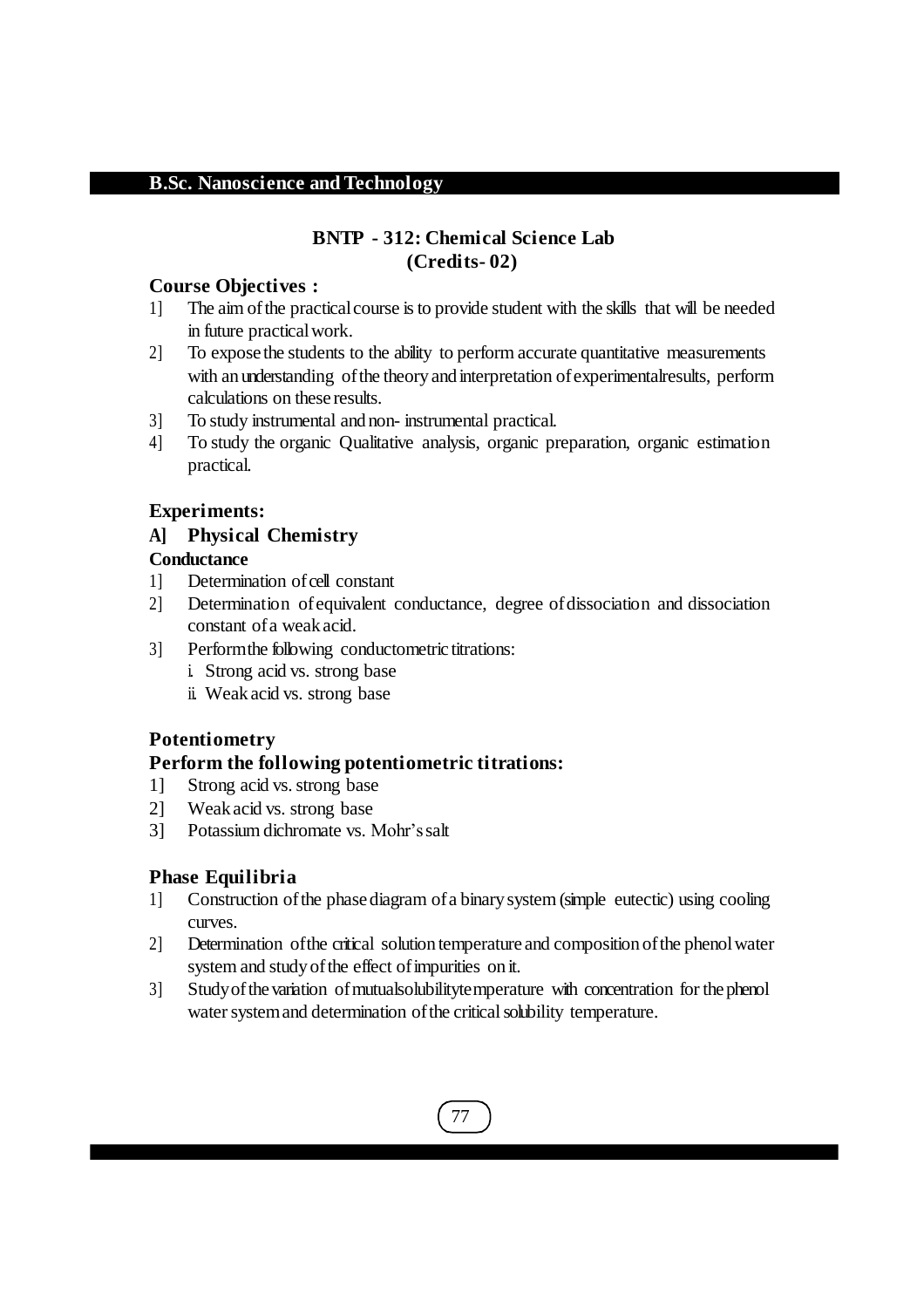#### **B] Organic Chemistry**

### **I] Organic Qualitative Analysis:**

**Acids:** Salicylic acid, phthalic acid, aspirin, cinnamic acid, Succinic acid, Oxalic acid,

**Phenol:**  $\parallel$  napthol, p-nitro phenol, m-nitro phenol.

**Base:** p-nitro aniline, o-nitro aniline, m-nitro aniline, diphenyl amine.

**Neutrals:** Acetamide, ethyl methylketone, Acetophenone, Benzophenone, Benzaldehyde, methyl acetate, chloro benzene, bromo benzene, Nitrobenzene, m- dinitrobenzene, naphthalene, thiourea.

### **II] Organic Estimation**:

- 1] Estimation ofAcetone
- 2] Estimation ofAspirin

### **III] Organic Preparations:**

- 1] Preparation of p– nitroacetanilide
- 2] Preparation ofDihydropyrimidone
- 3] Preparation of Benzoic acid
- 4] Preparation ofBenzamide

### **Reference Books:**

- 1. Inquiry-based Experiments in Chemistry Valerie Ludwig Lechtanski Oxford University Press, 2000
- 2. Laboratory Manual for Principles of General Chemistry, JA Beran John Wiley & Sons, 6th Edition 2000
- 3. Dean's Handbook of Organic Chemistry by John A. Dean; George W. Gokel Publication Date:2004
- 4. Senior PracticalPhysical Chemistry, Khosla,B. D.;Garg, V. C. &Gulati,R. Chand & Co.New Delhi(2011).
- 5. Comprehensive PracticalOrganic Chemistry, Ahluwalia, V. K.&Renu AgarwalOrient Black Swan (2004)

### **Course outcomes:**

### **After completion of the Experiments, Students will be able to understand**

- 1] Equivalent conductance degree of dissociation, and dissociation constant ofacid.
- 2] Conductometric and potentiometric titration
- 3] Qualitative organic analysis.
- 4] Organic estimation andpreparation.

\*\*\*\*\*\*\*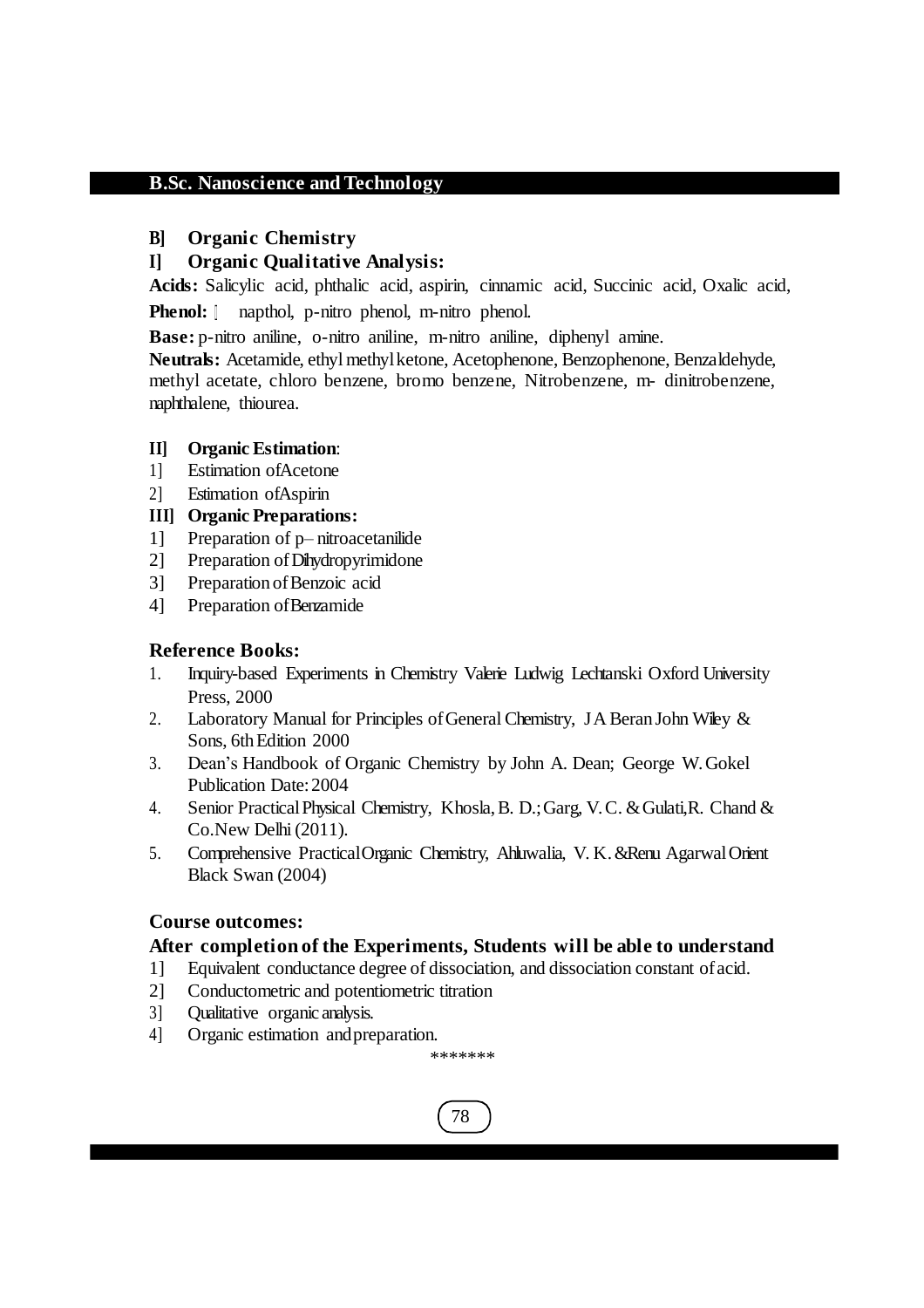### **BNTT- 305 : Biomolecules and General Microbiology - I (Lectures : 30, Credits : 02)**

#### **Course objective :**

- 1] To study structure and functions ofimportant biomolecules.
- 2] To study nutrient media for bacterialisolation.

3] To study different culture techniques for isolation ofbacteria.

Carbohydrates:Monosaccharides, Disaccharides, Polysaccharides, Classification. Introduction to:Structural Polysaccharides, Storage Polysaccharides, Complex Polysaccharides, Nanolignocellulosic material

#### **Unit - II :**  $[08 \text{Lectures}]$

#### **Lipids and Nucleic acid**

Lipid Classification, FattyAcids, Triacylglycerols, Glycerophospholipids, Sphingolipids Cholesterol. Storage Lipids, Lipids as Signals, Cofactors, and Pigments.

#### **Applications of Nanocapsules :**

Nanocapsule for efficient delivary of pesticides,fertilizers and other agrochemicals, Liposomal nanocapsules in food Science and agriculture

## **Unit -III : [07 Lectures]**

## **Microbial Nutrients:**

#### **Culture media:**

Synthetic or defined media, complex media, types of media, selective media, differential media. Common nutrient requirements, requirements for carbon, hydrogen, and oxygen, types of microorganisms based on nutritional requirements.

#### **Pure culture techniques :**

Isolation of pure cultures, spread plate, streak plate, pour plate method. colony morphology and growth. Cultivation and Maintenance of microorganisms: Nutritional categories ofmicro-organisms, methods of isolation, Purification and preservation.

### **Reference books :**

- 1. Lehninger's Principles of Biochemistry by D. L. Nelson and M. M. Cox, CBS Publications, 2000
- 2. Biochemistry byLubert Stryer, 4th Edition

## 79

## **Unit -IV : [07 Lectures]**

**Unit - I : [08Lectures]**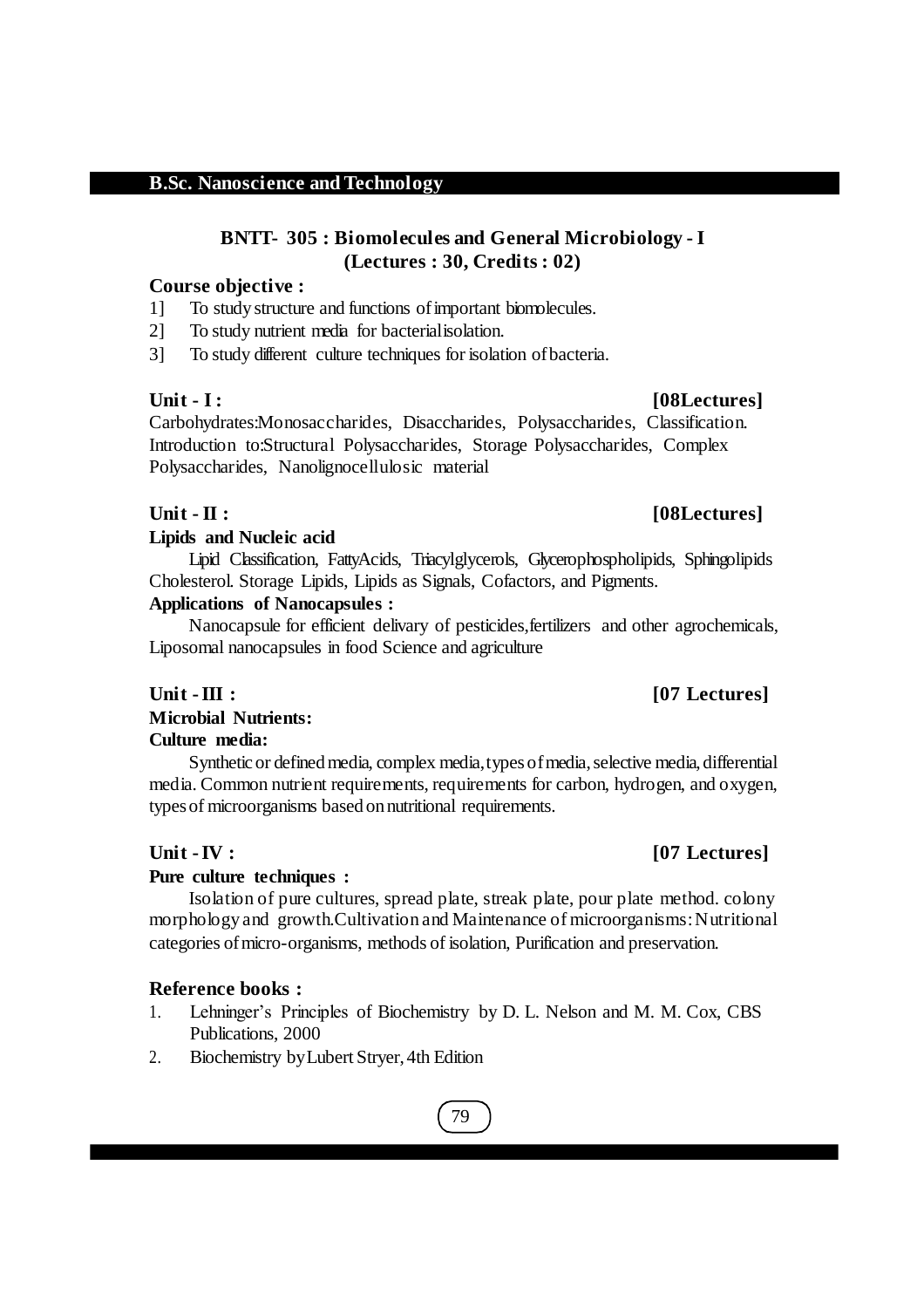- 3. GeneralMicrobiology byStanier,Adelbergand Ingraham, The Macmillan PressLtd, Hong Kong.
- 4. Cell biology, genetics, molecular biology, evolution and ecology verma, agarwal S.Chand and company 2005
- 5. Biochemistry Satyanarayana\_Chakrapani Books nad Allied P Ltd.
- 6. Lodish-molecular biology of the cellW.H.Freeman&Co.Ltd

### **Course Outcomes:**

### **Unit - I : After completion of unit, Student will be able to:**

- 1] Know structures of different carbohydrates, classification of carbohydrates.
- 2] Know functions of different carbohydrates in biological system.

#### **Unit - II : After completion of unit, Student will be able to :**

- 1] Classify lipids, structures of different lipids, functions of lipid in biological system.
- 2] Students should able to know structure and types of nucleic acid, functions of nucleic acid in biological system.

#### **Unit - III : After completion of unit, Student will be able to**

- 1] Knownutrient requirements for micro-organism's.
- 2] Know composition of different nutrient media.
- 3] Know classification of micro-organism's based ontheir nutrient media, carbon and energy source.

#### **Unit - IV : After completion of unit, Student will be able to:**

- 1] Students should able to know cultivation and maintenance of micro-organism's.
- 2] Students should able to know techniques for isolation of micro-organism's.
- 3] Students should able to know purification and preservation ofpure culture ofmicroorganism's.

\*\*\*\*\*\*\*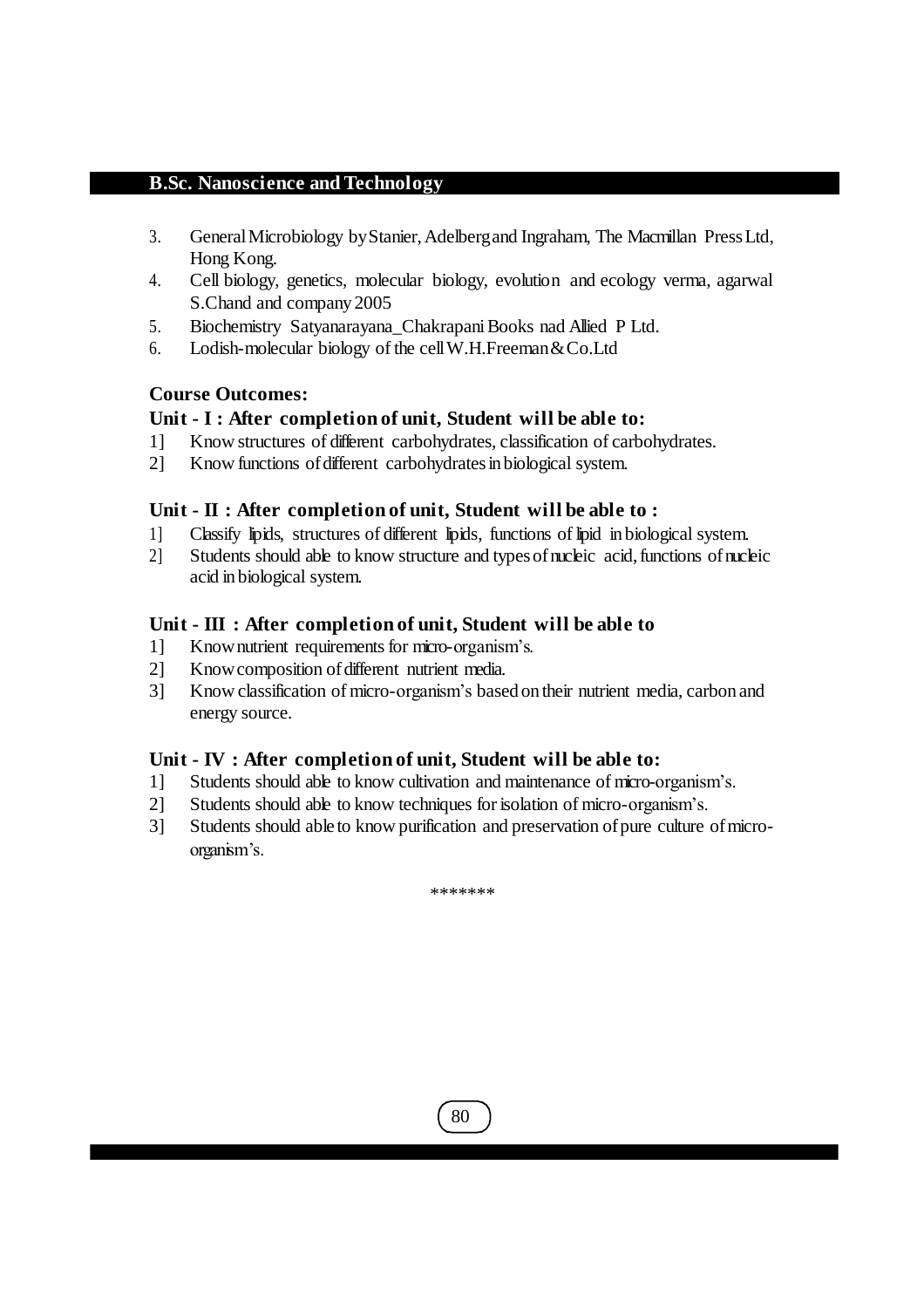## **BNTT - 306 : Biomolecules and General Microbiology - II (Lecture : 30, Credits : 02)**

#### **Course objective :**

- 1] Study structure and functions of biological nanostructures.
- 2] Study microbial growth and it's characteristics.
- 3] To study bacterial reproduction and their control.

#### **Unit - I : Proteins: [08 Lectures]**

Overview of amino acids and protein, Peptide bond, Primary, Secondary, Tertiary and Quaternary Structures. Fibrous protein, globular proteins. Protein Stability, Protein folding anddenaturation.

#### **Unit - II : Enzymes and Vitamins [08 Lectures]**

Enzymes:Classification,Overview ofstructure, functionand mechanismofactions of enzymes Vitamins and Minerals: Importance and role of vitamins, Types of vitamins, water soluble and fat soluble vitamins. Minerals, micro nutrients, macronutrients, roles and functions, disorders of mineral deficiency.

#### **Unit - III : Microbial growth : [07 Lectures]**

Microbial growth, Growth curve, Generation time, synchronous batch and continuous culture, measurement ofgrowth and factors affecting growth ofbacteria. The influence of environmental factors on growth: solutes andwater, activity, pH temperature oxygen concentration pressureradiation.

#### **Unit - IV : Bacterial Reproduction : [07 Lectures]**

Transformation, Transduction and Conjugation. Endospores and sporulation in bacteria. Control of Microorganisms: By physical, chemical and chemotherapeutic Agents **Fermentation :-**

Definition, basic concepts of fermentation traditional fermentations (wine, beer), contemporary fermentations (vinegar and citric acid, antibiotics). Fermentation for Nanomaterial isolation.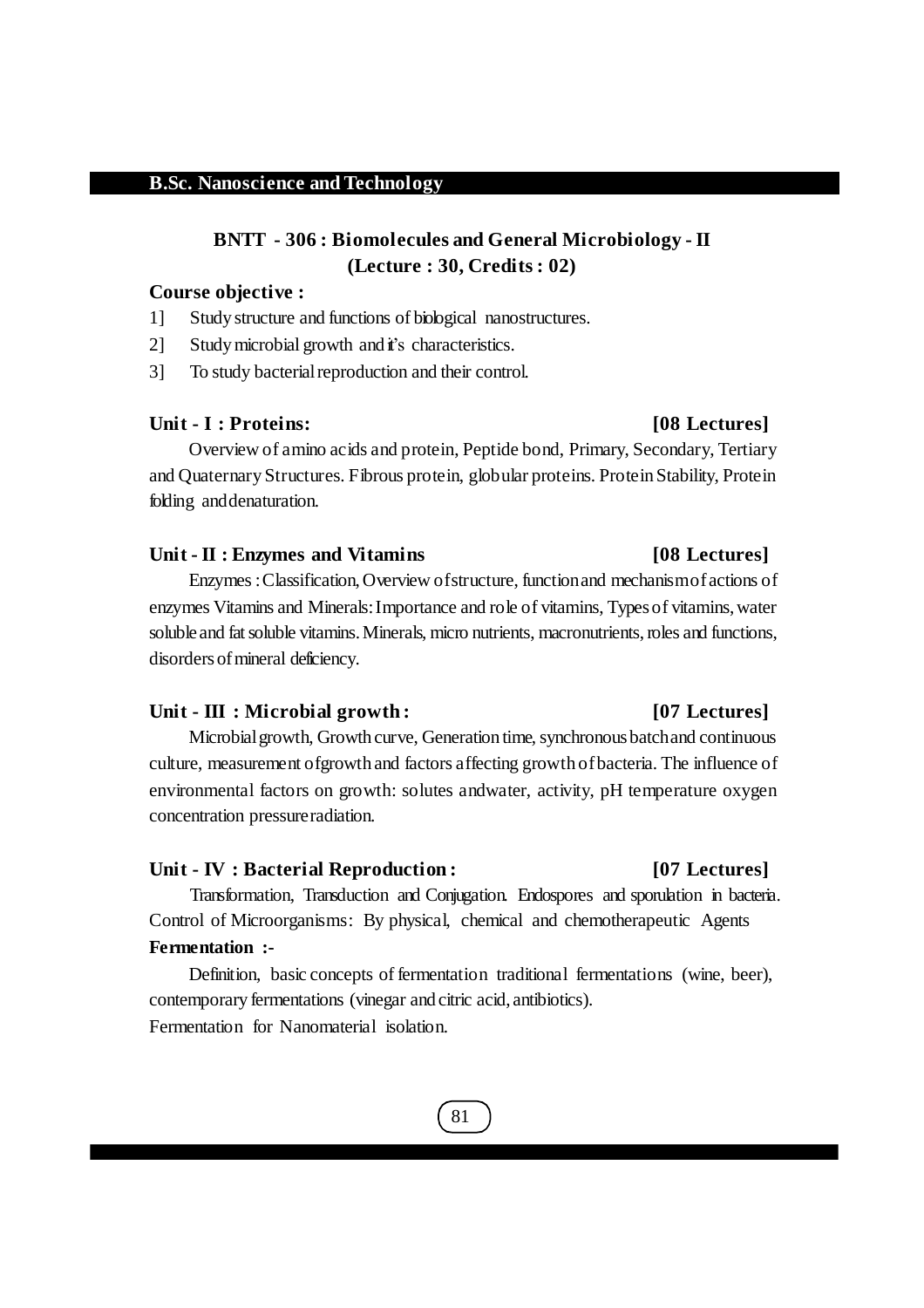#### **References :**

- 1. Lehninger's Principles of Biochemistry by D. L. Nelson and M. M. Cox, CBS Publications, 5th edition,2000.
- 2. Biochemistry byLubert Stryer, ,4th Edition ,2002.
- 3. General Microbiologyby Stanier, Adelberg and Ingraham, TheMacmillan PressLtd,H.
- 4. Cell biology, genetics, molecular biology, evolution and ecology verma, agarwal S.Chand and company,2005.
- 5. Biochemistry Satyanarayana\_Chakrapani Books nad Allied P Ltd.
- 6. Lodish-molecular bilogy of the cellW.H.Freeman&Co.Ltd
- 7. Textbook of B.Sc.II semIII Microbiology paper V-VI
- 8. Biochemistry –4th edition U.Satyanarayanan& U. Chakrapani

### **Course Outcomes :**

### **Unit - I : After completion unit, Student will be able to :**

- 1] Know formation ofproteins with the help ofamino acids.
- 2] Understand functions of protein in biological system.

### **Unit - II : After completion unit, Student will be able to :**

- 1] Know structure and classification of enzymes, mechanism of enzyme action.
- 2] Understand role of vitamins and minerals in biological system.

## **Unit - III : After completion unit, Student will be able to :**

- 1] Understand growth mechanism ofmicro-organism's and measure growth of microorganism's.
- 2] Know different cultures for microbial growth.

## **Unit IV: After completion unit, Student will be able to :**

- 1] Know reproduction of micro-organism's.
- 2] Know controlof micro-organism's.

**\*\*\*\*\*\*\***

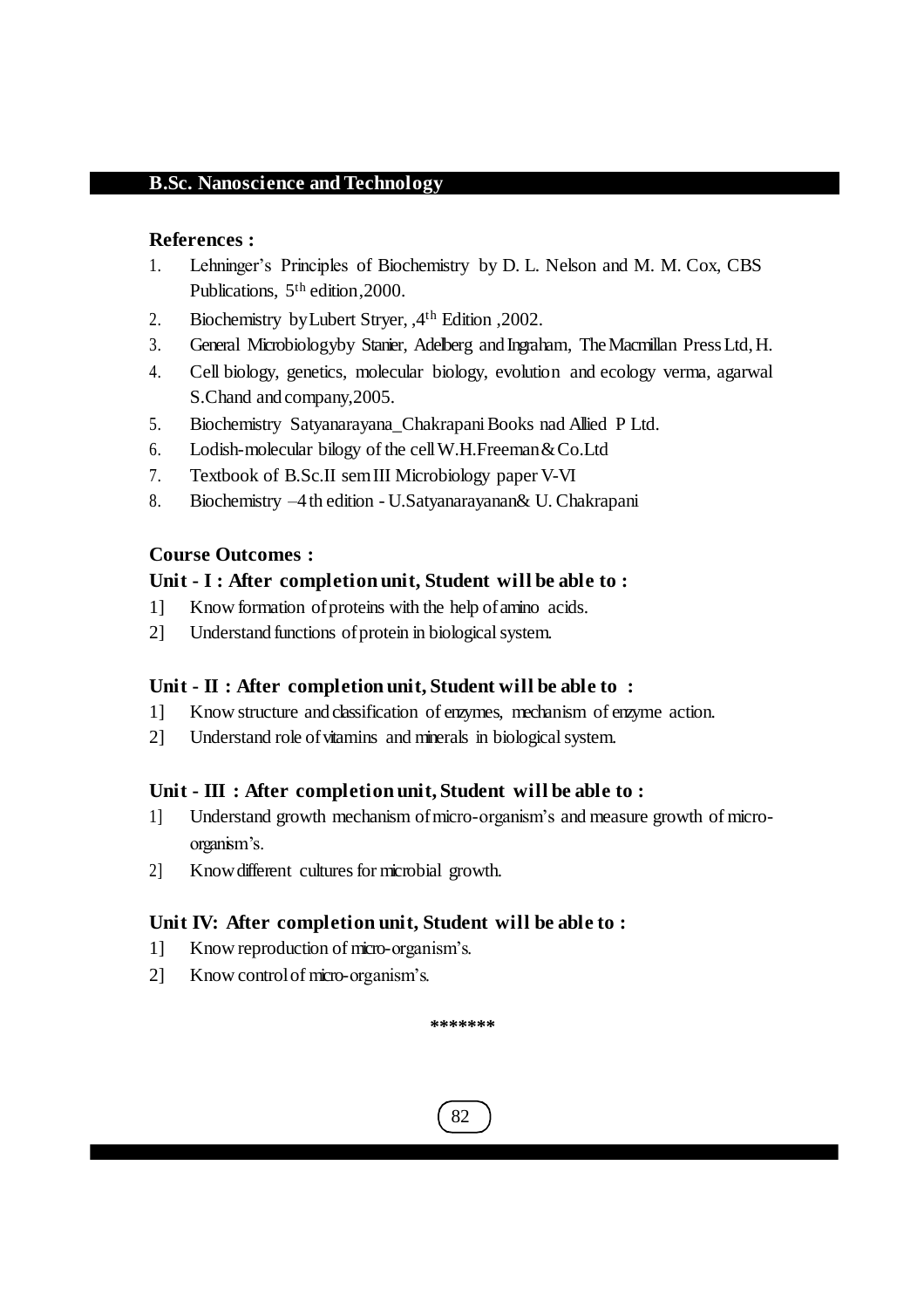#### **BNTP - 313 : Biotechnology Lab (Credits : 02)**

#### **Course objective :**

- 1] To study different staining techniques ofbacteria.
- 2] To study the biochemical characterization ofbacteria.
- 3] To study isolation and characterization ofbacteria from different sources.
- 4] To study preparation of media and sterilization techniques.
- 5] To study separation of amino acidsby paper chromatography.
- 6] To study estimation of proteins bydifferent methods.
- 7] To study estimation of carbohydrates by different methods.

#### **Experiments:**

- 1] Isolation of bacteria& their biochemical characterization.
- 2] Staining methods: simple staining, Gram staining, negative staining, hanging drop.
- 3]) Preparation ofmedia &sterilization methods, Methods of Isolation ofbacteria from different sources.
- 4] Determination ofbacterialcellsize bymicrometry.
- 5] Enumeration of microorganism total & viable count.
- 6] Separation of Amino acids by paper chromatography.
- 7] Qualitative tests forCarbohydrates, lipids and proteins.
- 8] Determination of total amino acid concentration by ninhydrin method.
- 9] Estimation of protein concentration by Biuret method or Lowry method.
- 10] Estimation ofreducing sugar concentration byDNSAmethod.
- 11] To study the growth curve of*E.coli* bacteria.
- 12] Estimation totalsugar concentrationbyi) Phenol-H2SO4 method ii) Anthrone method

#### **References:**

- 1. Practical Biochemistry: An Introductory Course byFiona Frais.
- 2. ATextbook ofPractical Biochemistry byDavid Plummer McGraw Hill Education; 3 edition 2017.
- 3. Laboratory Mannual in Biochemistry byS.Jayaraman.APC,3rd edition ,2018.

### **Course Outcomes: After completion of the practical, Students will be able to:**

- 1] Know isolation and characterization of bacteria from different sources.
- 2] Know qualitative estimation of biomolecules.
- 3] Know technique of paperchromatography, different staining, sterilization techniques
- 4] Quantitative estimation ofcarbohydrates,proteins, amino acids.
- 5] Students should able to know preparation ofnutrient media for bacterialisolation.

## 83 \*\*\*\*\*\*\*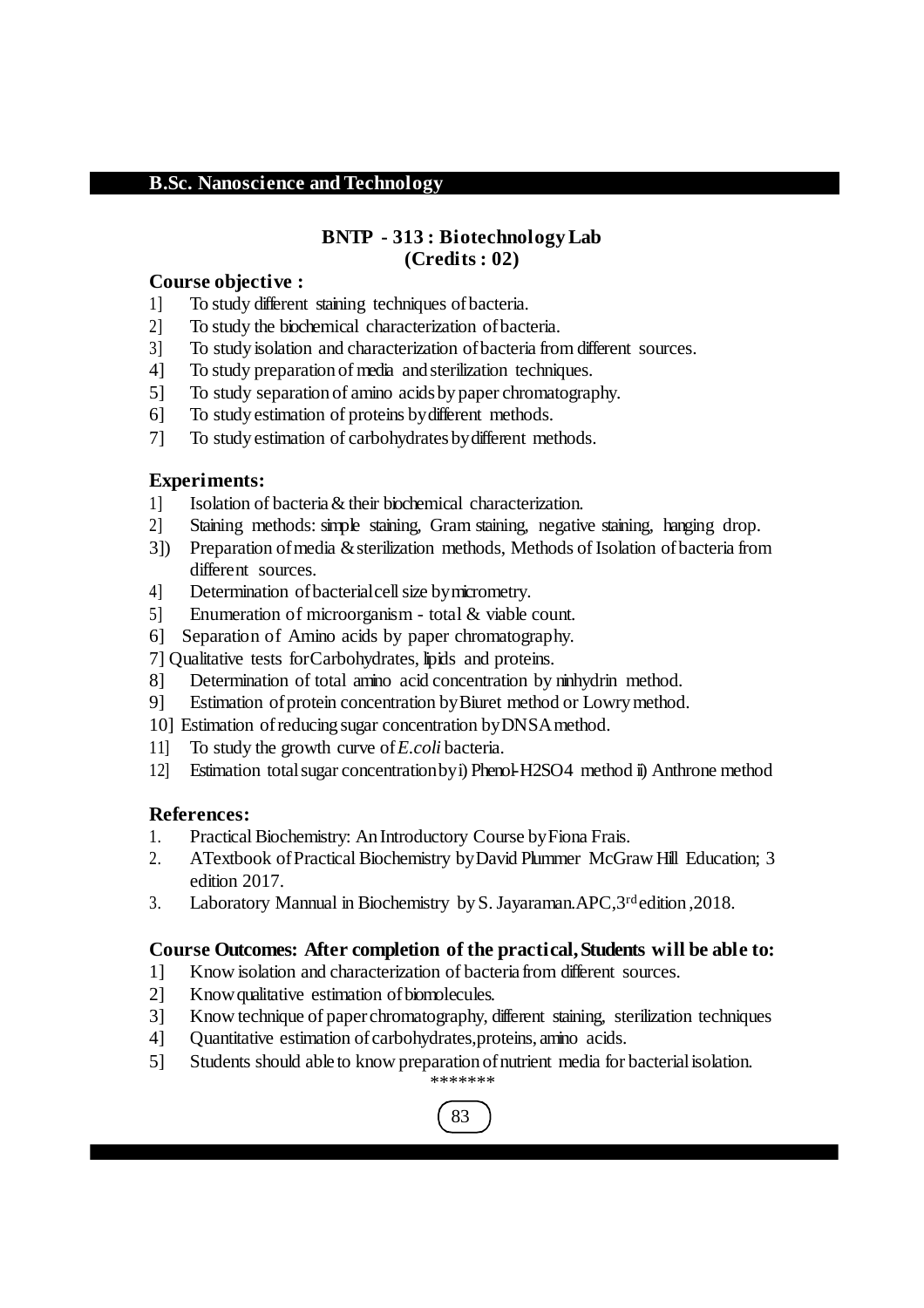## **BNTT-307: Statistical Methods for Physical Sciences I (Lectures: 30, Credits- 02)**

#### **Course Objectives :**

- 1] To introduce the techniques ofdata collection and itsinterpretation.
- 2] To compute various measures of centraltendencies and to interpret them.
- 3] To develop analysis skill of students to use appropriate Statistical techniques to solve problems in real life.

#### **Meaning and scope of statistics :**

Meaning and scope of statistics in industry and physical sciences, population and sample, census method, sampling method. Primary and Secondary data, ungrouped and grouped data, qualitative data (attributes) and quantitative data(variables)

#### **UNIT -2 : [08 Lectures]**

#### **Scales of measurement** -

nominal, ordinal, interval and ratio scale. Frequency distribution, Graphical representation using Histogram, Frequency curve, Ogive Curve, Boxplot.

#### **Concept of central tendency**,

criteria for good measures ofcentraltendency. Arithmetic mean (A.M.), Geometric mean (G.M.), Harmonic mean (H.M.) and their properties. Computations ofA.M., G.M., H.M., for grouped and ungrouped data. Comparisonbetween averages in accordance with requirements of good average.

#### **Concept of positional averages**

Median, mode and their properties, Computations of median and mode for ungrouped and grouped data.

## 84

## **UNIT -1 : [07 Lectures]**

## **UNIT -3 : [09 Lectures]**

## **UNIT -4 : [06 Lectures]**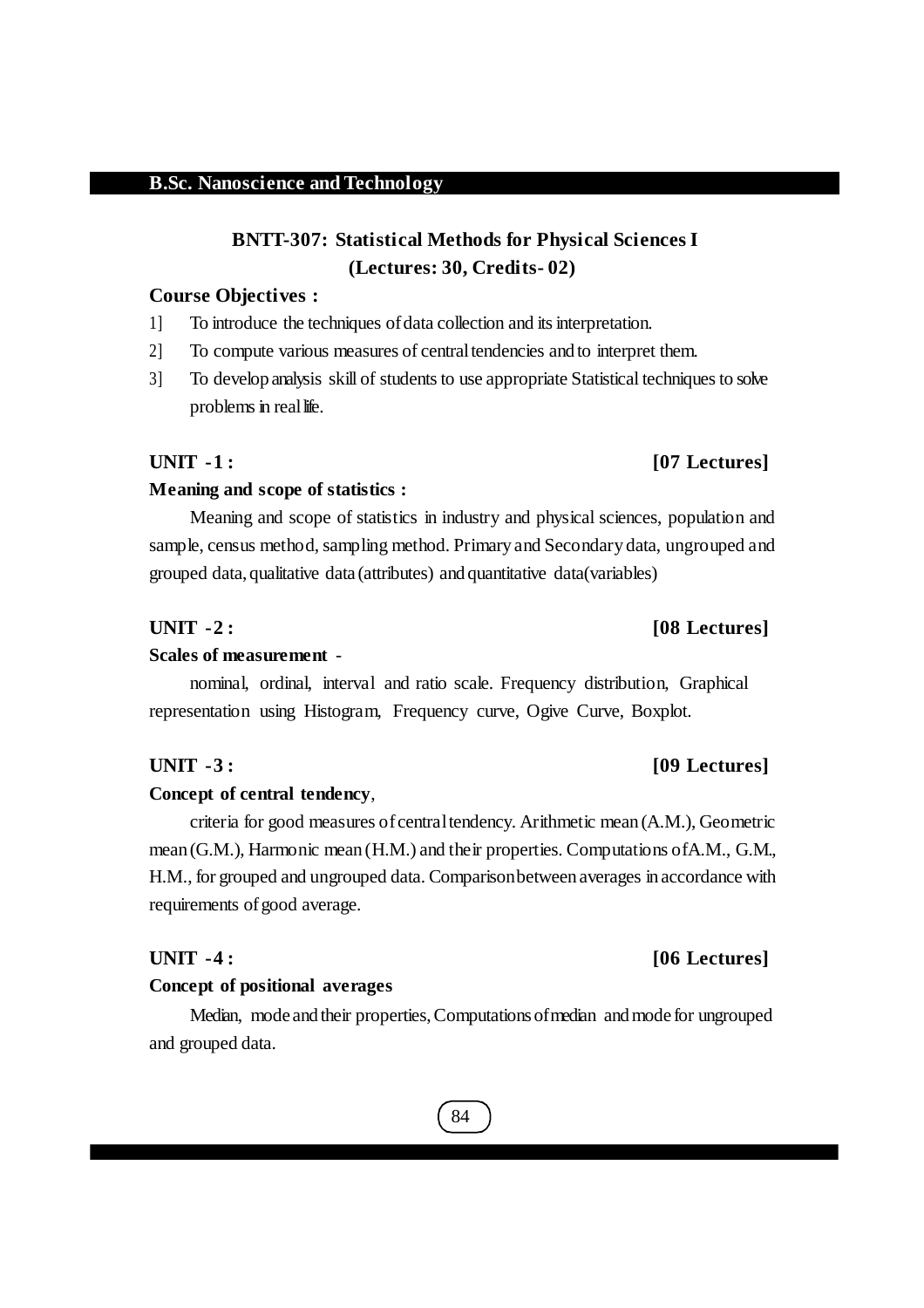#### **Reference Books :**

- 1. Fundamental ofStatistics, Elhance D. N.,(1978)
- 2. Basic Statistics, Agarwal B.L. New age international (p) Ltd. (2015)
- 3. Statistical Methods, S. P.Gupta, (2014)
- 4. Fundamentals ofMathematical Statistics , S. C.Gupta and V.K.Kapoor, ,Sultan Chand and Sons, New Delhi (2014)

#### **Course Outcomes:**

#### **Unit - I : After completion unit, Student will be able to :**

- 1] Understand the scopeofstatistics in industry.
- 2] Understand the scopeofstatistics in physicalsciences.

#### **Unit - II : After completion unit, Student will be able to :**

- 1] Understand need of Statistics, types of data (Primary, secondary, Grouped, Ungrouped, Qualitative and Quantitative data)
- 2] Understand the scale of measurement.

#### **Unit - III : After completion unit, Student will be able to :**

- 1] Scalesofmeasurement, graphical tools (Histogram, Frequency curve, Boxplot).
- 2] Define-Mathematical Averages(A.M.,G.M., H.M.) and their computation.

### **Unit - IV : After completion unit, Student will be able to :**

- 1] Positional Averages(Median, Mode) and their computation.
- 2] Conceptof positional averages.

\*\*\*\*\*\*\*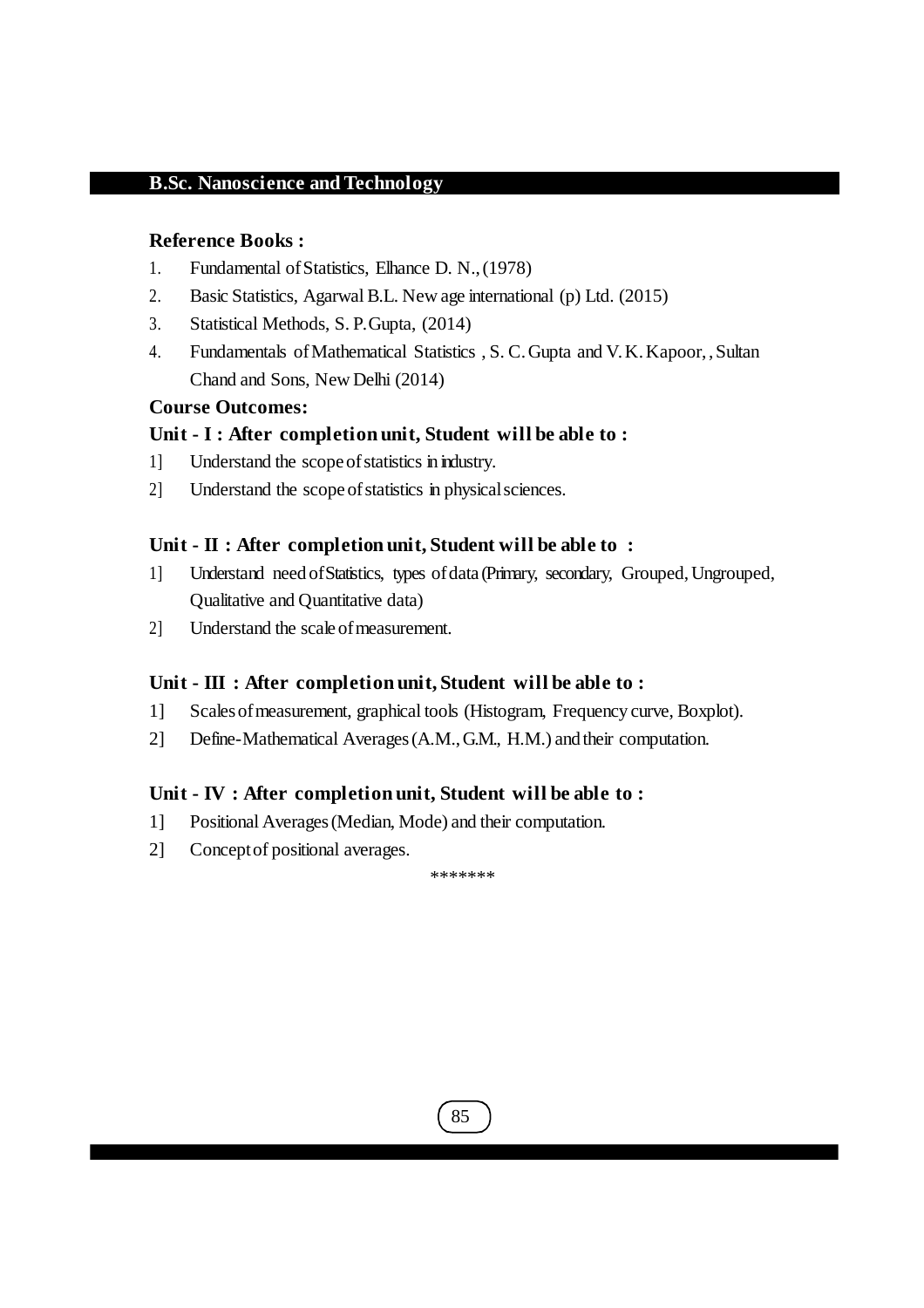## **BNTT - 308: Statistical Methods for Physical Sciences II (Lectures: 30, Credits: 02)**

#### **Course Objectives :**

- 1] To compute various measures, dispersion, moments, skewness, kurtosis, and to interpret them.
- 2] To develop analysis skill of students to use appropriate Statistical techniques to solve problems in real life.

#### **UNIT - 1 : Measures ofDispersion [12 Lectures]**

Concept ofdispersion, requirements of a good measure of dispersion, measures of dispersion, absolute and relative measures of dispersion. Range, mean deviation, standard deviation and their relative measures. Variance, coefficient of variation and its use. Concepts of measures ofskewness and kurtosis

#### **UNIT - 2 :Correlation [06 Lectures]**

Concept of correlation, Bivariate data, scatter diagram, Karl Pearson s coefficient of correlation, Spearman sRank Correlation coefficient.

#### **UNIT - 3 : Regression [05 Lectures]**

Regression: concept, lines of regression, least square method, regression coefficients, relation between correlation and regression coefficients.

#### **UNIT - 4 :Multiple and Partial Correlation and Regression [07Lectures]**

Concept of multiple linear regression, Plane of regression, Yule s notation, fitting of regression plane by method of least squares. Definition of partial regression coefficients and their interpretation. Residual: definition, order, properties. Conceptof multiple and partial

correlation. Definition, derivation and properties of multiple and partial correlation coefficients.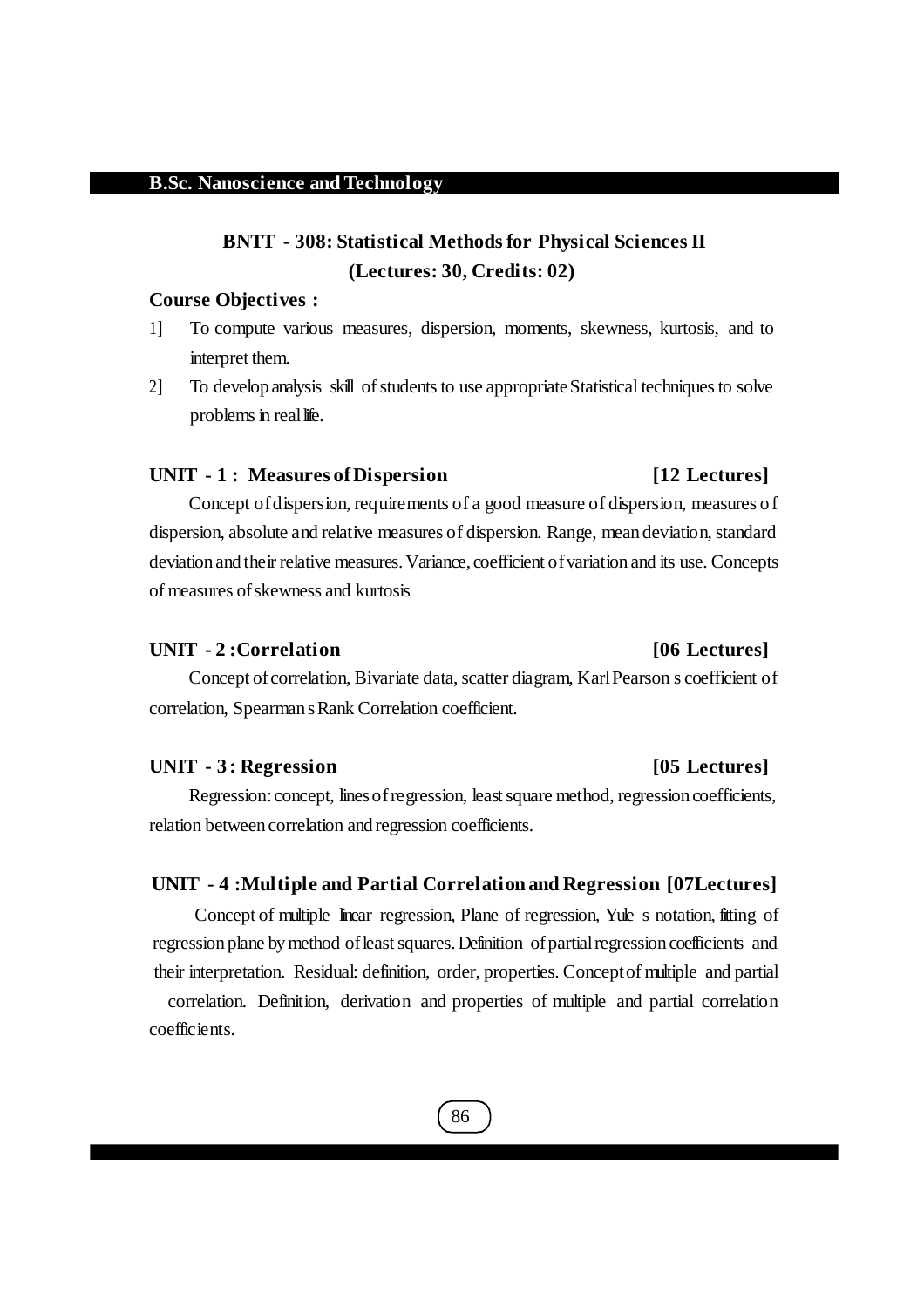#### **Reference Books :**

- 1. Fundamental ofStatistics,Elhance D. N., (1978)
- 2. Basic Statistics, Agarwal B.L. New age international (p) Ltd. (2015)
- 3. Statistical Methods,S. P.Gupta, (2014)
- 4. Fundamentals of Mathematical Statistics , S. C. Gupta and V.K.Kapoor, , Sultan Chand and Sons, New Delhi (2014)

#### **Course Outcomes :**

#### **Unit - I : After completion unit, Student will be able to :**

- 1] Understand the standard deviation
- 2] Understand the Concept of dispersion

#### **Unit - II : After completion unit, Student will be able to :**

1] Define measures of dispersion, Absolute (Range, Q.D., M.D., S.D.) and relative measures of dispersion, variance and Coefficient of variation, Skewness and Kurtosis

#### **Unit - III : After completion unit, Student will be able to :**

- 1] Define correlation,Typesof correlation (KarlPearsons,SpearmansRank correlation)
- 2] Regression, lines of Regression, Relation betweenCorrelation and Regression

#### **Unit - III : After completion unit, Student will be able to:**

- 1] Define multiple and partial correlation and regression, and their computation.
- 2] Understand Residual: definition, order, properties.

**\*\*\*\*\*\*\*\***

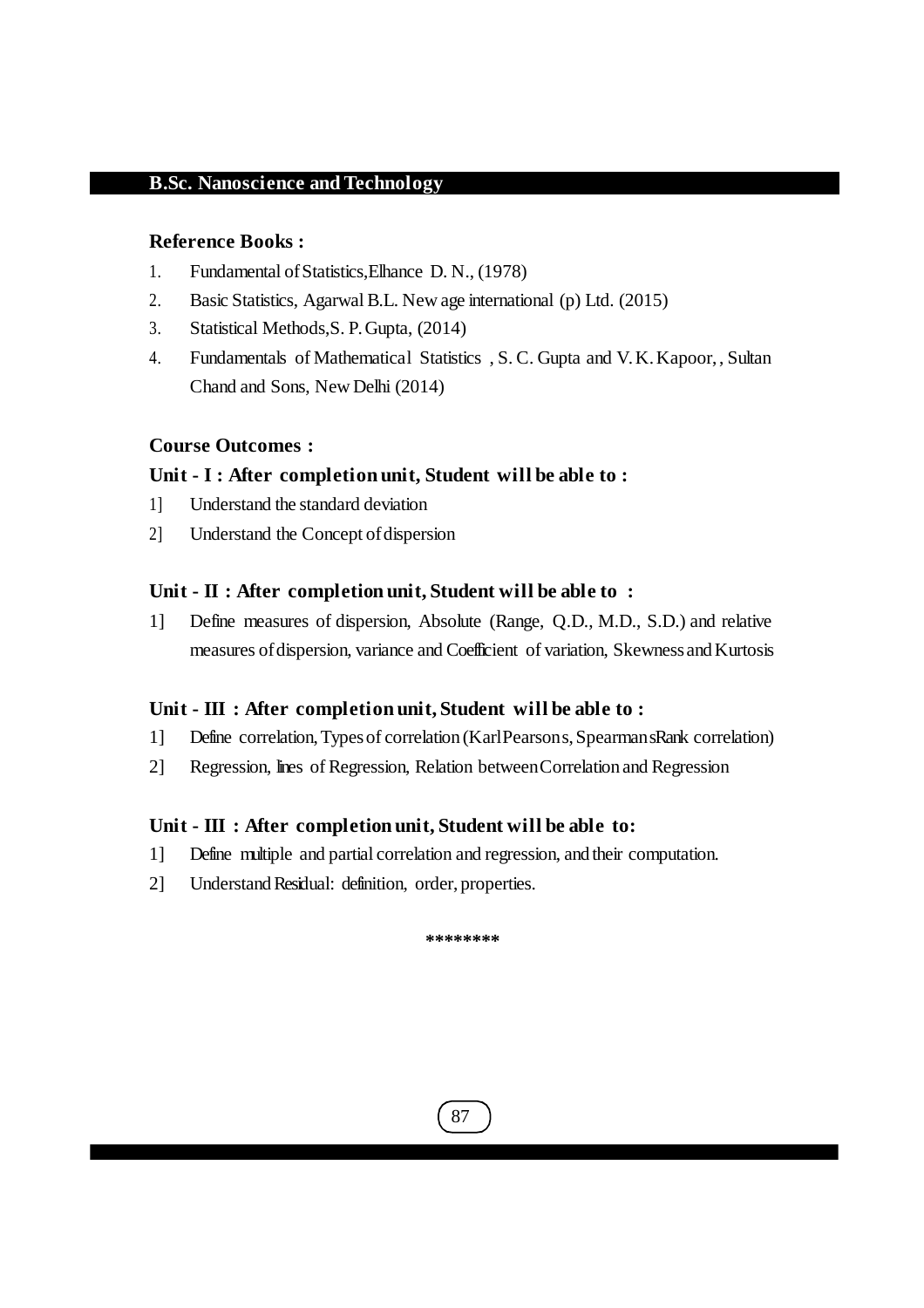### **BNTP-314: Computational Methods (Credit- 02)**

#### **Course Objectives :**

- 1] To make students are familiar with presentationof data using graphical and computational methods.
- 2] To assessrelation betweentwo variable and model it in mathematical form.
- 3] To make students are familiar with different measures of dispersions
- 4] To make students are familiar with Moments, Skewness and Kurtosis

#### **Experiments:**

- 1] Graphical presentation of the frequency Distribution I
- 2] Graphical presentation ofthe frequencyDistribution II
- 3] Measures of central tendency (Grouped Data)
- 4] Measures ofcentral tendency (Ungrouped Data)
- 5] Measures ofDispersion (Grouped Data)
- 6] Measuresof Dispersion (Ungrouped Data)
- 7] Moments, Skewness and Kurtosis (Ungrouped Data)
- 8] Moments, Skewness and Kurtosis (Grouped Data)
- 9] Correlation andregression
- 10] Multiple Correlation
- 11] PartialCorrelation

#### **Reference Books:**

1] Barlow R. E. and Proschan Frank: Statistical Theory of Reliability and Life Testing. Holt Rinebart and Winston Inc., New Yark.

2]ParimalMukhopadhyaya: An Introduction to the Theory of Probability. World Scientific Publishing.

3] Hogg R.V. and Criag A.T.: Introduction to Mathematical Statistics (Third edition), Macmillan Publishing, New York.

4] Gupta S. C. &Kapoor V.K.: Fundamentals of Mathematical Statistics. Sultan Chand & sons, New Delhi.

- 5] Gupta S. C. &Kapoor V.K.: Applied Statistics. Sultan Chand & sons, New Delhi.
- 6]Gupta S.P: Statistical Methods, Sultan Chand and Sons, New Delhi.

7] Waikar and Lev: Elementary Statistical Methods.

### **Course Outcomes:**

### **After completion of the practical, Students will be able to :**

1] Represent given datausing appropriate method.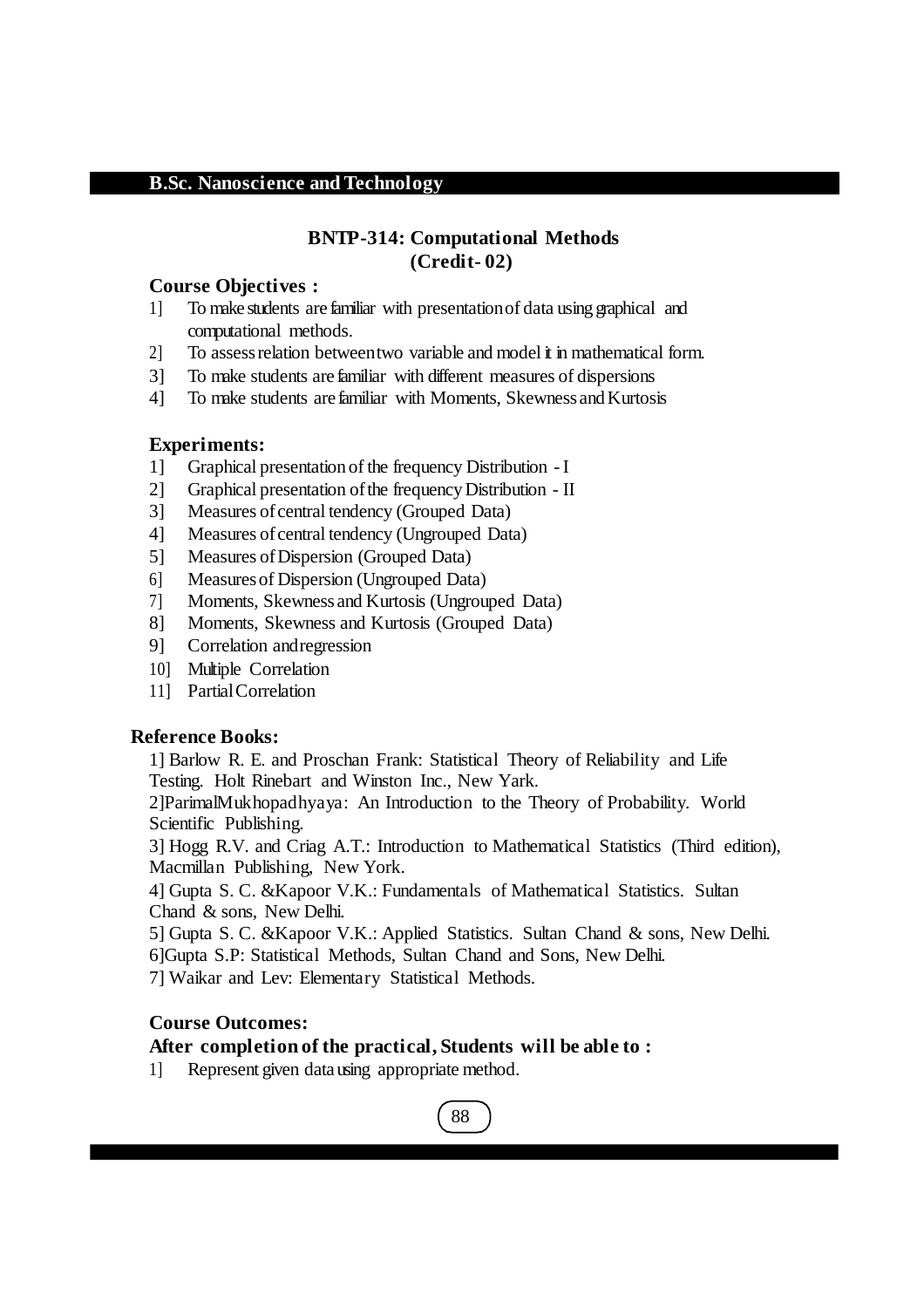- 2] Compute correlation betweenvariable and also transformthis relation in mathematical form such that anyone canuse it.
- 3] Compute Measures of Dispersion
- 4] Compute Moments, Skewness and Kurtosis

\*\*\*\*\*\*\*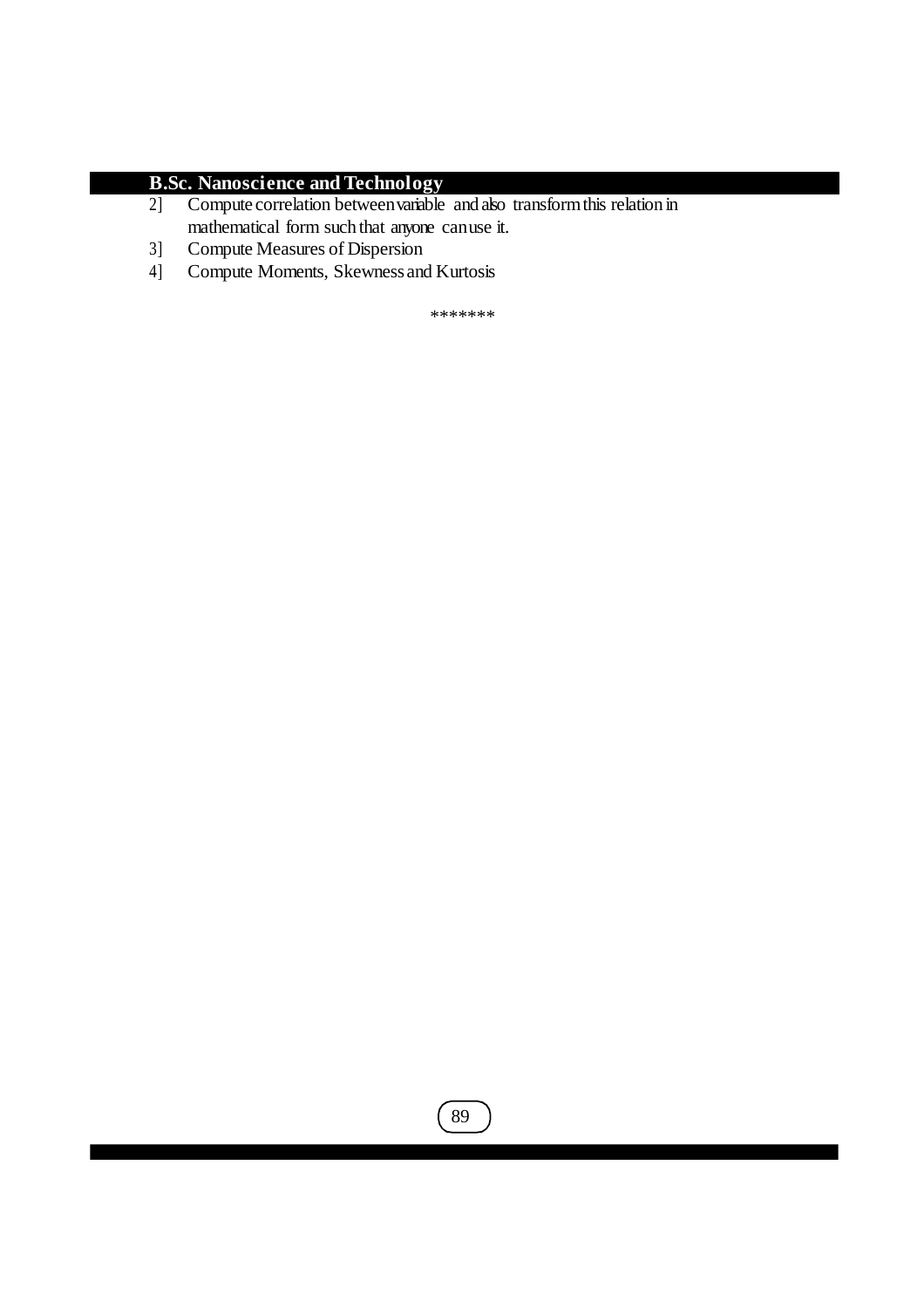## **BNTT - 309: Electronic Instrumentation (Lectures: 30, Credit- 02)**

#### **Course Objectives :**

- 1] This course provides comprehensive idea about working principle, operation and characteristics of different transducers.
- 2] To provide knowledge about selecting transducers.
- 3] Students areget familiarize with varioussignal conditioning systems.
- 4] Students are get familiarize with data acquisition systems.

General Block diagramof Instrumentation system, Classificationof transducers, selecting of transducer,Electrical Transducers and their parameters

#### **UNIT - 2 [15 Lectures]**

#### **Sensors and Transducers**

Electro acoustic transducers: microphone and speaker*.*

Force/Pressure transducers: resistance pressure transducer, strain gauge, and load cell*.*  Temperature Transducers:Thermistor, Thermocouple and RTD,FiberOpticalsensors,Smart sensors*.*

#### **Signal Conditioner :**

Introduction to Instrumentation Amplifier and active filters. Voltage to frequency convertors (V/F), frequency to voltage convertors (F/V).

#### **Data Acquisition System :**

Block diagram of DAS, objective of DAS, single channel and multichannel Data Acquisition System, computer based data acquisition system and data loggers.

#### **Reference Books :**

1. Electronic Instrumentation,H. S.Kalsi, TMH(2006)

## 90

### **UNIT - 1 [02 Lectures]**

#### **UNIT - 3 [04 Lectures]**

## **UNIT - 4 [09 Lectures]**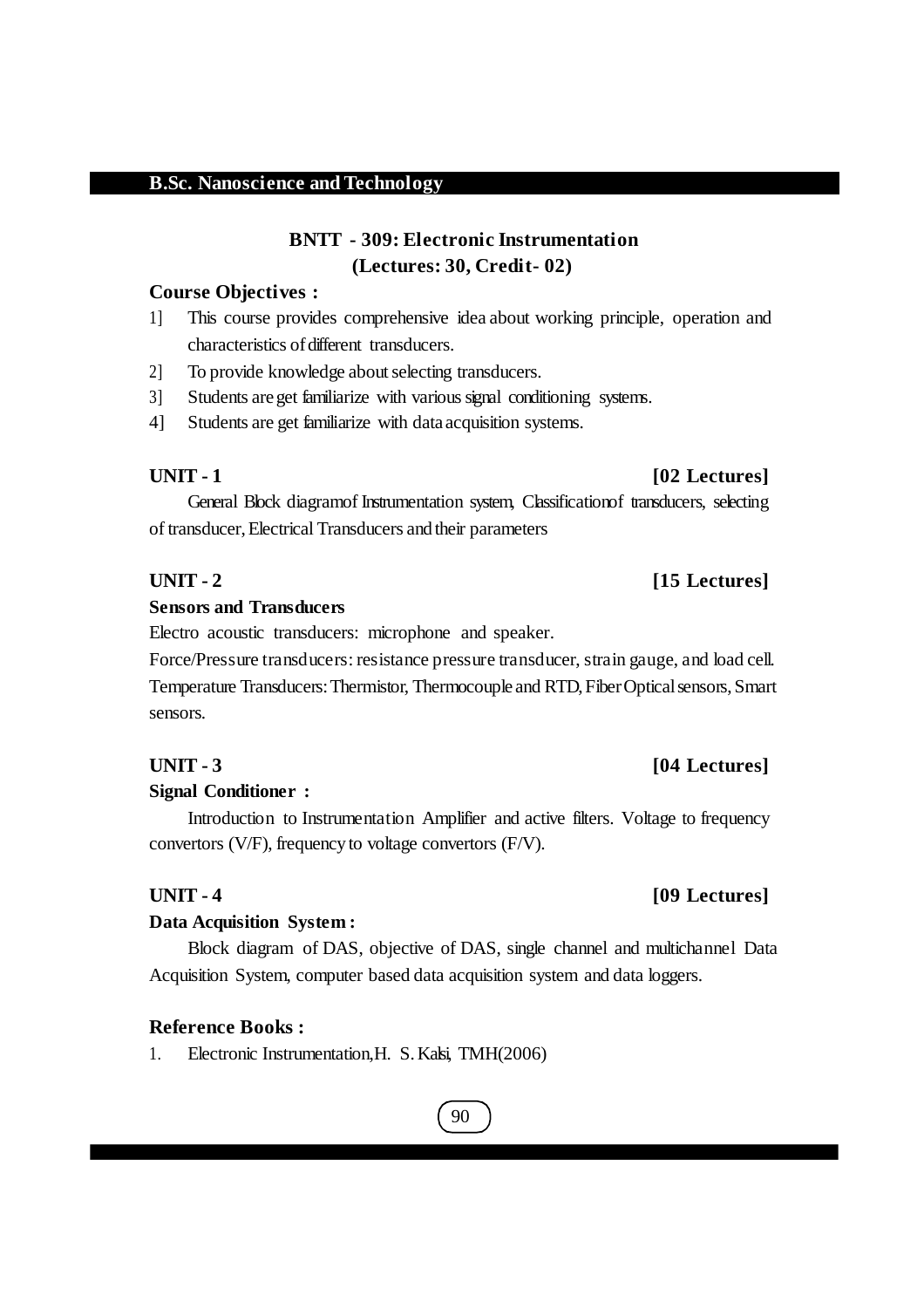- 2. Electronic Instrumentation andMeasurement Techniques W.D. Cooper and A.D. Helfrick, Prentice- Hall (2005).
- 3. Instrumentation Measurement and analysis,NakraB. C., ChaudryK,TMH
- 4. Electrical andElectronics Measurements and InstrumentationA. K.Sawhney, ,Dhanpat Rai and Sons (2007)
- 5. Instrumentation Devices and Systems,Rangan, G. R. Sarma and V. S.Mani, Tata Mcgraw Hill (1998).
- 6. Elements ofElectronic Instrumentation and Measurement,Joseph J Carr,Pearson Education (2005)
- 7. Electronic Instrumentation and Measurements,DavidA. Bell, Prentice Hall(2013).
- 8. "Electronic Measurements and Instrumentation", Oliver andCage, TMH(2009).
- 9. "Measurement and Instrumentation Principles", Alan S. Morris,Elsevier (Buterworth Heinmann-2008).

### **Course Outcomes:**

#### **Unit - I : After completion of this unit, Students will be able to :**

- 1] Understand the classification oftransducers
- 2] How to select transducers according to their parameters

### **Unit - II : After completion of this unit, Students will be able to :**

- 1] Principle, Construction and working ofvarious types oftransducers
- 2] Working ofsmart sensors

#### **Unit - III : After completion of this unit, Students will be able to :**

- 1] Useofsignal conditioning ininstrumentation
- 2] Understand the working of filters.

### **Unit - IV : After completion of this unit, Students will be able to :**

- 1] Understand concept ofData Acquisition System
- 2] Understand concept of Data Loggers

\*\*\*\*\*\*\*\*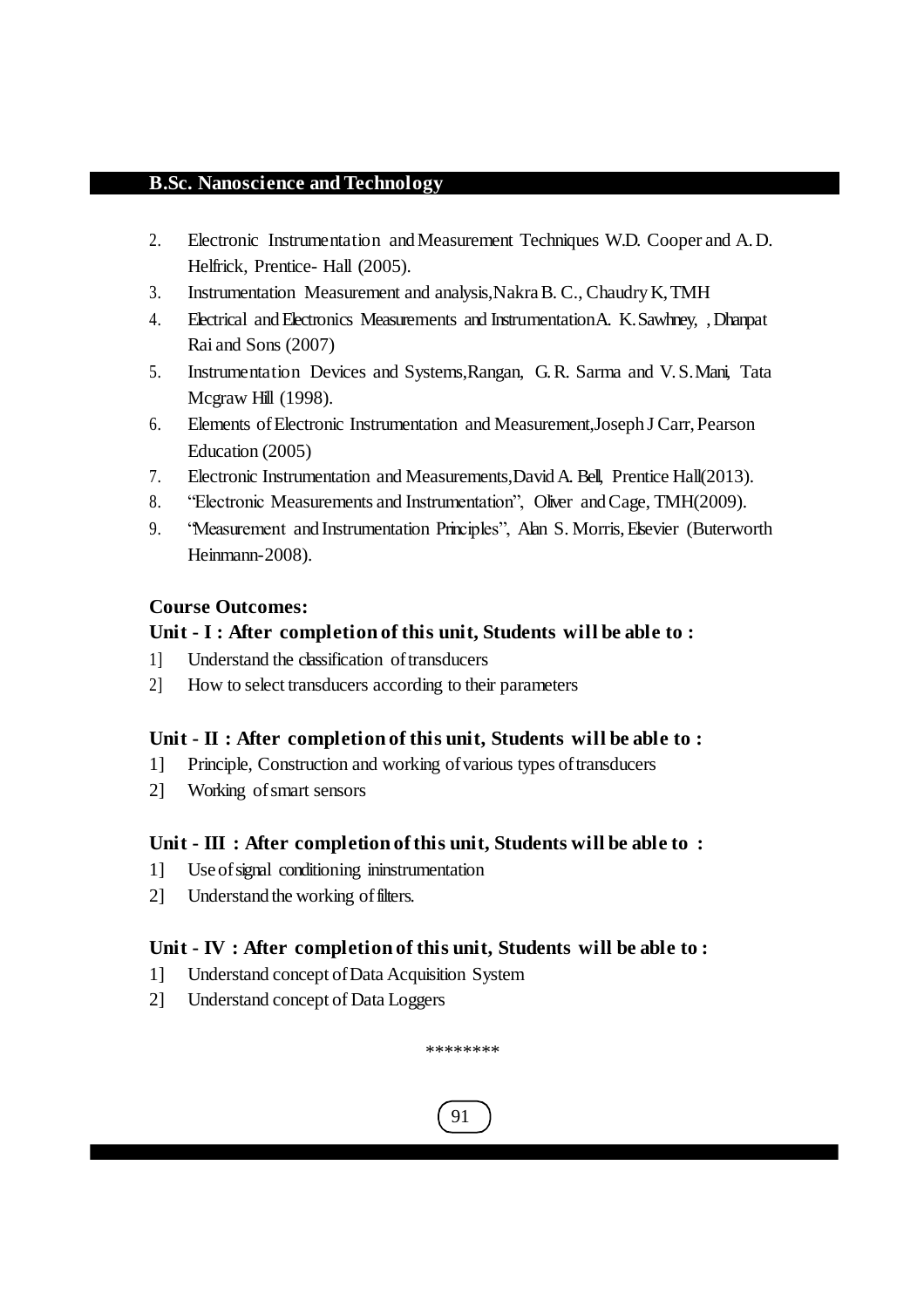#### **BNTT - 310 : Measurement Techniques (Lectures : 30, Credits - 02)**

#### **Course Objectives :**

- 1] To discuss about units, standards, error analysis and characteristics of measurement systems.
- 2] Explain basic concepts and definitions inmeasurement.
- 3] Describe the various AC and DC bridge configurations for relevant parameter measurement.
- 4] Elaborate discussion aboutthe importance ofvarious instruments inMeasurement.

#### **UNIT - 1 [06 Lectures]**

#### **Principle of Measurements : Measurement and error :**

Static and dynamic characteristics of an instrument, error in the measurements and types of static error, dynamic response of an instrument, significant figure and rounding off the numbers, statistical analysis

#### **System of units of measurement :**

fundamental and derived units, international system of units, other system of units. **Standard of measurements :**

classification of standard, standard for mass, length and volume, electrical standard, international standards.

#### **UNIT - 2 [10 Lectures]**

#### **Resistance measurement -**

Voltmeter-Ammeter method and Whetstone Bridge method, measurement of low resistance: Kelvin's bridge method.

**Inductance measurement :** Maxwell's bridge,

**capacitance measurement** : Schering Bridge,

**frequency measurement:** Wien bridge,

**Voltage and Current measurement :** Introduction, basic DC ammeter, basic DC voltmeter

#### **UNIT - 3 [06 Lectures]**

Digital Instruments: Introduction, Digital Multimeters, Digital Frequency Meter, Digital Measurement of Time,Q-meter, complex impendence measurement meters and digitalLCR Q-meter.

#### **Oscilloscopes:**

Cathode Ray Tube, Vertical and Horizontal Deflection Systems, Delay lines, Probes and Transducers, Specification of an Oscilloscope. Oscilloscope measurement Techniques,

## 92

### **UNIT - 4 [08 Lectures]**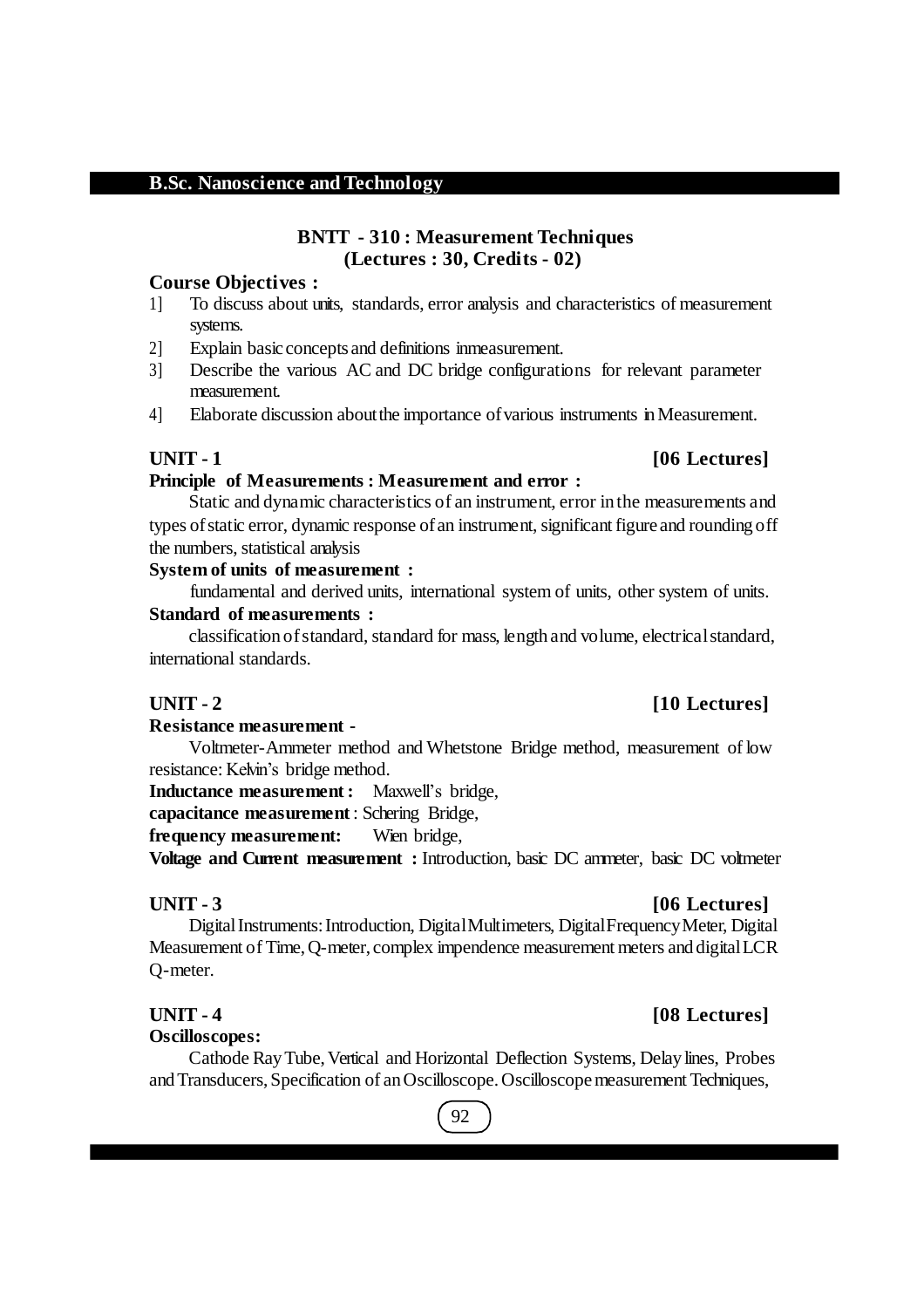Special Oscilloscopes – Storage Oscilloscope, Sampling Oscilloscope. Spectrum Analyzer.

#### **Reference Books:**

- 1. Electronic Instrumentation,H. S.Kalsi, TMH(2006)
- 2. Electronic Instrumentation andMeasurement Techniques,W.D. Cooper and A.D. Helfrick, , Prentice- Hall (2005)
- 3. Electronic Instruments and Instrumentation Technology,M. M. S.Anand, ,Prentice-Hall(2005)
- 4. Measurement Systems:Application and Design,O. Doebelin, McGraw Hill Bookfifth Edition (2003)
- 5. Electrical and Electronics Measurements and InstrumentationA. K Sawhney, , Dhanpat Rai and Sons(2007).
- 6. Elements of Electronic Instrumentation and Measurement,Joseph J Carr,Pearson Education (2005)
- 7. Electronic Instrumentation and Measurements, David A. Bell, Prentice Hall(2013).
- 8. "Electronic Measurements and Instrumentation", Oliver and Cage,TMH (2009).
- 9. "Measurement and Instrumentation Principles", Alan S. Morris,Elsevier (Buterworth Heinmann - 2008).

### **Course Outcomes:**

#### **Unit - I : After completion unit, Students will be able to:**

- 1] Understand Static and dynamic characteristics of an instrument
- 2] Analyses error inthe measurements, Perform statistical analysis,
- 3] Identify Fundamental and derived units, different types of Standards.

#### **Unit - II : After completion unit, Students will be able to :**

- 1] Measure Resistance, Inductance, Capacitance, Frequency.
- 2] Perform Current and Voltage measurements

#### **Unit - III : After completion unit, Students will be able to :**

1] Learn working of Digital Instruments such as digital multimeter, frequency meter, LCR Q meter, etc

2] Use these instruments for measurements

### **Unit IV: After completion unit, Students will be able to:**

- 1) Understand functioning ofCRO
- 2) Understand functioning of Spectrum Analyzer

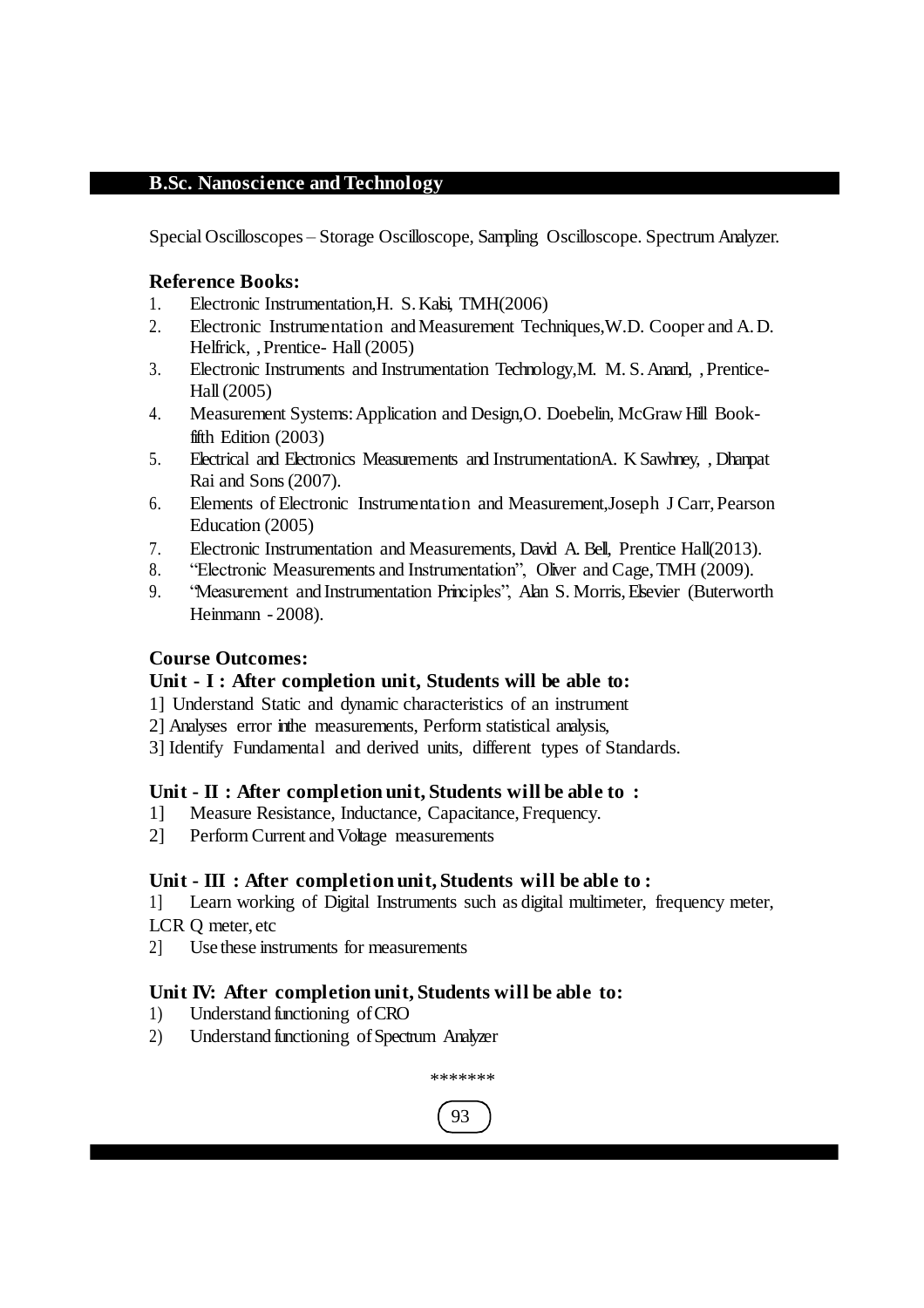#### **BNTP - 315: Instrumentation Lab (Credit - 02)**

#### **Course Objectives :**

- 1] Study the characteristics of various types of transducers<br>21 Understand the working of instrumentation amplifier.
- Understand the working of instrumentation amplifier.
- 3] Study the various types ofdata converters

#### **Experiment:**

- 
- 1] Study of Uncertainty & Errors<br>2] Study of instrumentation amplif Study of instrumentation amplifier
- 3] Study ofLoad Cell
- 4] Study of LVDT
- 5] Study of Thermistors
- 6] Study ofLDR
- 7] Study of Photodiode
- 8] Study ofPhototransistor
- 9] StudyofAnalog to DigitalConverter
- 10] Study of Digital to Analog Converter
- 11] Study of Fiber optic sensor

### **Reference Books :**

- 1. Electronic Instrumentation,H. S.Kalsi, TMH (2006)
- 2. Electronic Instrumentation andMeasurement Techniques W.D. Cooper and A.D. Helfrick, Prentice- Hall (2005).
- 3. Instrumentation Measurement and analysis, Nakra B. C., Chaudry K, TMH
- 4. Electrical andElectronics Measurements and InstrumentationA. K.Sawhney, ,Dhanpat Rai and Sons (2007)
- 5. Instrumentation Devices and Systems, Rangan, G. R. Sarma and V. S.Mani, Tata Mcgraw Hill (1998).
- 6. Elements of Electronic Instrumentation and Measurement, Joseph J Carr, Pearson Education(2005)
- 7. Electronic Instrumentation and Measurements, David A. Bell, Prentice Hall(2013).
- 8. "Electronic Measurements and Instrumentation", Oliver and Cage, TMH(2009).
- 9. "Measurement and Instrumentation Principles", Alan S. Morris,Elsevier (Buterworth Heinmann-2008).

### **Course Outcomes: After completion of experiments, Students will be able to**

- 1] Understand working of various types oftransducers
- 2] Understandworking ofsignal conditioners.
- 3] Understand working of Data converters

#### 94 \*\*\*\*\*\*\*\*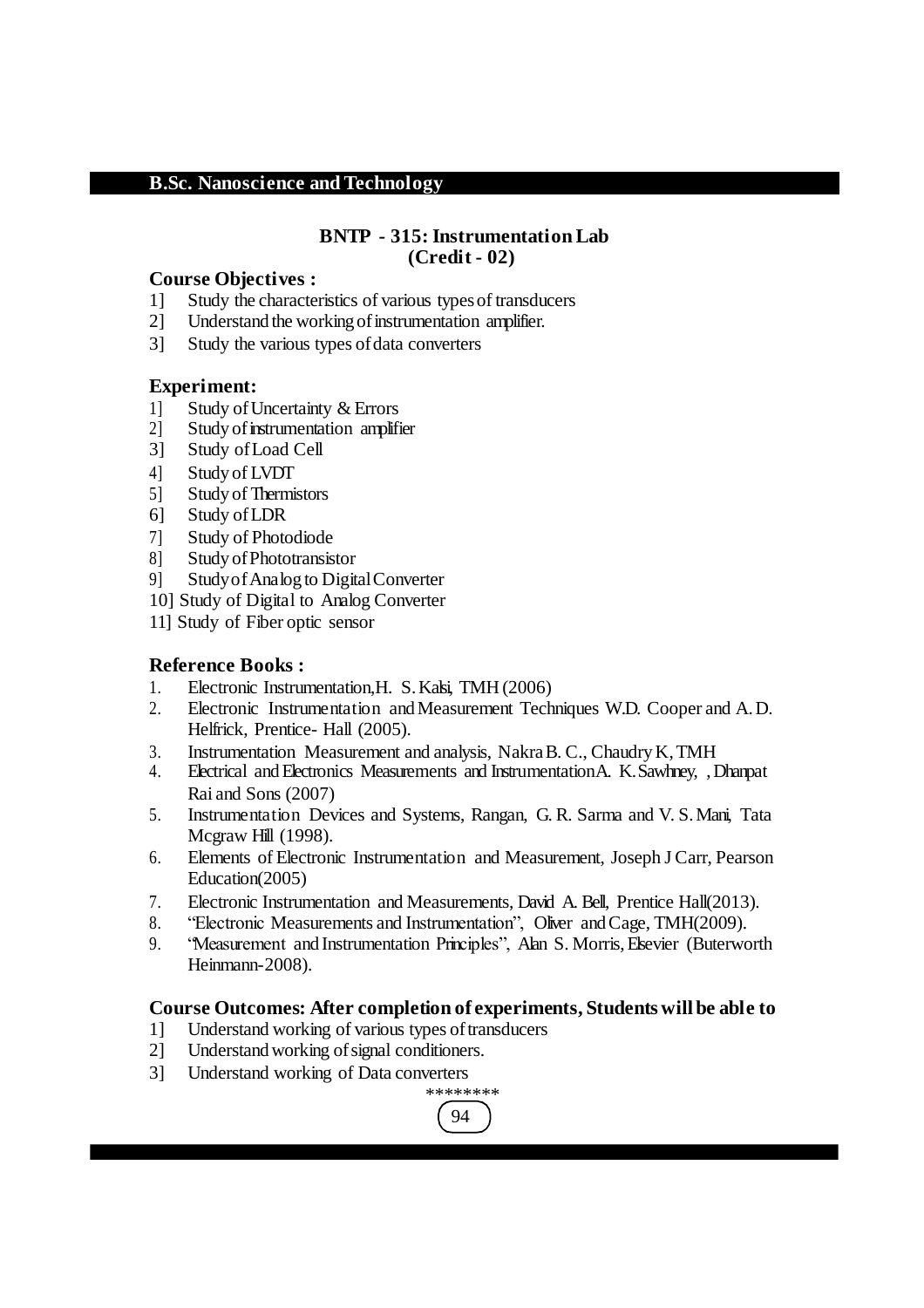## **B.Sc. II Semester IV BNTT- 401: Modern Physics (Lectures: 30, Credit- 02)**

#### **Course Objectives :**

1] Study the dynamics of particle.

2] Study the Schrödinger wave equation and itsapplication

3] Study nuclear reactions

### **UNIT -I: [7 Lectures]**

#### **Classical Dynamics of Particles**

Planck's constant and light as a collection of photons; photoelectric effect and Compton effect; De Broglie wavelength; DavissonGermer experiment, failure of Rutherford model, Bohr's Quantization rule,, Wave Particle duality, Heisenberg uncertainty principle.

### **Schrodinger Equation and its formalism**

Matter wave and wave amplitude, Schrödinger equation (Non-relativistic particles), momentumand energy, physical interpretation of wave function, normalization ofwave function, Probability, probability current densityin1-D.

#### **UNIT - 3 [06Lectures]**

#### **Applications of Schrödinger Equation**

1-D infinitelyrigid box- energyeigenvalues, Eigen functions and normalization, Quantum mechanical tunneling- Step potential (Quantitative) and potential barrier(qualitative).

#### **Radio activity and nuclear fission and fusion**

1 -Decay,  $\lceil$  -decay- energy released, Pauli's prediction of neutrino,  $\lceil$  -ray emission, Mass deficit, relativity and generation of energy, emission of neutrons, fusion and thermonuclear reaction.

#### 95

## **UNIT - 4 [09Lectures]**

# **UNIT - 2 [08 Lectures]**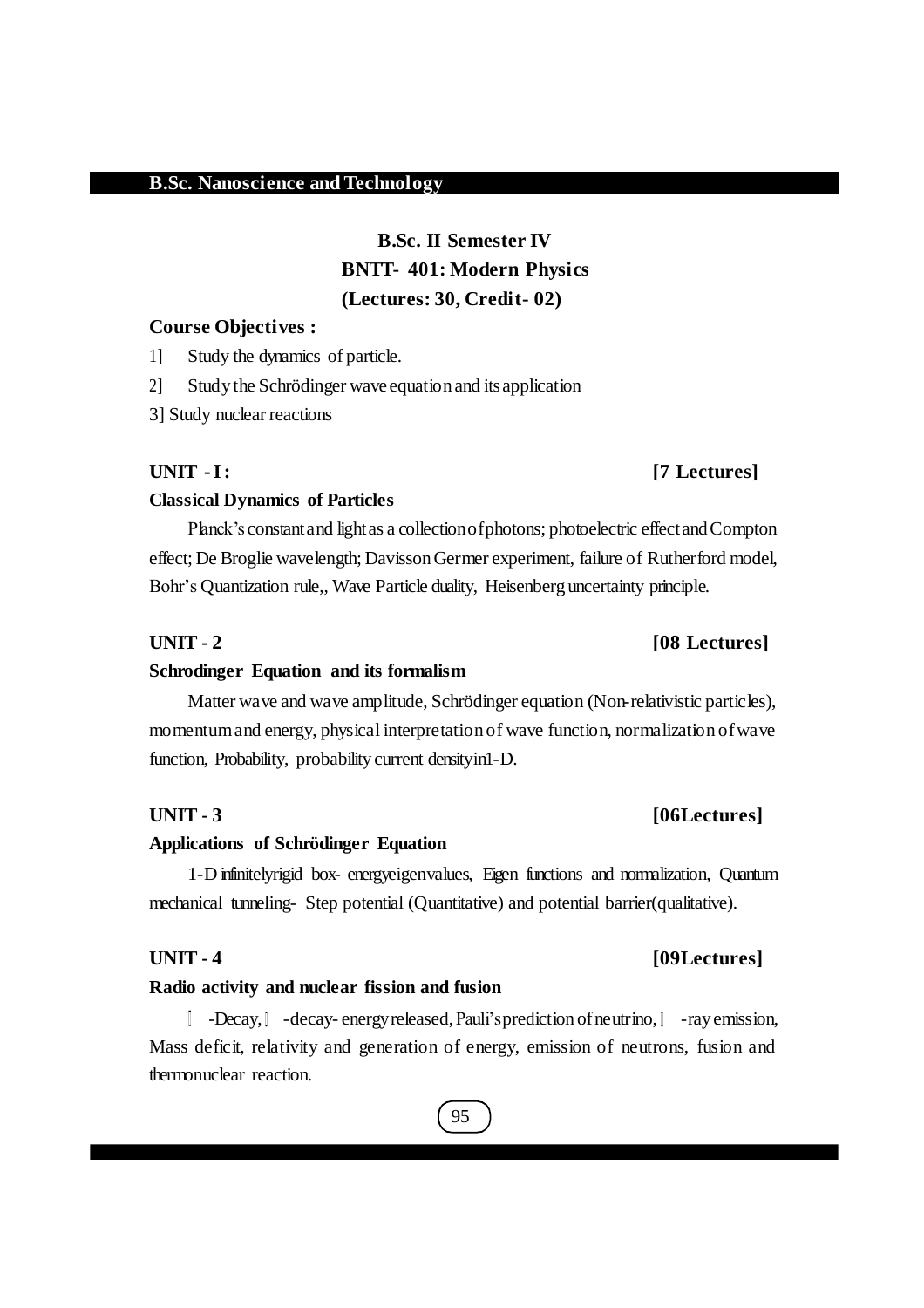#### **Reference Books:**

- 1. Fundamentals of physics- Haliday Resnick, Wiley India edition 8<sup>th</sup>Edition, 2012.
- 2. Fundamentals of modern physics-Peter J Nolan, Published by Physics Curriculum & Instruction, 1st edition, 2006
- 3. Modern Physics notes- byMuhammad Ali Malik, 2018
- 4. Modern Physics Paul A. Tipler W.H. Freeman and Company, New York, 6<sup>th</sup>edition, 2012.

#### **Course Outcomes:**

#### **Unit - I : After completion of the unit, Students will be able to:**

- 1] Learn about the classical nature ofparticle before studying the quantum mechanical nature.
- 2] Understand failure of Rutherford model, Bohr, atomic structure.

#### **Unit - II : After completion of the unit, Students will be able to:**

- 1] Know concept of probability.
- 2] Learn about Schrödinger equation for particles (matter wave).

#### **Unit - III : After completion of the unit, Students will be able to:**

- 1] Understand the basic knowledge ofeigen function, eigen values.
- 2] Knowconceptofquantum mechanical tunneling.

#### **Unit - IV : After completion of the unit, Students are able to :**

- 1] Understand about radio activity & reaction.
- 2] Understand fusion and fission reaction.

\*\*\*\*\*\*\*

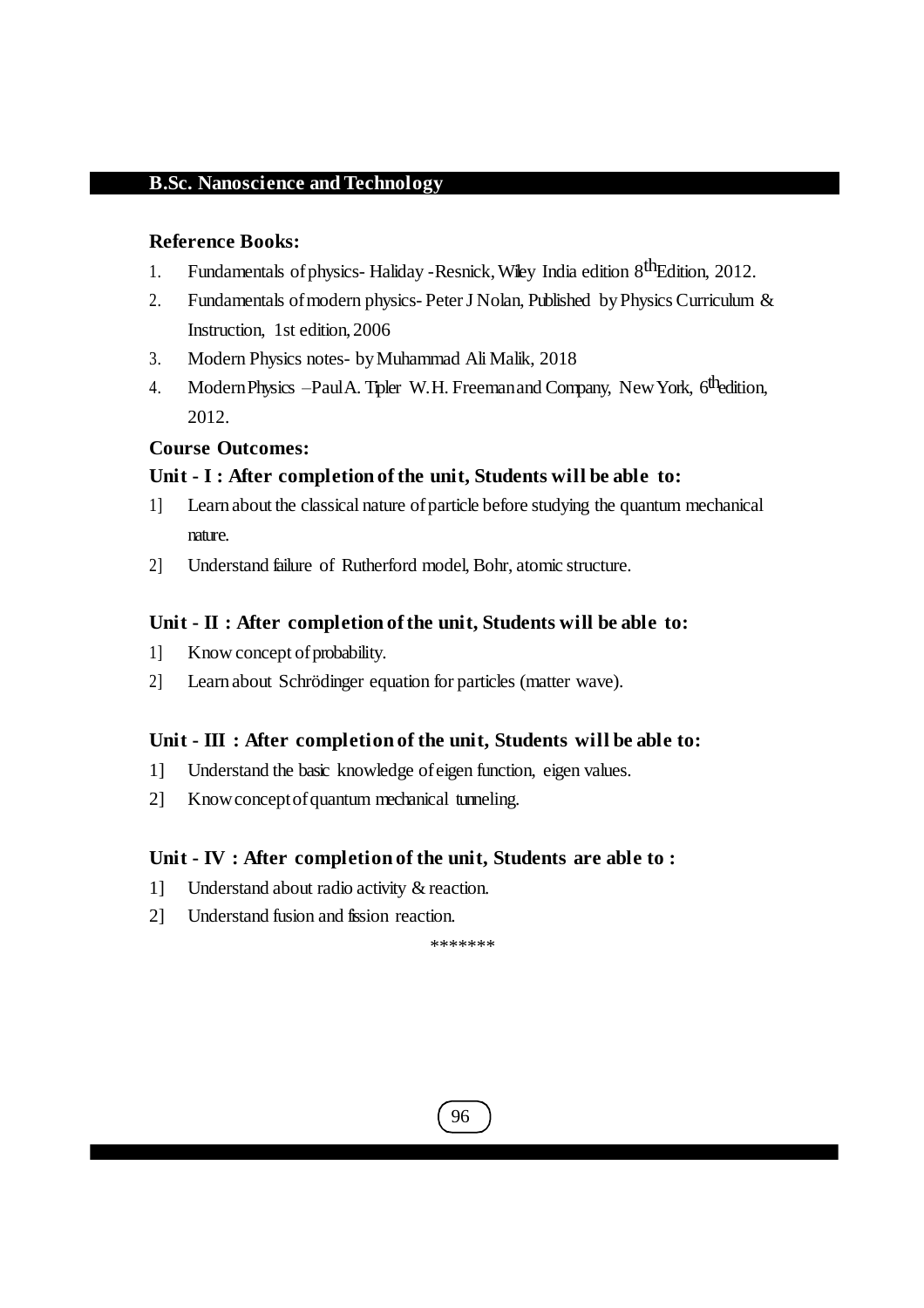## **BNTT - 402:Optics, lasers and Crystallography (Lectures 30, Credit- 02)**

### **Course Objectives :**

- 1] Study the interference and diffraction pattern ofwaves.
- 2] Study the properties and applications ofLASER and optical fiber
- 3] Study the crystal structure.

## **UNIT -1 : [06 Lectures]**

## **Interference of light:**

Interference in thin films: paralleland wedge - shaped films, Michelson's interferometer and its applications to measure (i) wavelength of light (ii) refractive index of thin film, construction and working ofFabry-Perot interferometer, superiority ofF-P interferometer over Michelson's interferometer

### **UNIT -2 : [06Lectures]**

#### **Diffraction of light :**

Fraunhofer diffraction: multiple slits and diffraction grating, Fresneldiffraction: half period zones, zone plate, Fresneldiffraction pattern ofa straight edge, a slit and wire using half- period zone analysis.

#### **Crystallography :**

Crystalstructure (Elementary idea), lattice and basis, Unit cell, fundamentaltype of lattices, miller indices, lattice planes, simple cubic, FCC and BCC lattices, reciprocal lattices, Brags law, powder method of  $X$  ray diffraction, analysis of cubic crystal structure

### **UNIT -4 : [10Lectures]**

#### **Optical fibers :**

Principle and structure, type of optical fibers, numerical aperture (definition only) and pulsedispersion in step index fiber, fiberoptic communication system(quantitative treatment only), advantages of optical fibers

#### **Laser system :**

Absorption, spontaneous and stimulated emission, Einsteincoefficients (only definitions), population inversion, opticaland electricalpumping, propertiesof lasers,Rubylaser, Helium-Neon laser, uses of laser, idea of holography( qualitative treatment only).

## 97

## **UNIT -3 : [08Lectures]**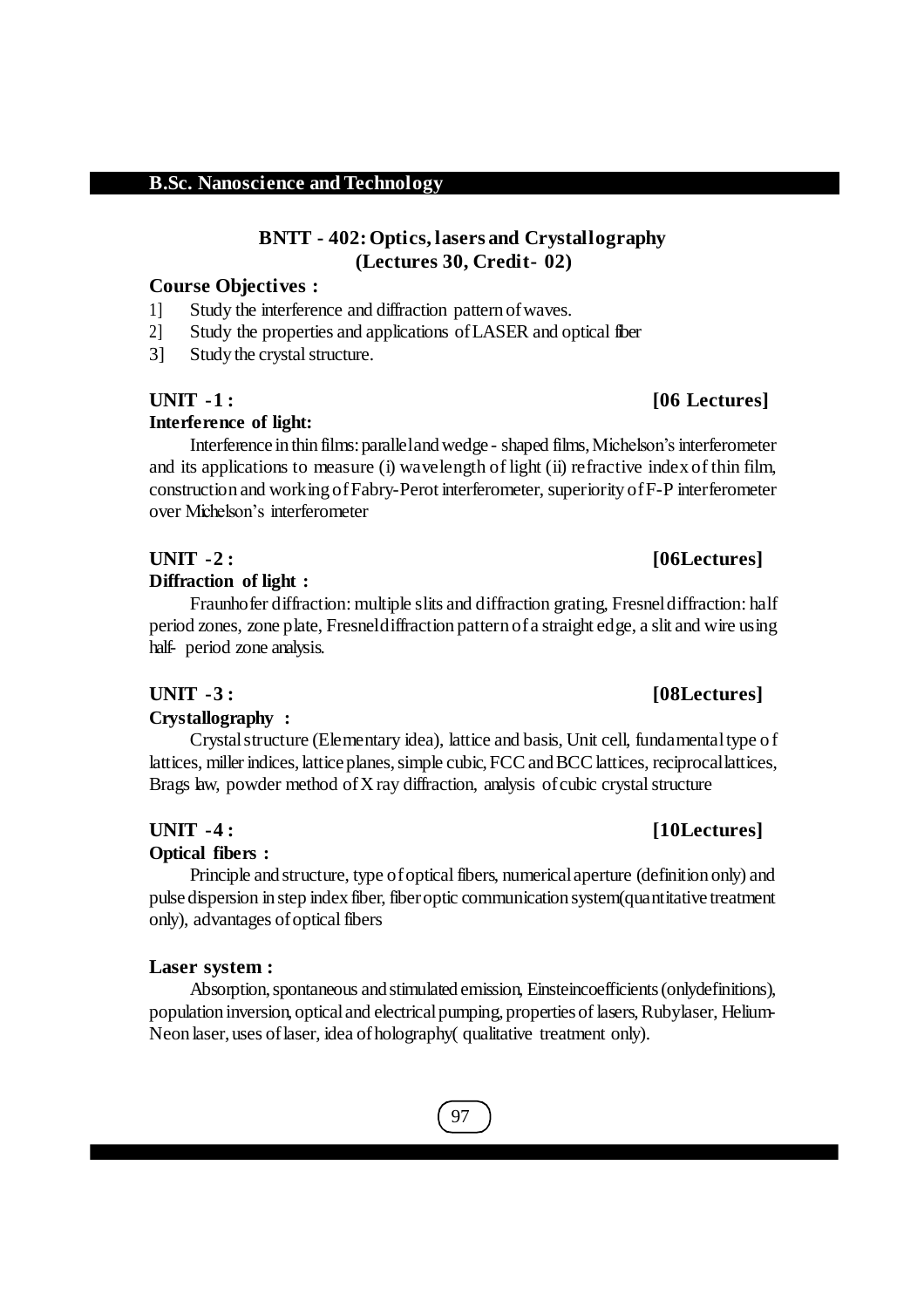#### **Reference Books** :

- 1. Principles ofOptics,B.K.Mathur,GopalPrinting, 1995.
- 2. Text book of optics for B.Sc.Classes- BrijLal and N.Subrahmanyam, S.Chand& Company Ltd. NewDelhi,2006
- 3. Fundamentals ofOptics, FAJenkins and H E White, McGraw-Hill, 1976.
- 4. Optics, Ajay Ghatak, Tata Mcgraw-Hill Publishing Company Ltd., New Delhi, 2nd Edition,1992.
- 5. Laser and non linear optics by B. B.Laud, ,Published by New Age International Publisher, 3rd Edition, 2011.
- 6. Optics and atomic Physics- Satya Prakash PragatiPrakashan, Meerut, , 1<sup>st</sup>editon, 2017.
- 7. Solid state physics Kittle, Wiley and sons publications, 7th Edition, 1996.
- 8. Physics of light and optics-Justine Peatros,MichealWare,Brigham Young University, 2013.
- 9. Introduction to optics- F.Pedrotri, Pearson Education, 3rd edition, 2006.
- 10. Opticalfiber communication -VSBagad,Technical Publications ,Pune, 2009.
- 11. Introduction to modern solid state physic-Yuri. M Galperin, 2014.
- 12. Solid state physics-M.Wahab,3rdEdition,NarosaPublishingHouse, 2015
- 13. Solid state physics-Ashcroft Mernin, DavidN. Holt Rinehart & Winston; 2 edition (1 January 2002).

### **Course Outcomes:**

#### **Unit - I : After completion of the unit, Students will be able to:**

- 1] Understanding interferometer & uses of various interferometer.
- 2] Know application of Michelson's interferometer

### **Unit - II : After completion of the unit, Students will be able to:**

- 1] Understand concept of Fresneldiffraction.
- 2] Understand Fraunhofer diffraction

### **Unit - III : After completion of the unit, Students will be able to :**

- 1] Analyze structure ofcrystalusing X-raydiffraction.
- 2] Know basics of crystal structure.

### **Unit - IV : After completion of the unit, Students will be able to :**

- 1] Define Absorption, spontaneous and stimulated emission.
- 2] Student will able to understand concept of optical fiber.



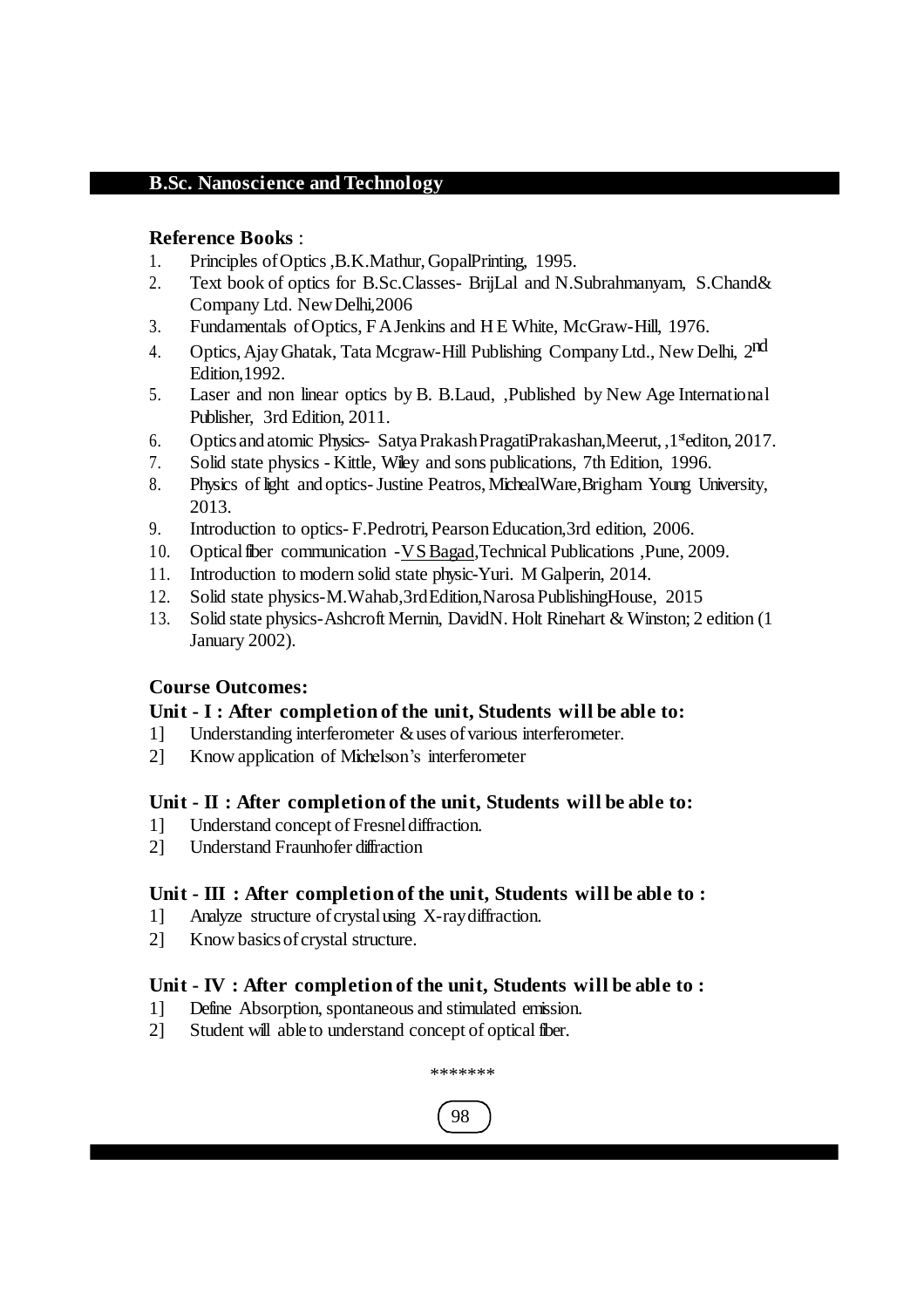## **BNTP - 411: Physical Science Lab (Credit- 02)**

#### **Course Objectives :**

1] Provide better understanding of optics and concept related identification crystals Structure.

### **Experiments :**

- 1] To study the Schusters method of optical leveling.
- 2] To determine resolving power of prism
- 3] Calibration of spectrometer
- 4] Diffraction due to cylindrical obstacle
- 5] Diffraction atstraight edge.
- 6] Measurement and identification of spectral lines
- 7] To determine wavelength of given laser light using Diffraction grating
- 8] To study divergence of laserbeam
- 9] To determine crystal structure of given sample using X-ray diffraction pattern
- 10] Fresnel's bi-prism
- 11] Absorption spectrum of  $KMnO<sub>4</sub>$  solution
- 12] Thickness ofthin film

### **Reference Books :**

- 1. Engineering PracticalPhysics, S. Panigrahi& B. Mallick, CengageLearning India Pvt. Ltd., 2015.
- 2. A Text Book of Practical Physics, Indu Prakash and Ramakrishna, Kitab Mahal, New Delhi. 11th Edition, 2011
- 3. L. Flint andH. T. Worsnop,AsiaPublishing House, 1971,
- 4. Advanced level Physics Practicals, Michael Nelson and Jon M. Ogborn, Heinemann Educational Publishers, 4th Edition, 1985,

### **Course Outcomes: After completion of the practical, Students will able to:**

- 1] Provide better understanding of optics and crystalline structure.
- 2] Handle different instruments with ease.
- 3] Types ofspectrum and analysis ofspectraldistribution.
- 4] Identify the crystal structure from XRD pattern and will understand the changes in properties of crystal according to structure.

**\*\*\*\*\*\*\***

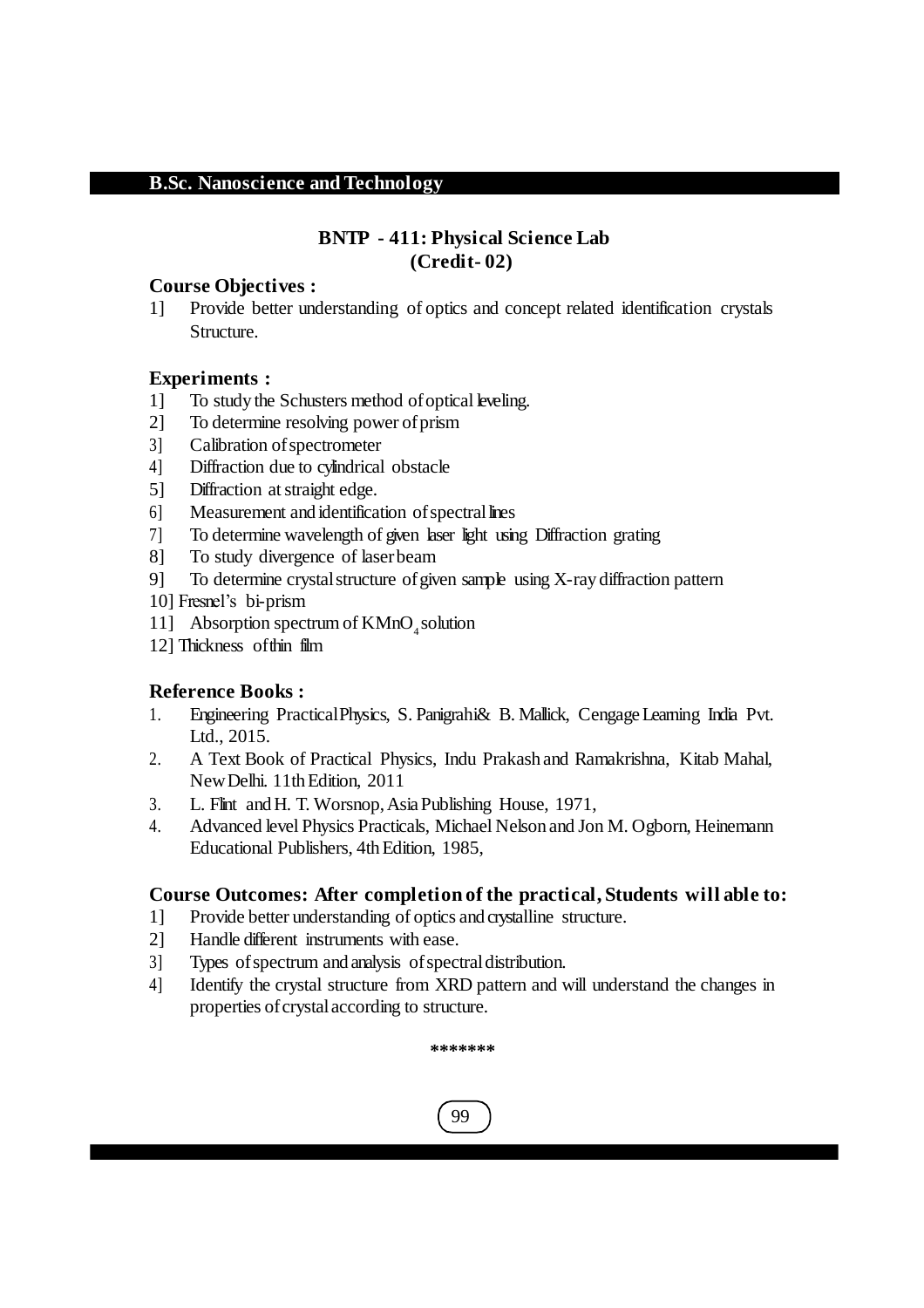## **BNTT - 403: Inorganic Chemistry (Lectures: 30, Credits- 02)**

#### **Course Objectives :**

- 1] To expose the students to various emerging new areas of chemistry and apprise them with their prevalent in their future studies and their applications in various spheres of chemical sciences.
- 2] To enhance student sense of enthusiasm for chemistry and to involve them in an intellectually stimulating experience of learning in a supportive environment
- 3] To study the properties and position d and f block element.
- 4] To study the all coordination theorywith example.
- 5] To learn various types of catalyst.

#### **Chemistry of elements of first transition series**

Position of elements in periodic table: characteristics of d-block elements with special reference to i) Electronic structure ii) Oxidation states, iii) Magnetic character iv) colored ions v) Complex formation.

#### **Study of f-block elements**

Lanthanides: Introduction of f-block elements, Positions of Lanthanides in the Periodic Table, Electronics Configurations, Lanthanide contraction, Oxidation states, Magnetic properties, Occurrence, Separation of lanthanides by Ion exchange method. Actinides: Position in periodic table, Electronic configuration, Oxidation States.

General methods of preparation of Transuranic elements.

i] Neutron capture – followed by  $\parallel$  decay.

ii] Accelerated projectile bombardment.

iii] Heavyion bombardment.



#### **UNIT- II [8 Lecture]**

#### **UNIT -I: [6 Lecture]**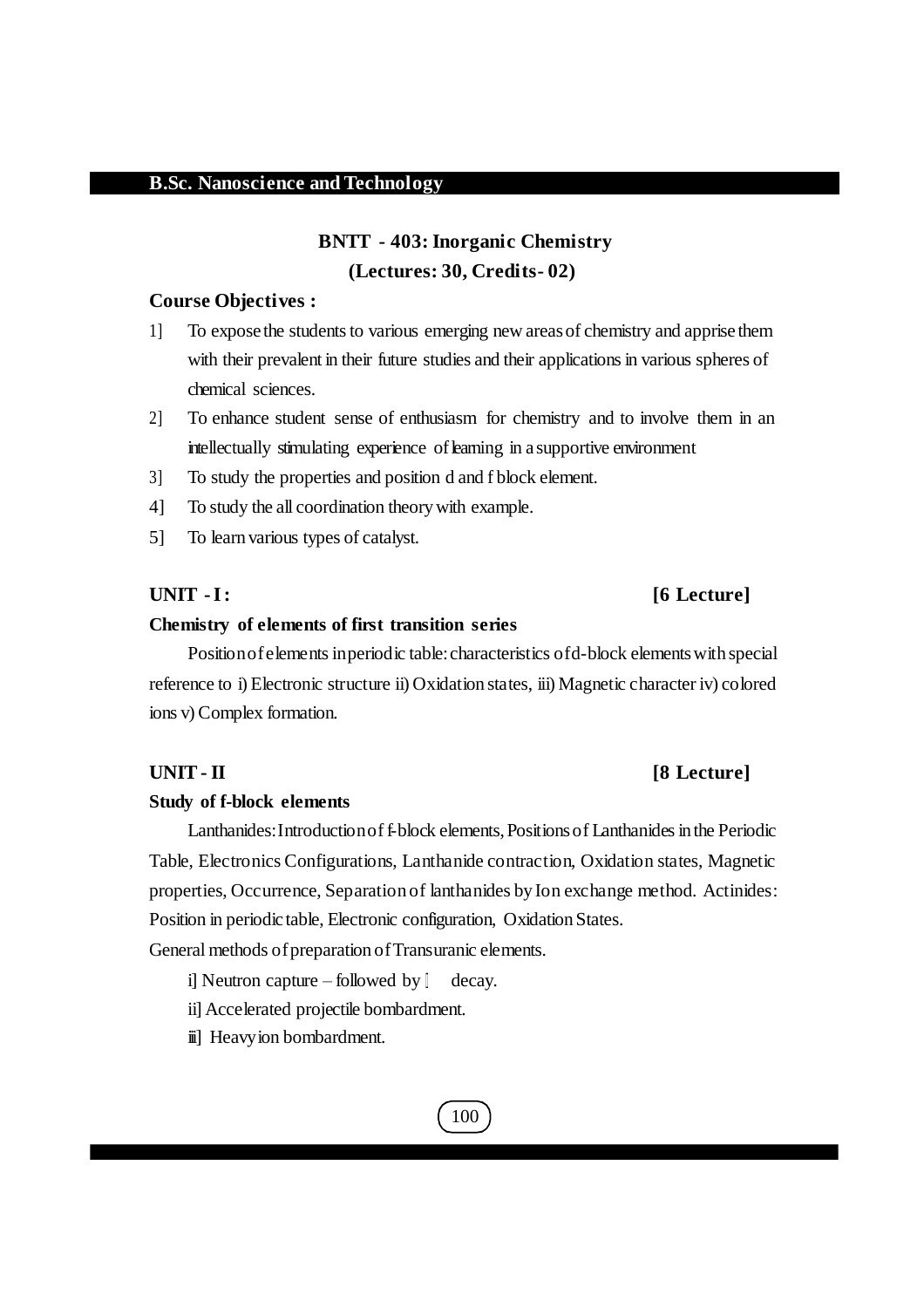#### **UNIT -III : [10 Lecture]**

#### **Coordination Chemistry**

Introduction - Definition and formation ofco-ordinate covalent bond inBF3 -NH3, [NH4]+and H2O. Distinguish between double salt and complex salt, Werner's theory-Postulates. The theory as applied to cobalt amines viz. CoCl3.6NH3, CoCl3.5NH3, CoCl3.4NH3, CoCl3.3NH3. Description of the terms- ligand, co-ordination number, coordination sphere, effective atomic number. IUPAC nomenclature of coordination compounds. Isomerism in complexes withC.N. 4 and 6. GeometricalIsomerism, Optical Isomerism, StructuralIsomerism-Ionisation Isomerism, Hydrate Isomerism, Coordination Isomerism, Linkage Isomerismand Co-ordination position IsomerismCrystalfield splitting of 'd'orbitalin octahedral, tetrahedral. Limitations ofCFT.

#### **UNIT -IV : [08 Lecture]**

#### **Catalysis**

Introduction, Classification of catalytic reactions – Homogeneous and Heterogeneous. Types of catalysis, Characteristics of catalytic reactions, Mechanism of catalysis.

i] Intermediate compound formation.

ii] Adsorption.

#### **Reference Books**

- 1. Concise Inorganic chemistry, J. D. Lee byWiley India Editor 5th edition 2008
- 2. Synthesis ofInorganic Materials, U. Schubest and N.HusingWiley VCH, 2000.
- 3. Advanced Inorganic Chemistry: F.A. Cotton,G.Wilkinson, C.A. Murillo, M.Bochmann 6th Edn. (2003)
- 4. Inorganic Chemistry: Shriver and Atkins, 4th edn. (2003) Oxford.
- 5. "d- and f- block Chemistry", C. J. Jones, p. 78, 85 and 122. Tutorial Chemistry Texts, E. W.Abel(Ed.), Royal Society ofChemistry, Cambridge (2001).

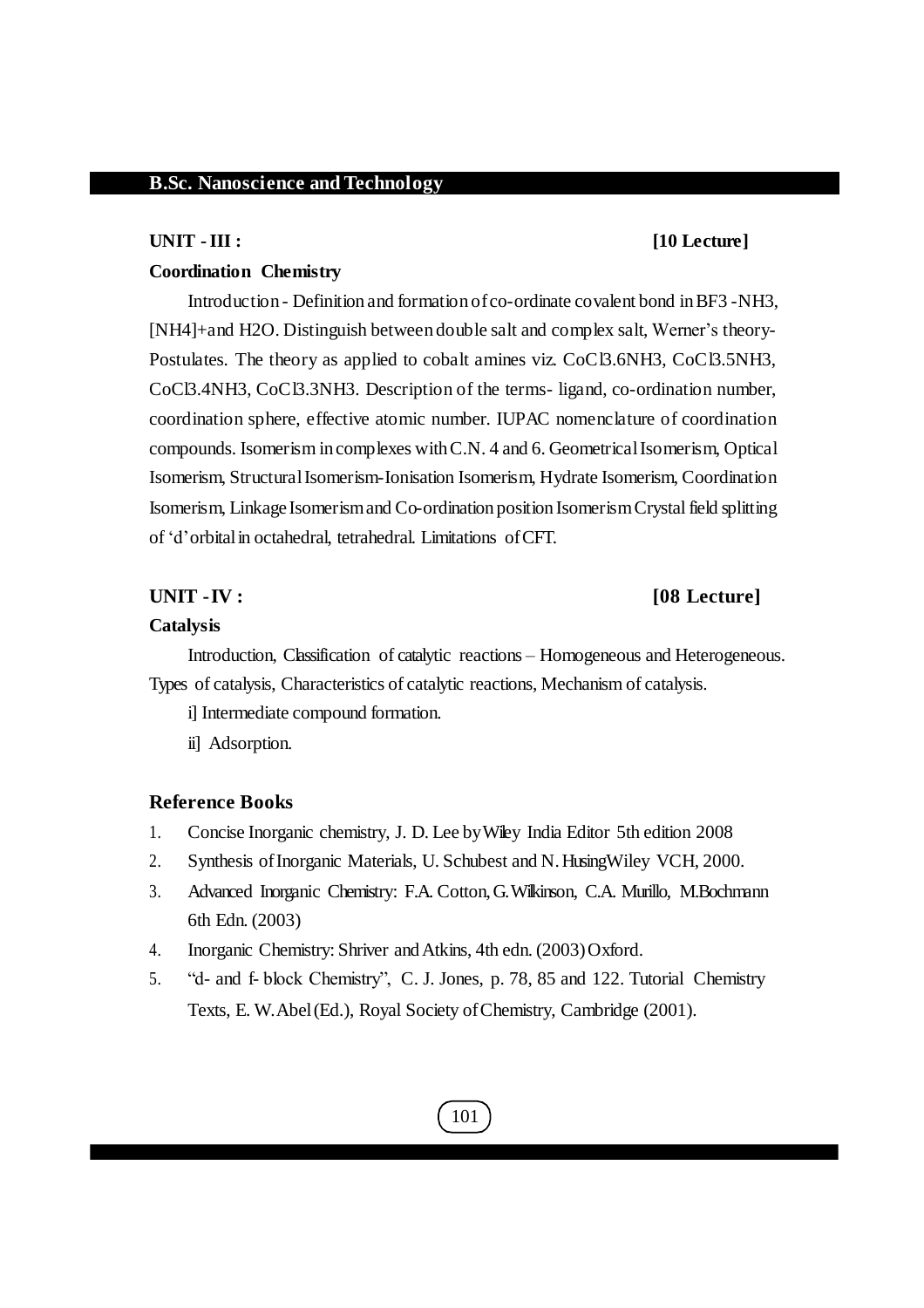- 6. Organo transition MetalChemistry, Anthony F.Hill, Royal Society ofChemistry,Tutorial Chemistry Text,2002.
- 7. Homogeneous Catalysis: Mechanisms and Industrial Applications, S.Bhaduriand D. Mukesh, Wiley, New York, 2000
- 8. Homogeneous Catalysis: Understanding the Art, P.W.N.M. van Leeuwen, Kluwer Academic Publishers, 2003
- 9. Catalysis: Principles and Applications, B.Vishwanathan, S. Sivasankar and A.V. Ramaswamy (Narosa Pub. House, New Delhi, 2004)

#### **Course Outcomes** :

#### **Unit - I : After completion of the unit, Students will be able to**

- 1] Properties ofd and f block element.
- 2] Complex formation of 3d series element.

#### **Unit - II : After completion of the unit, Students will be able to**

- 1] Properties ofd and f block element and also know separation of Lanthanide
- 2] Position ofActinides.

#### **Unit - III : After completion of the unit, Students will be able to**

- 1] Werner's theory, IUPAC nomenclature ofcoordination compounds.
- 2] Isomerism in complexes with C.N. 4 and6, Crystal field splitting of'd' orbital in octahedral, tetrahedral.

#### **Unit - IV : After completion of the unit, Students will be able to**

- 1] Classification of catalytic reactions –Homogeneous and Heterogeneous,
- 2] Catalytic reactions, mechanism of catalysis.

\*\*\*\*\*\*\*

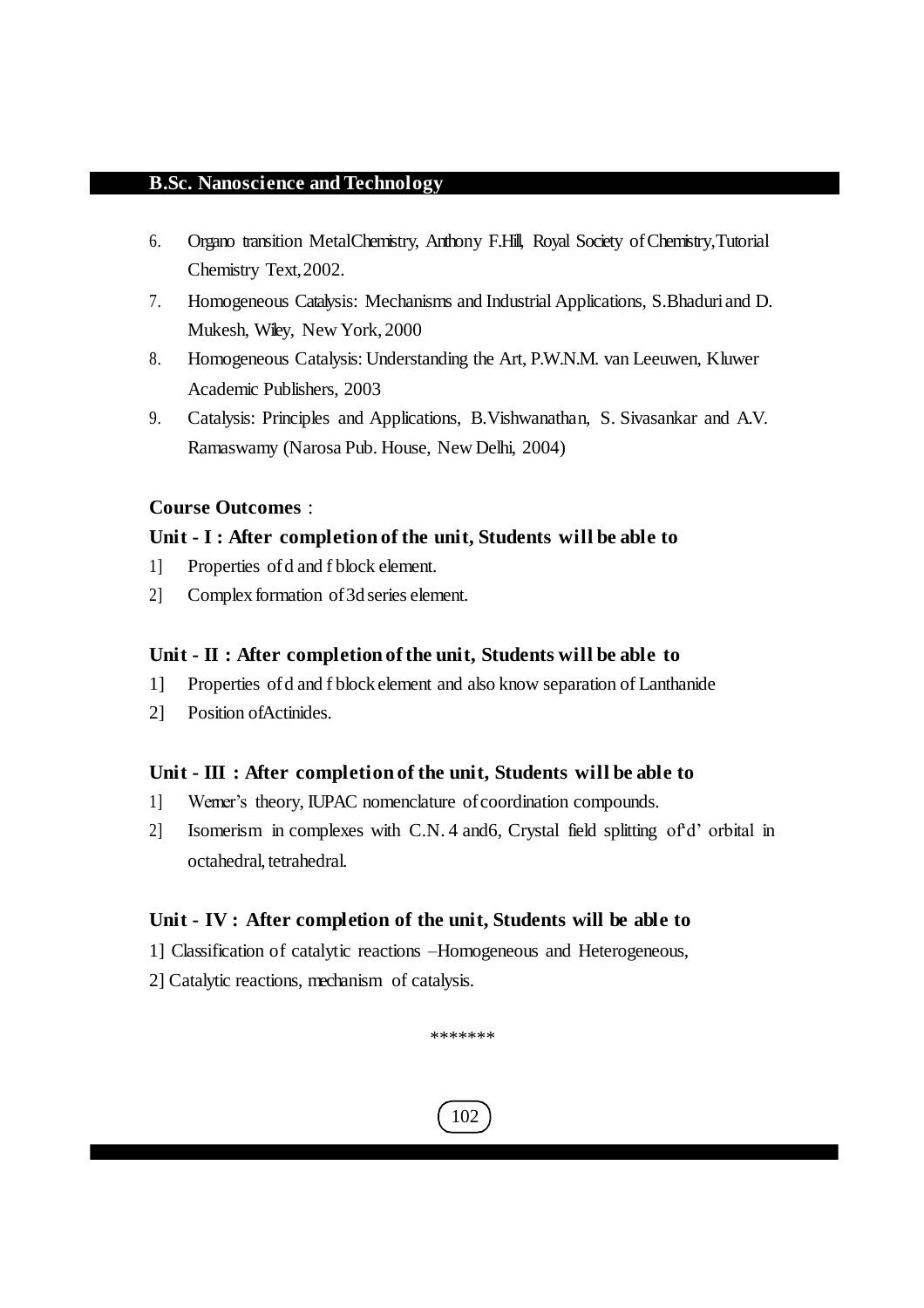## **BNTT - 404:Analytical Chemistry (Lectures: 30, Credit- 02)**

#### **Course Objectives :**

- 1] Development ofanalytical skills ofthe students.
- 2] To expose the studentsto various emerging new areas ofChemistry and apprise them with their prevalent intheir future studies and their applications in various spheres of chemical sciences
- 3] To study of purification and separation method.
- 4] To study ofHardness ofwater, method ofsterilization, BOD, COD, DO.
- 5] To study of chromatography Technics
- 6] To learn quantitative analysis.

#### **UNIT -I: [06 Lecture]**

#### **Purification and Separation Method**

Distillation techniques, Distillation of liquid mixtures, Types of distillation, Types of columns and packing, Condensers, Vacuum distillation, Spinning-band distillation, Steam distillation, Kiigelrohr distillation, Isopiestic or isothermal distillation, recrystallization techniques, Filtration, Choice of solvents, Petroleum ethers, Mixed solvents Sublimation. Solvent extraction: Classification principal and efficiency of technique mechanismo fextraction salvation andchelation.

#### **Water Analysis**

Introduction, hardness(Temporary and permanent) Sterilizationand disinfection of water;Chemical methods(Aeration, use ofKMnO4, ionization, bleaching powder) and physicalmethodsofsterilization (Boiling, exposure to sunlight and UV light, Irradiationwith ultrasound) Measurement of water quality by chemicaland physicalexamination:Colour Taste,Turbidity,Alkalinity,Suspended solids, Hydrogen ionconcentration, Acidity, Biological oxygen demand(BOD), Chemical oxygen demand(COD),Dissolved oxygen(DO).

### **UNIT -II : [06 Lecture]**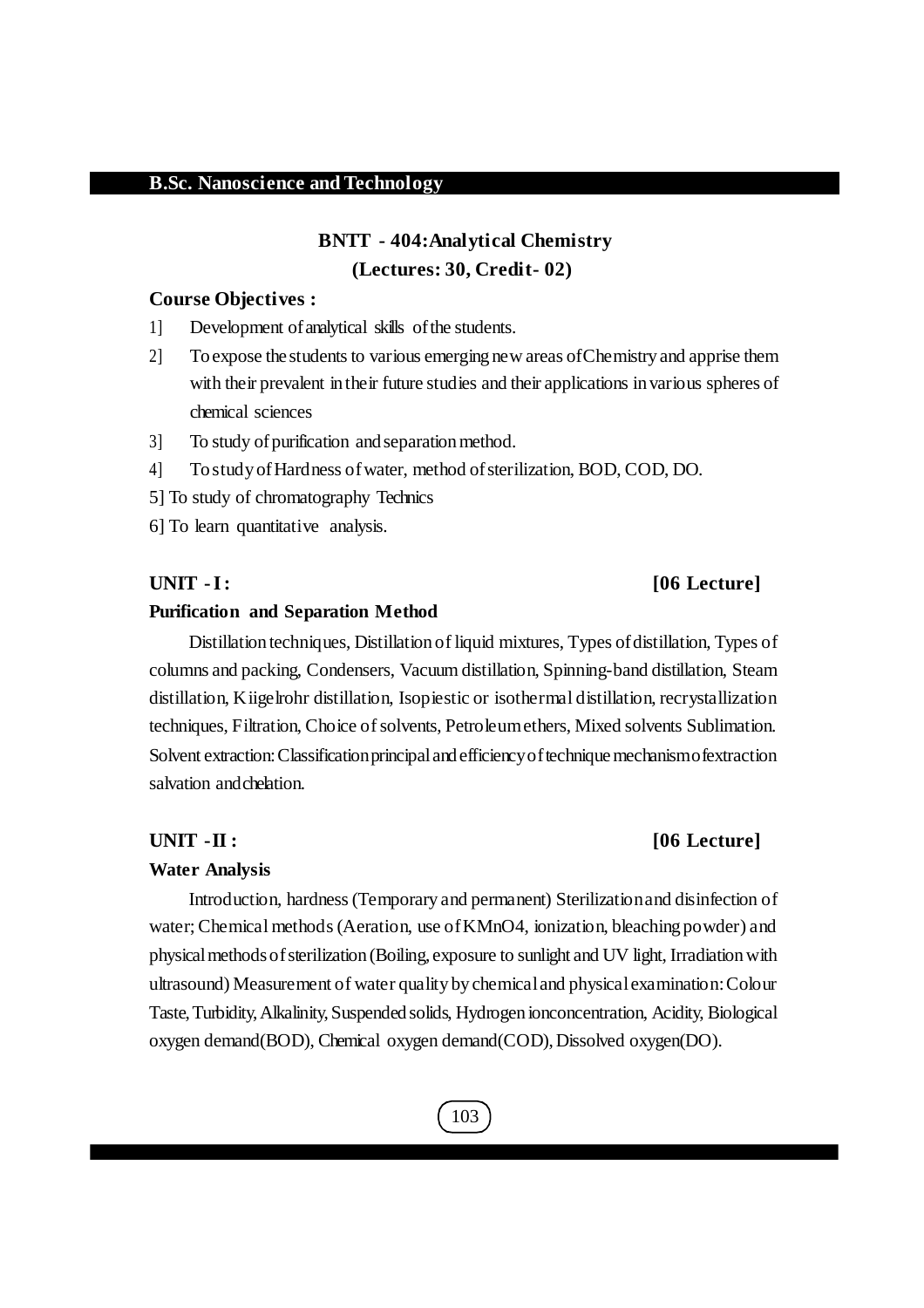#### **UNIT -III : [06 Lecture]**

#### **Chromatography**

Introduction, Basic Principle of Chromatography, Basic terms, Classification of Chromatography Paper Chromatography- Principle, Methodology-types of papers and treatment, sample loading, choice ofsolvent, development-ascending, descending, circular, location of spots, determination of Rf value, Applications, advantages and disadvantages Thin layer chromatography; Principle, Solventsystem, stationary phases, preparation of TLC plate, Detecting reagents, methodology-sample loading, development, detection of spot, Rf value, Applications, advantages and disadvantages, Comparison of paper chromatography andTLC, column chromatography, gas chromatography.

#### **UNIT -IV : [06 Lecture]**

#### **Quantitative Analysis**

Theoretical principle involved in quantitative analysis –Volumetric analysis

il Calibration of apparatus

ii] General principle involve in volumetric analysis

iii] Standardization of solution Primary & Secondary std; Preparation of std soln.

iv] Classification of titration; Redox titration; theory of indicators; Titration curves.

#### **Gravimetric analysis** :

i] Definition &typesof gravimetric analysis

- ii] Precipitation technique with respect to theory
- iii] Solubility consideration; Common ion effect; diverse Ion effect; PH; Temperature and nature ofsolubility.
- iv] Digestion
- v] Nucleation
- vi] Co & post precipitation
- vii] Filtration & washing
- viii] Drying &Ignition.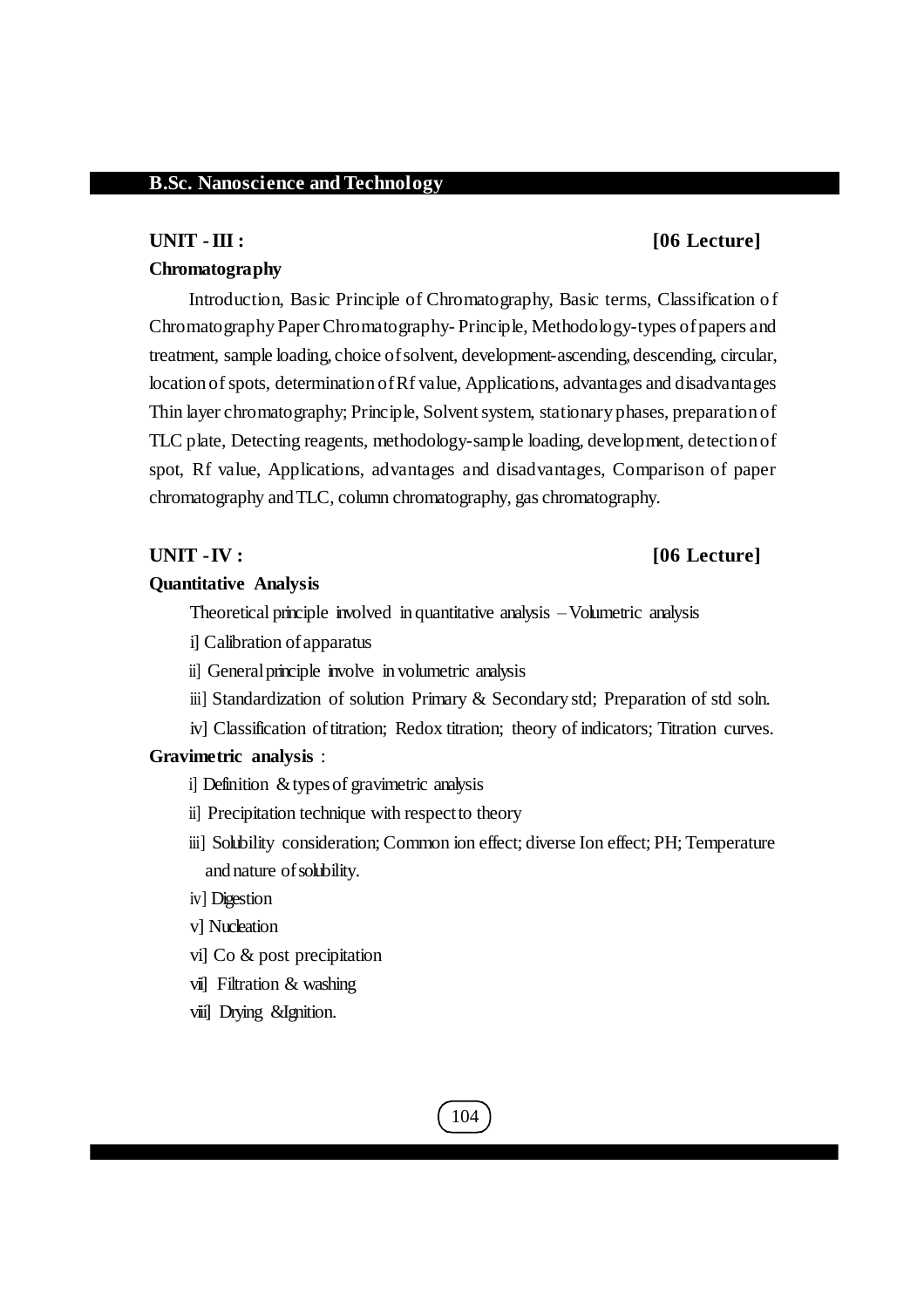#### **References Books :**

- 1. Industrial chemistry byB. K.Sharma, Goel Publishing Housing, 1Stedition 2011
- 2. Principles of Environmental Chemistry, James E. Girard Jones and Bartlett. 2nd Ed. 2009
- 3. Systematic Experiment in Chemistry Arun Sethi NewAge International Publisher. 2006
- 4. Vogels Textbook ofQuantitative Inorganic Analysis J. Bassett, R. C.Denney 5 th.
- 5. Basic Concepts of Analytical Chemistry. Khopkar, S. M. New Age, International Publisher, 2009. Additional Reading.
- 6. Dean'sAnalytical Chemistry byPradyot Patnaik Publication Date: 2004
- 7. Instrumental Methods OfChemicalAnalysis By (author) Gurdeep RChatwal Sham K. Anand Himalaya Publishing House 01 Aug 2016

#### **Course Outcomes:**

#### **Unit - I : After completion of the unit, Students will be able to**

- 1] Conceptof purification techniques, separation techniques
- 2] Defines vacuum distillation, steamdistillation, etc

### **Unit - II : After completion of the unit, Students will be able to**

- 1] Water analysis techniques, its purification, etc
- 2] Gains knowledge ofhardness, BOD, COD,

### **Unit - III : After completion of the unit, Students will be able to**

- 1] Principle and working of paper TLC, column and gas chromatography.
- 2] Various types of chromatography technics.

### **Unit - IV : After completion of the unit, Students will be able to**

- 1] Calibration ofapparatus,Generalprinciple, and standardization ofvolumetric analysis
- 2] Definition and types of gravimetric analysis.



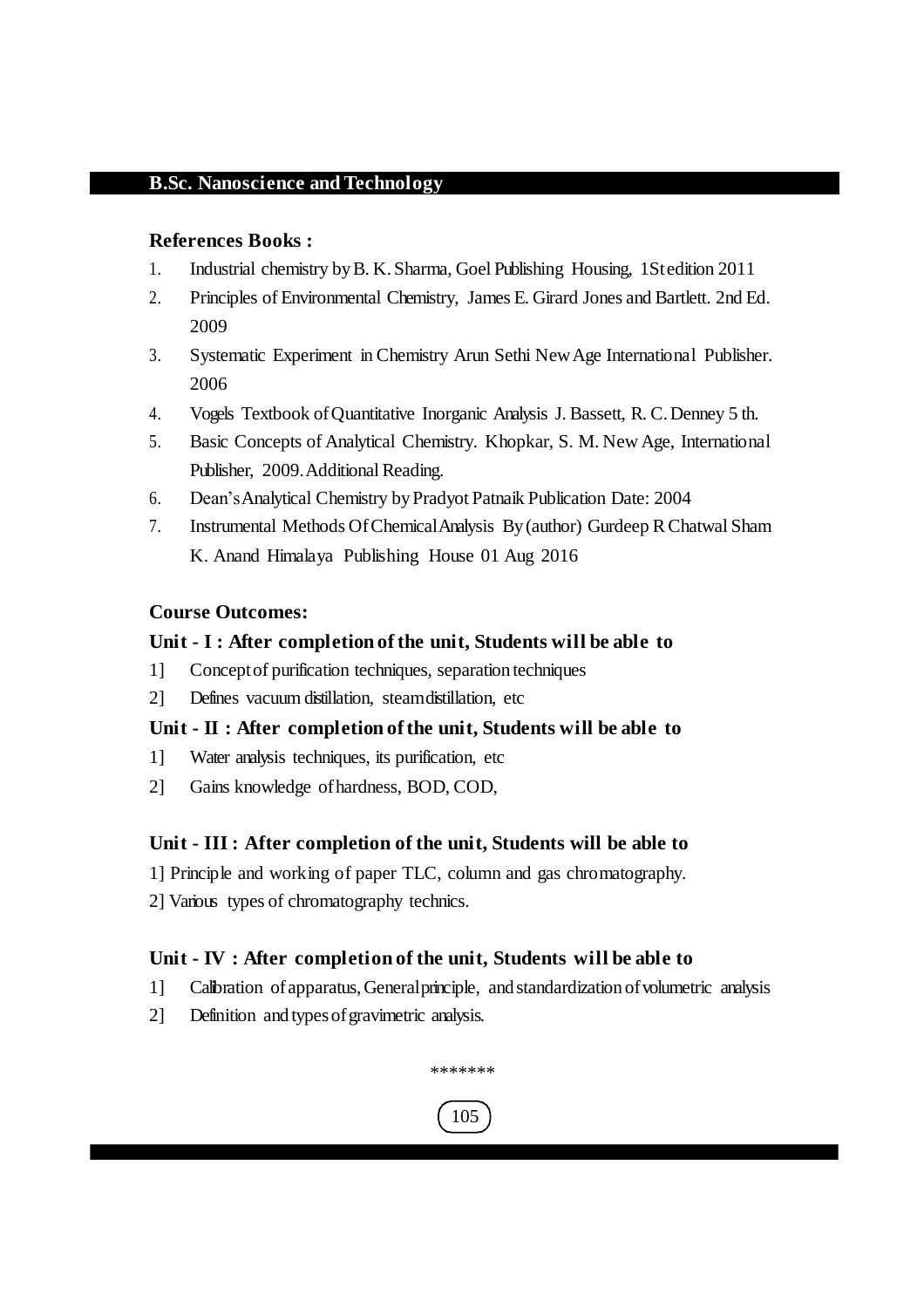## **BNTP- 412: Chemical Science Lab (Credits - 02)**

#### **Course Objectives :**

- 1] The aim of the practical course is the ability to perform accurate quantitative measurements with and understanding ofthe theory and use contemporary chemical instrumentation, interpret experimentalresult, performthe calculationthese results and draw reasonably, accurate conclusion.
- 2] To expose the students to the ability to present scientific and technical information resulting from laboratory experimentation in both written and oral formats.
- 3] Semi micro qualitative analysis and gravimetric analysis.
- 4] Student will able to know complexometric titration
- 5] Student willable to understand measurement ofcolorimetric parameters(Absorption andTransmission).
- 6] Student will able to know kinetics ofreaction.

### **Experiments:**

1] Semi- micro qualitative analysis using H2S of mixtures - not more than four ionic species (two anions and two cations and excluding insoluble salts) out of the following: Cations : NH<sup>4+</sup>, Pb<sup>2+</sup>, Ag<sup>+</sup>, Bi<sup>3+</sup>, Cu<sup>2+</sup>, Cd<sup>2+</sup>, Sn<sup>2+</sup>, Fe<sup>3+</sup>, Al<sup>3+</sup>, Co<sup>2+</sup>, Cr<sup>3+</sup>, Ni<sup>2+</sup>,  $\mathbf{M}$ 

 $Zn^{2+}$ ,Ba<sup>2+</sup>, Sr<sup>2+</sup>, Ca<sup>2+</sup>,K<sup>+</sup> Anions : CO<sub>3</sub><sup>2</sup>-, S<sup>2-</sup>, SO<sup>2-</sup>, S<sub>2</sub>O<sub>3</sub><sup>2</sup>, NO<sup>3</sup>,CH<sub>3</sub>COO<sup>-</sup>,Cl<sup>-</sup>,Br, I,  $NO_3^-$ , $SO_4^2$ , $PO_4^3$ , $BO_3$ , $C_2O_4$ , Fe<sup>-</sup>

(Spot tests should be carried out wherever feasible)

- 2] Estimate the amount of nickelpresentin agiven solution asbis (dimethylglyoximato) nickel( II ) or aluminium as oximate in agiven solution gravimetrically
- 3] Estimation of (i)  $Mg^{2+}$  or (ii)  $Zn^{2+}$  by complexometric titrations using EDTA.
- 4] Gravimetric estimation of Barium.
- 5] Gravimetric estimation of iron.
- 6] Preparationofferrous ammonium sulphate.
- 7] Preparation of tetramminocopper (II)sulphate.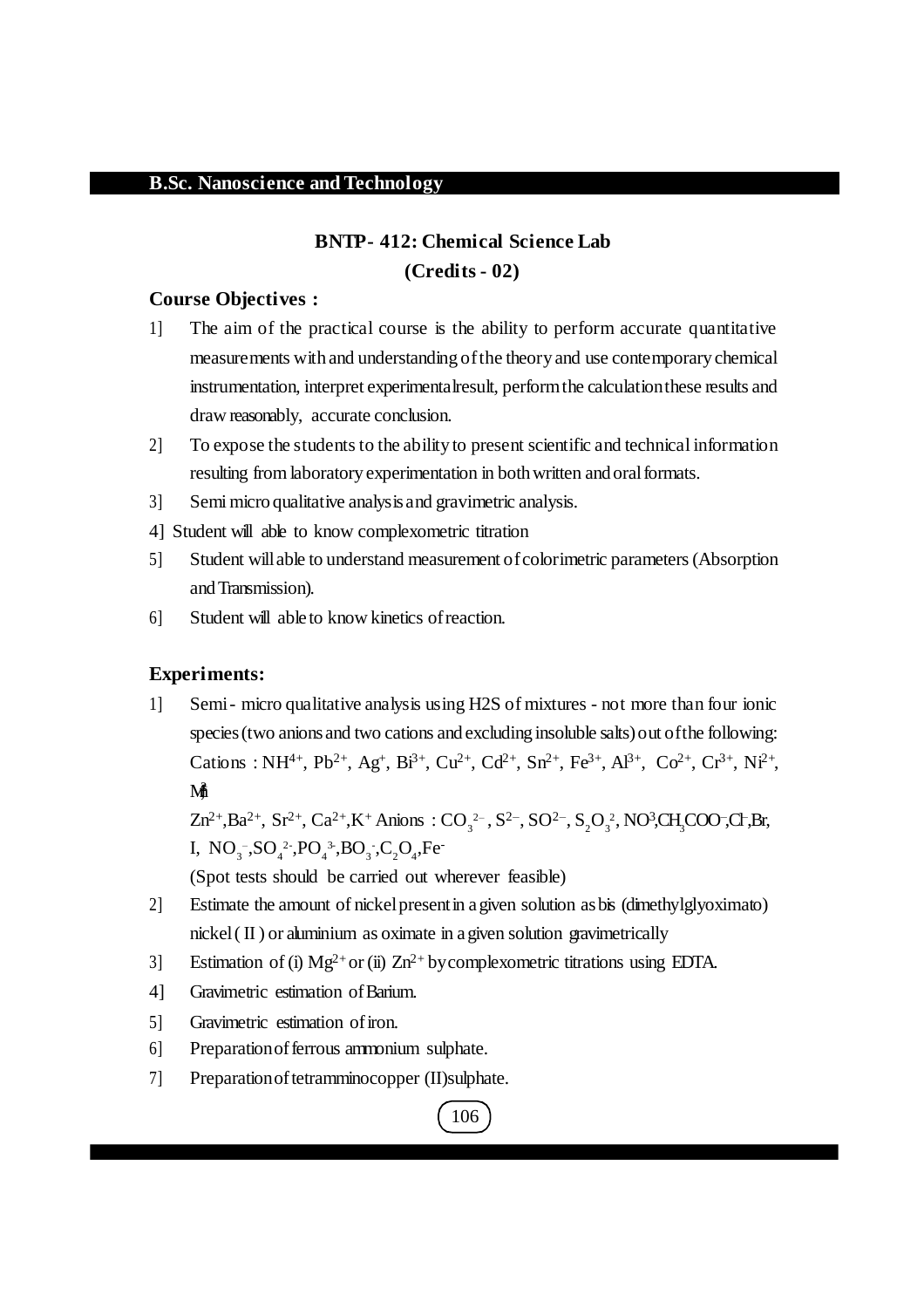8] Estimation oftotal hardnessof agiven sample of water bycomplexometric titration.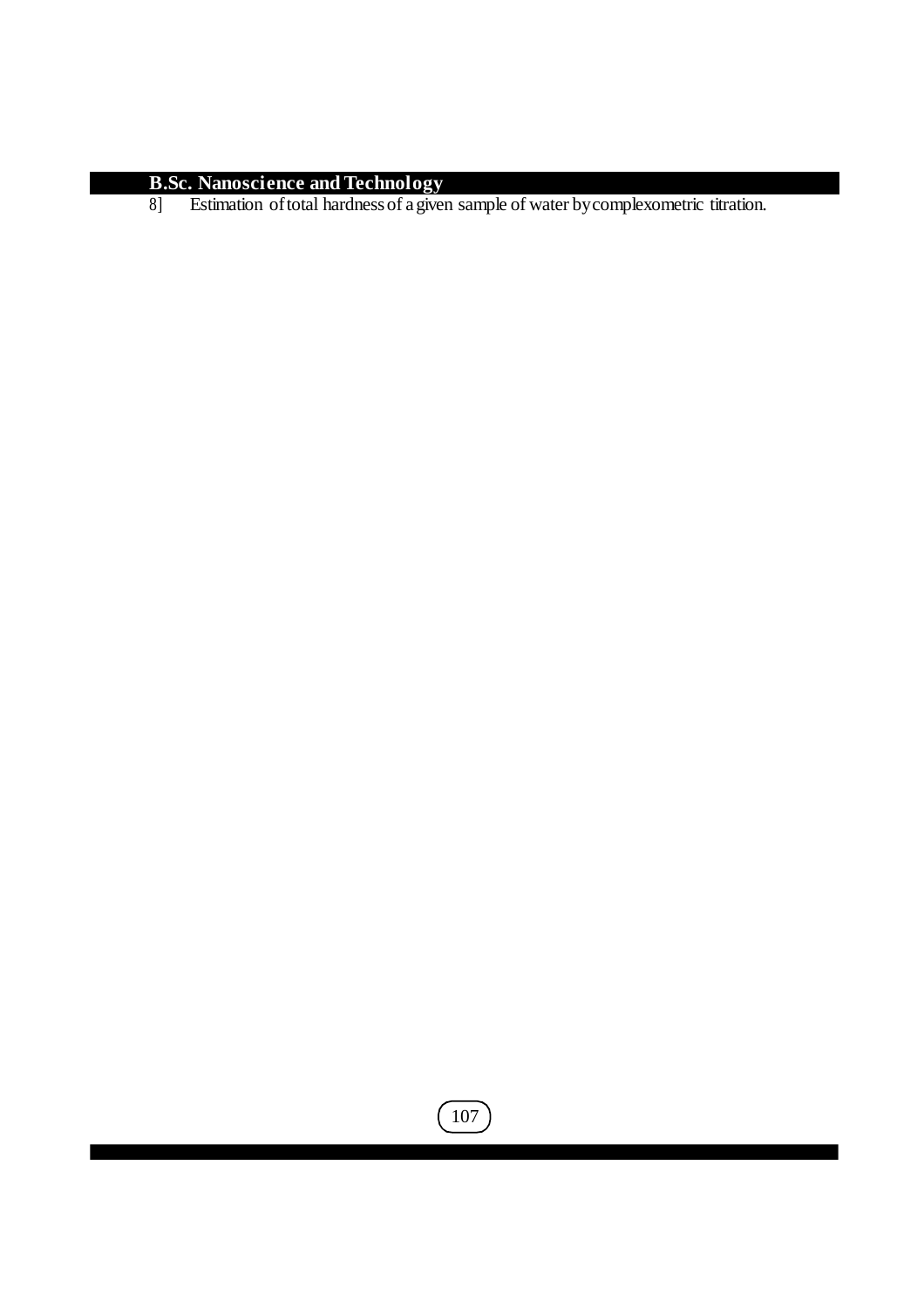- 9] Thin layer chromatography.
- 10] Colorimeter(anyone)a) Draw calibrationcurve (absorbanceat ë max vs. concentration) for various concentrations ofa given coloured compound (KMnO4/CuSO4) and estimate the concentration of the same ina given solution. b) Determine the composition of the Fe3+salicylic acid complex solution bycolorimetric method.
- 11] ChemicalKinetics a) To study the hydrolysisof methylacetate in presence ofHCland H2SO4 and to determine the relative strength of acids. b) To study the effect of acid strength (0.5 M and 0.25 MHCl) on hydrolysis of an ester. c) To study the kinetics of the reaction between K2S2O8 and KI insolution with unequal initial concentration of the reactants

### **Reference Books :**

- 1. QualitativeInorganic Analysis,Svehla, G.Vogel's PearsonEducation,2012.
- 2. Quantitative ChemicalAnalysis, Mendham,J. Vogel's Pearson,2009.
- 3. ASenior PracticalPhysical Chemistry, Khosla,B. D.; Garg, V. C.&Gulati, R. Chand & Co.: New Delhi (2011).

### **Course Outcomes :**

### **After completion of the Experiment, Students will be able to:**

- 1] Know semimicro qualitative analysis and gravimetric analysis.
- 2] Know complexometric titration
- 3] Understand measurement of colorimetric parameters(AbsorptionandTransmission).
- 4] Know kinetics ofreaction.

\*\*\*\*\*\*\*\*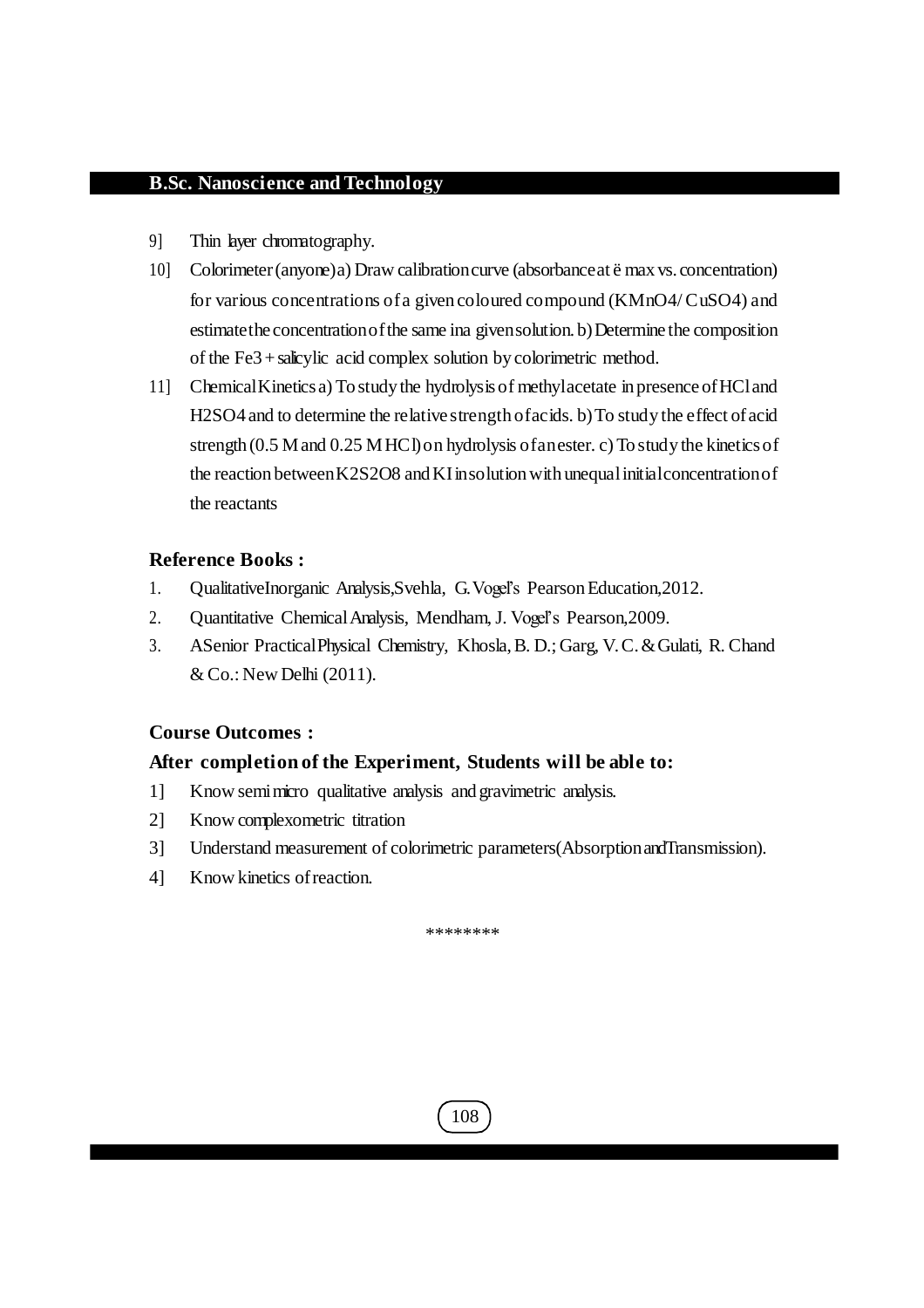## **BNTT- 405 : Nanobiology - I (Lectures : 30, Credits : 02)**

### **Course objective :**

- 1] To study role ofmicrobesin Nanotechnology.
- 2] To study nanomaterial synthesis bybiological methods.
- 3] To study different conceptsofimmunology and vaccination.

### **Role of Microbes in Nanotechnology :**

Microbial synthesis of nanomaterials - Concepts and introduction Bacteria mediated nanomaterials synthesis – Methodology, Mechanism and applications, Fungi mediated nanomaterials synthesis – Methodology, Mechanism and applications, Advantages of microbial/biogenic nanomaterials synthesis methods

#### **Nanomaterials synthesis :**

Yeast mediated nanomaterials synthesis – Methodology, Mechanismand applications, Plant mediated nanomaterials synthesis – Methodology, Mechanism and applications, Antimicrobialactivity of nanomaterials- concept ofMIC, MBC, possible mechanisms of the antimicrobial activities, Isolation and enrichment of metal tolerant microorganism.

#### **Concepts of immunology :**

Tlymphocytes & immune response (cytotoxic T-cell, helper T-cell, suppressor Tcells), T-cellreceptors, genome rearrangements during B-lymphocyte differentiation, Bcell receptors, monoclonal antibodies, Antibody affinity maturation class switching, assembly of T-cellreceptor genes by somatic recombination. Major Histocompatibility complexes – classI & classII MHC antigens, antigen processing.Immunity to infection – immunity to different organisms, pathogen defense strategies, avoidance of recognition. Autoimmune diseases,Immunodeficiency-AIDS.

#### **Vaccines & Vaccination** :

Vaccines& Vaccination– adjuvants, cytokines, DNAvaccines, recombinant vaccines, bacterial vaccines, viral vaccines, vaccines to other infectious agents, passive & active immunization. Introduction to immunodiagnostics –RIA, ELISA.

Protocols for nano drug administration for Oraladministration, Nasaladministration and Ocular administration, Nanomaterial is used in diagnostic and therapeutic application.

## 109

### **Unit - III :** [08Lectures]

### **Unit -IV : [07 Lectures]**

## **Unit - I : [08 Lectures]**

## **Unit - II : [07 Lectures]**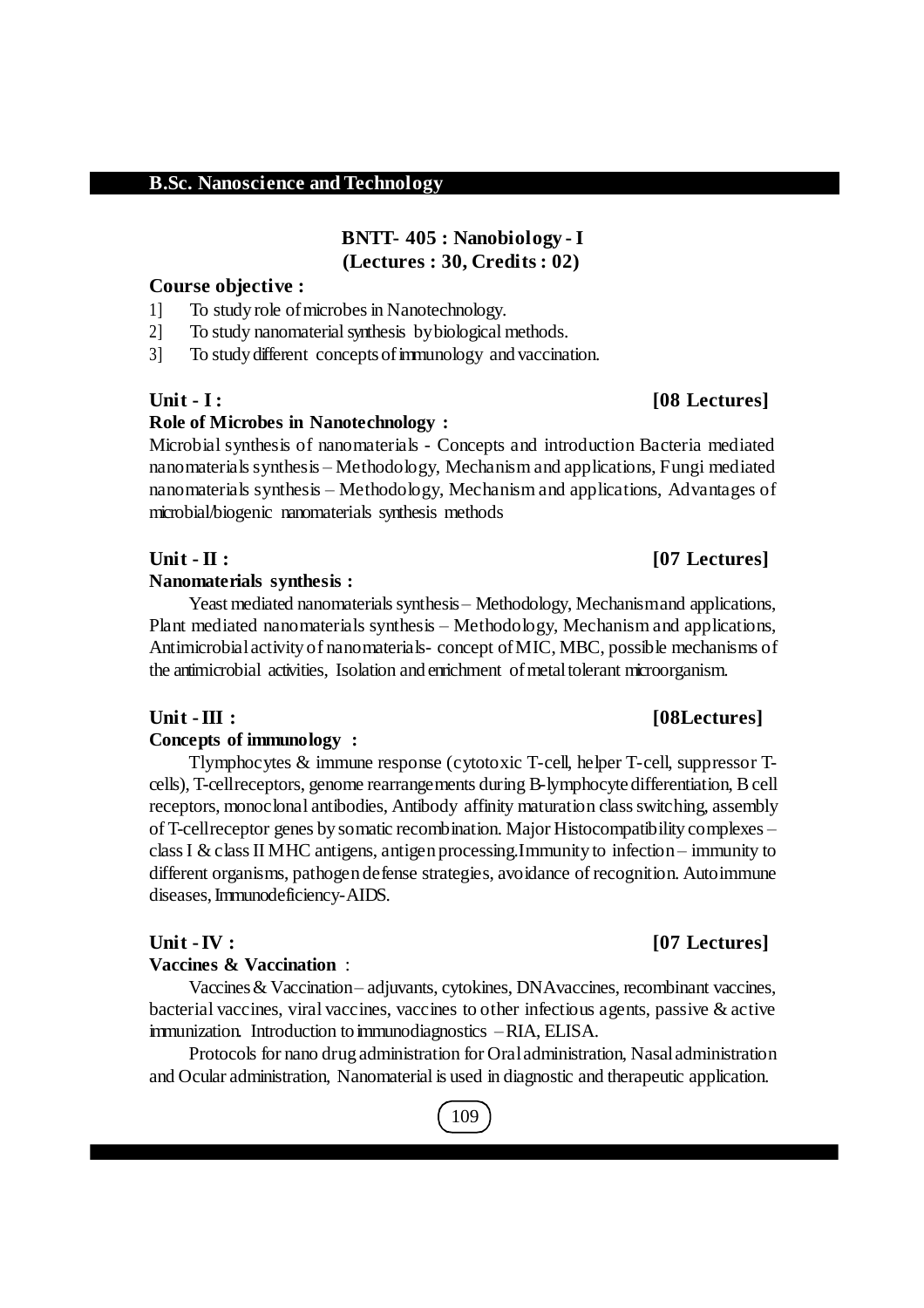#### **References :**

- 1. Immunocytochemical\_Methods\_and\_Protocols 1st\_
- 2. Goldsby RA, Kindt TJ, Osborne BA. . Kuby's Immunology. W.H.Freeman and Company, NewYork. . 6th edition 2007
- 3. NANO:The Essentials byT.PradeepMcGraw Hill education.
- 4. Synthesis of Nanoparticales and nanomateriale synthesis by biological approches\_Abdullaeva\_Springer publication
- 5. KubyImmunology,JudithA Owen; Jenni Punt; SharonAStranford; Patricia P Jones; Janis Kuby, New York: W.H. Freeman, 7<sup>th</sup> edition, 2013.
- 6. General Microbiology,Roger Y.Stanier, Edward A. Adelberg, John L Ingraham, Macmillan; 4th edition,1976.

### **Course Outcomes:**

#### **Unit - I : After completion of unit, Students will be able to :**

- 1] Know mechanism ofnanoparticle synthesis bybacteria.
- 2] Know mechanism ofnanoparticle synthesis byfungi.
- 3] Know role of microbesin Nanotechnology.

#### **Unit - II : After completion of unit, Students will be able to :**

- 1] Understand mechanism of nanoparticle synthesis by yeast.
- 2] Understand mechanism of nanoparticle synthesis by plant.
- 3] Understand mechanism of formation of antibodies.
- 4] Understand metal tolerance of micro-organism's.

### **Unit - III : After completion of unit, Students will be able to :**

- 1] Understand Tand Blymphocytes.
- 2] Understand receptorsof lymphocytes.
- 3] Understand mechanism ofMajorHistocompatibility complexes.
- 4] Understand types of various diseases.

### **Unit - IV : After completion of unit, Students will be able to:**

- 1] Understand mechanism of vaccination.
- 2] Understand typesof different vaccines.
- 3] Understand different methods of immuno-diagnostics.

\*\*\*\*\*\*\*\*

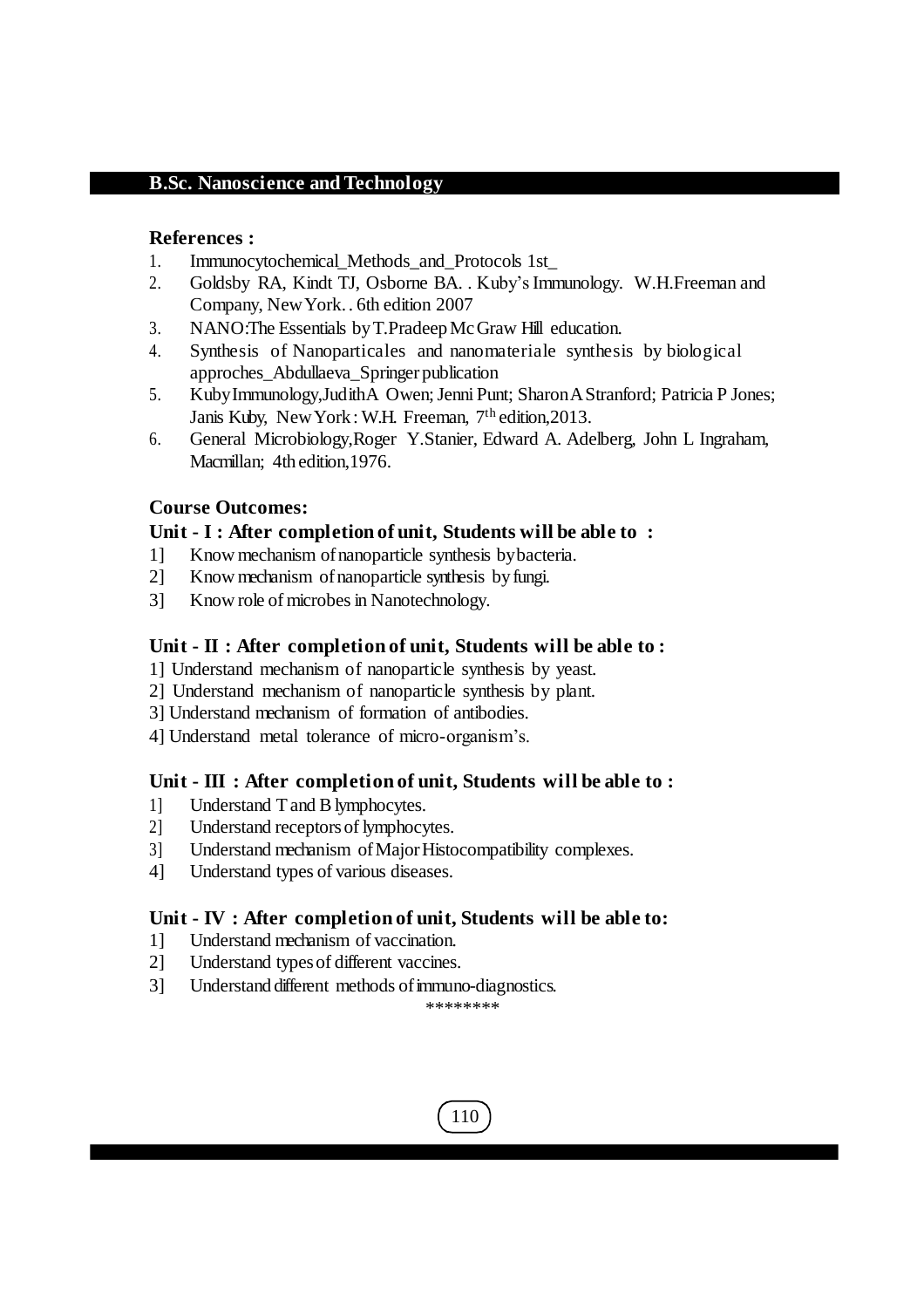## **BNTT- 406: Nanobiology II (Lectures : 30, Credits : 02)**

## **Course objective :**

1] To study basic things ofNanotechnology.

2] To study concept and applications ofNanochips.

3] To study concept and applications ofNanomedicine.

**4]** To study disease treatment with the help of Nanomadicine**.**

## **The Canvas of Nano and Nanochips**

The CanvasofNano:Nano and nature, Nano –The Beginning, Applications ofnano inbiology. Nanochips**:** Nanoparticles and quantumdots as molecular labels. Diagnostic Nanochips, lab on chip (microfluidic technology) and microelectromechanicalsystems (MEMS). Nanoprobes for analytical applications.

#### **Unit - II : [07 Lectures]**

#### **Nanodiagnostics :**

Nanotechnology in molecular imaging. Materials for use indiagnostic and therapeutic applications. Diagnosis using nanomaterials, Nanoparticles for bioanalytical applications, Nanoparticles for MRI, X Ray, ultrasonography, gamma ray imaging.

#### **Nanobiosensor :**

Biosensor and nanobiosensor basic concepts, characterization, perception, Different types of nanobiosensors; Nanobiosensors for medical diagnostics.

### **Nanomedicine :**

Concept of disease, Cause and molecular/cellular progression of key diseases including infectious, inherited diseases, immunological diseases and cancer. Approach to developing nanomedicines.Variouskindsof nanosystemsin use.Nanodrug administration nano-devices for drug deliveryand theranostics. Introduction to the potentials, applications and challenges ofnanomedicine. Nanomedicine and tissue engineering, nanobiomachines and nanorobots.

### **References:**

- 1. NANO :The Essentials byT.PradeepMc Graw Hill education.
- 2. [Mark\_A.\_Ratner,\_Daniel\_Ratner]\_Nanotechnology\_A\_(Book4You)

# **Unit - I : [09 Lectures]**

### **Unit -III : [06 Lectures]**

## **UNIT -IV : [08 Lectures]**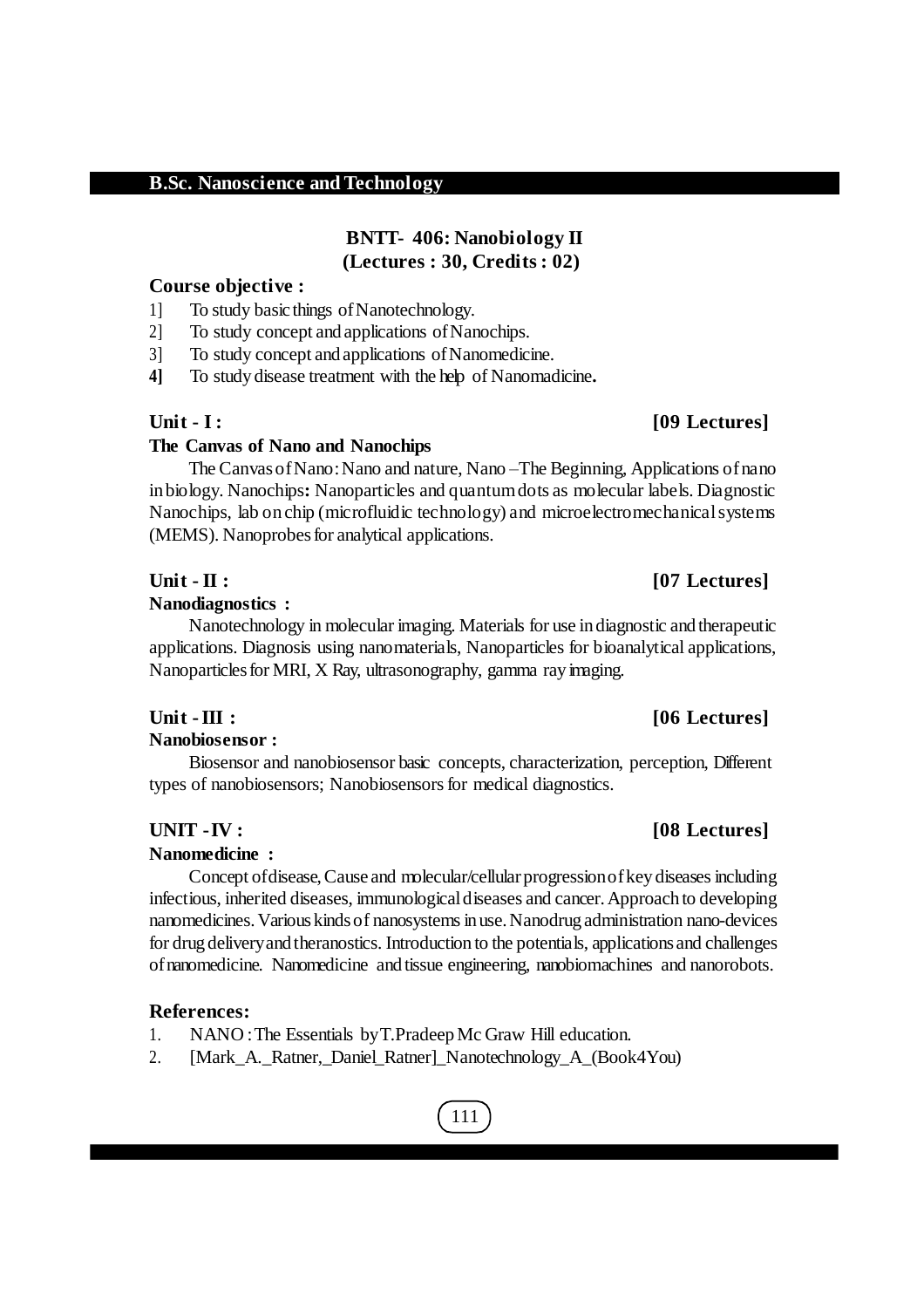- 3. [A.K.\_Bandyopadhyay]\_Nano\_Materials(Book4You)
- 4. [Glen\_E.\_Fryxell,\_Glen\_E.\_Fryxell]\_Environmental\_A(BookZZ.org)

#### **Course Outcomes :**

#### **Unit - I :- After completion of unit, Students are able to :**

- 1] Know concept and applications ofNano.
- 2] Know mechanism of nanochips for diseasediagnostics.
- 3] Know mechanism ofMEMS technology.
- 4] Know mechanism ofnanoprobesfor analytical applications.
- 5] Know concept and applications of Nano.
- 6] Know mechanism of nanochips for diseasediagnostics.
- 7] Know mechanism ofMEMS technology.
- 8] Know mechanism of nanoprobes for analytical applications.

#### **Unit - II :- After completion of unit, Students will be able to :**

- 1] Diseasediagnostic bynanotechnology.
- 2] Know mechanism ofnanoparticles for bioanalytical applications.
- 3] Know use ofnanoparticles for different diagnostics technique.

### **Unit - III : After completion of unit, Student will be able to :**

- 1] Know mechanism ofbiosensor.
- 2] Know mechanism ofnanobiosensor.
- 3] Know mechanism ofnanobiosensor for dignostics applications.

### **Unit - IV : After completion of unit, Student will be able to:**

- 1] Know mechanism and applications ofnanomedicine.
- 2] Knowmechanism of nanodrug formation.
- 3] Know mechanism of nanobiomachines and nanorobots.

\*\*\*\*\*\*\*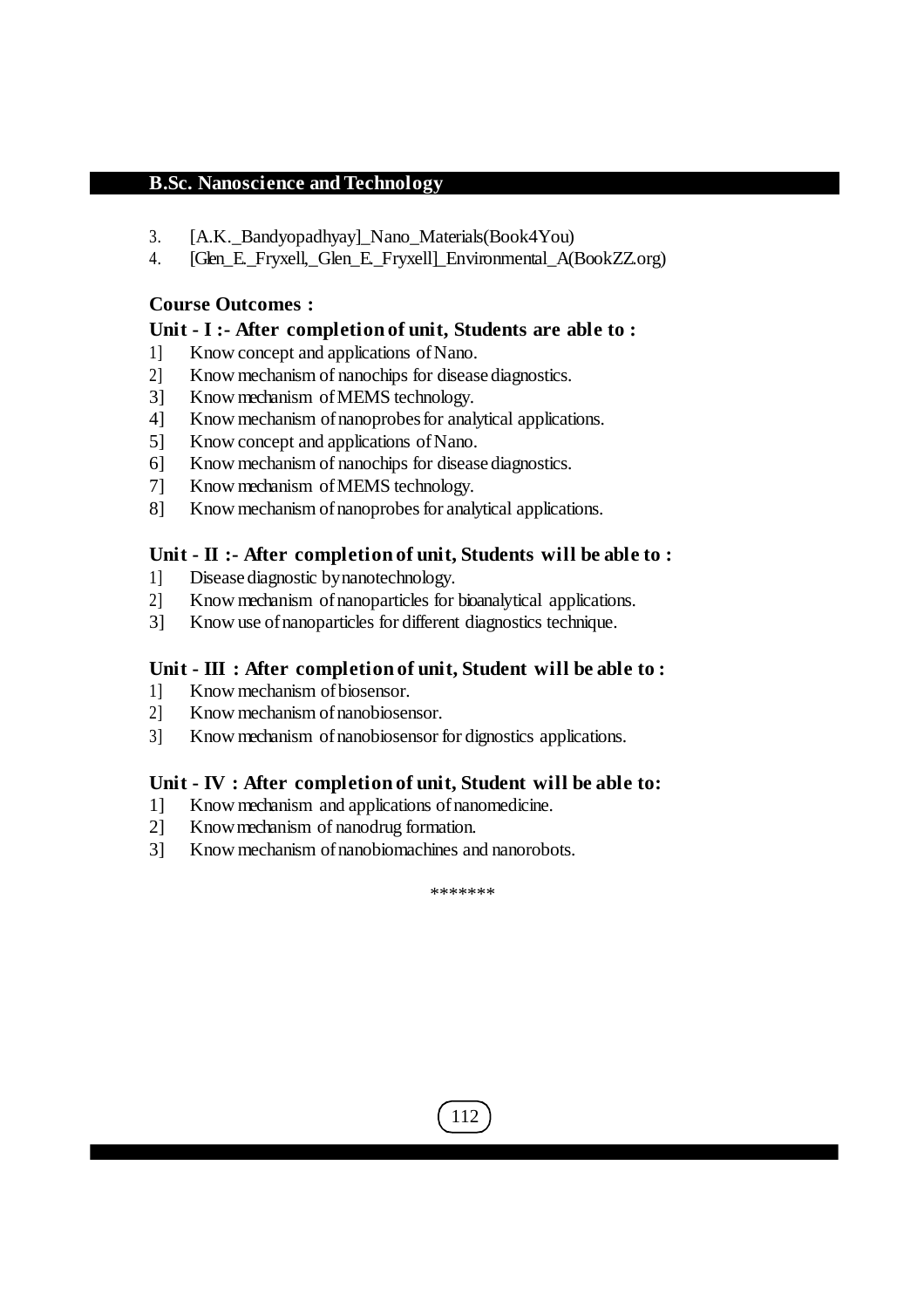#### **BNTP - 413: Biotechnology Lab (Credit : 02)**

#### **Course Objectives :**

- 1] To determine leucocytes count in blood.
- 2] To study technique of double diffusion.
- 3] To study different techniques of ELISA.
- 4] To study synthesis ofnanoparticles bybiological method.
- 5] To study synthesis of silver nanoparticles by biological method.
- 6] To study antibacterialactivity ofsilver nanoparticles.
- 7] To study drug diffusion on agar plates.

#### **Experiments :**

- 1] Differential leucocytescount
- 2] Total leucocytescount
- 3] Total RBCcount
- 4] Double diffusion.
- 5] Antigen capture ELISA
- 6] Antibody captureELISA
- 7] Synthesis of silver nanoparticles from plant.
- 8] Synthesis of silver nanoparticles from bacteria
- 9] Synthesis of silver nanoparticles by green root method.
- 10] Antibacterial activity of silver nanoparticles
- 11] To studyDrug Diffusion
- 12] Demonstration of design of nano-diagnostics device.

#### **Reference Books :**

- 1. Immunocyto chemical\_Methods\_and\_Protocols 1st\_
- 2. Immunocyto chemistry: Theory and Practice. Larsson, L. I. CRC,Boca, Raton, FL (1988)

#### **Course outcomes:- After completion of experiment, Students will be able to:**

- 1] Determine the concentration ofleucocytes in blood.
- 2] Knowtechnique of doublediffusion.
- 3] Know technique ofantigen capture ELISA.
- 4] Know synthesis of nano particles using bacteria.
- 5] Knowmechanism of drug diffusion.
- 6] Know design of Nano diagnostics device.
- 7] Knowsynthesis of nano particles using different biological materials.

\*\*\*\*\*\*\*\*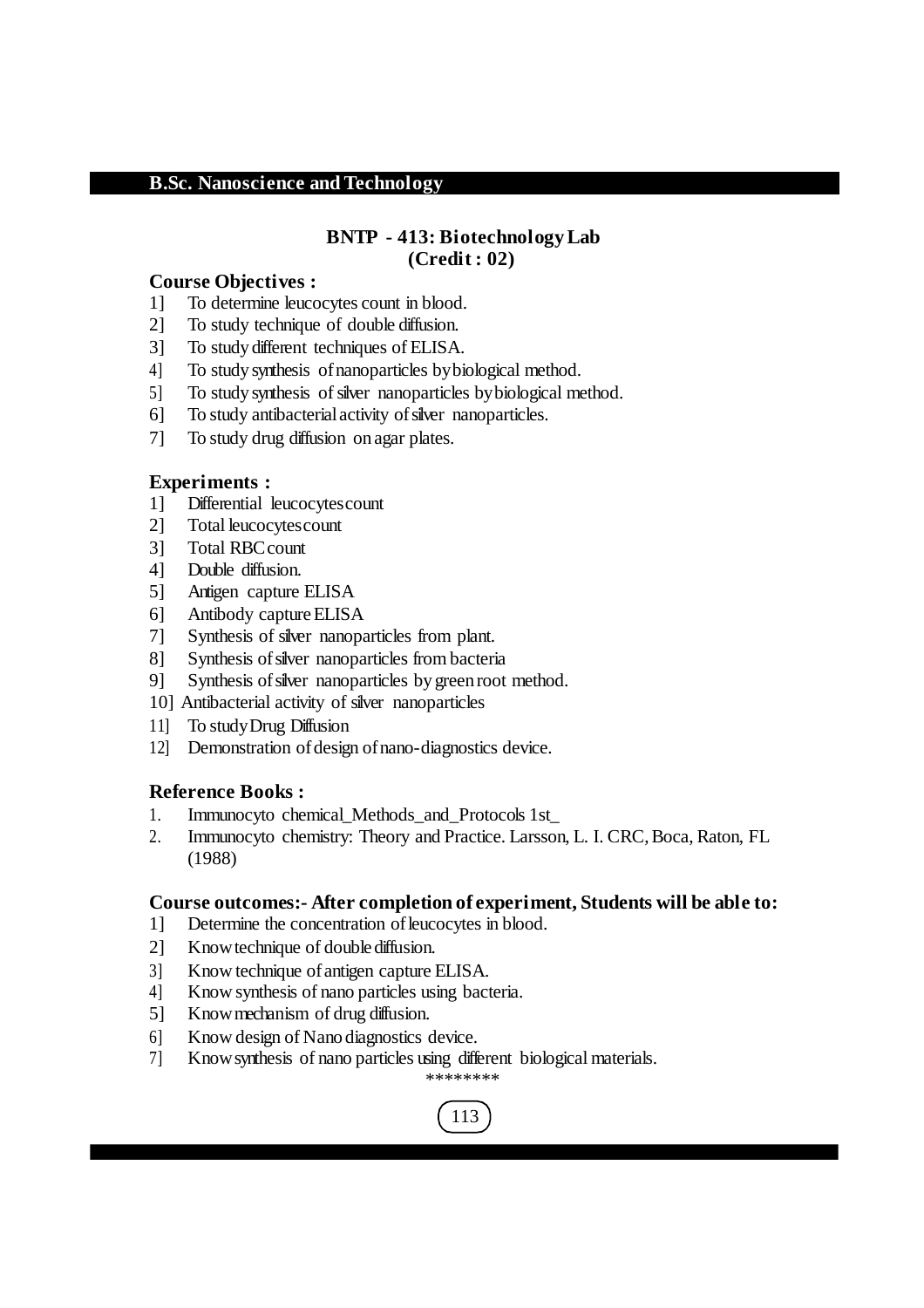## **BNTT - 407: Statistical Methods for Physical Sciences – III (Lectures : 30, Credit : 02)**

#### **Course Objectives :**

- 1] To know the basic concepts of probability.
- 2] To distinguish betweenrandom and non random experiments.
- 3] To find probabilities of various events.
- 4] To introduce students with some univariate probability distribution.

#### **UNIT -I: [06 Lectures]**

Concept of experiment with random outcome, sample space, finite and countably infinite sample space, discrete sample space, events, types ofevents, power set. Simple examples on events.

#### **UNIT -II : [09 Lectures]**

Classical (apriori) definition of probabilityof an event, axiomatic definition of probability. Theorems on probability :

- i]  $P(\Phi) = 0$ ,
- ii)  $P(A^c) = 1 P(A)$ ,
- iii)  $P(A \cup B) = P(A) + P(B) P(AHB)$ ,

iv) If A is subset of B then  $P(A) \leq P(B)$ , v)  $0 \leq P(AHB) \leq P(A) \leq P(AUB) \leq P(A)$ + P(B) simple examples. Conditional probability and independence of events: Independence of two events, properties and examples. Definition ofconditional

probability, Bayestheorem and applications. Simple examples.

Discrete random variable, probability mass function (p.m.f.), cumulative distribution function (c.d.f.), properties of c.d.f., and examples. Definition of expectation of random variable, propertiesofexpectation, expectation offunction ofrandom variable, definitionof mean and variance of univariate distribution, Examples.

#### **UNIT -IV : [09 Lectures]**

**Univariate probability distributions:**

#### **UNIT -III : [06 Lectures]**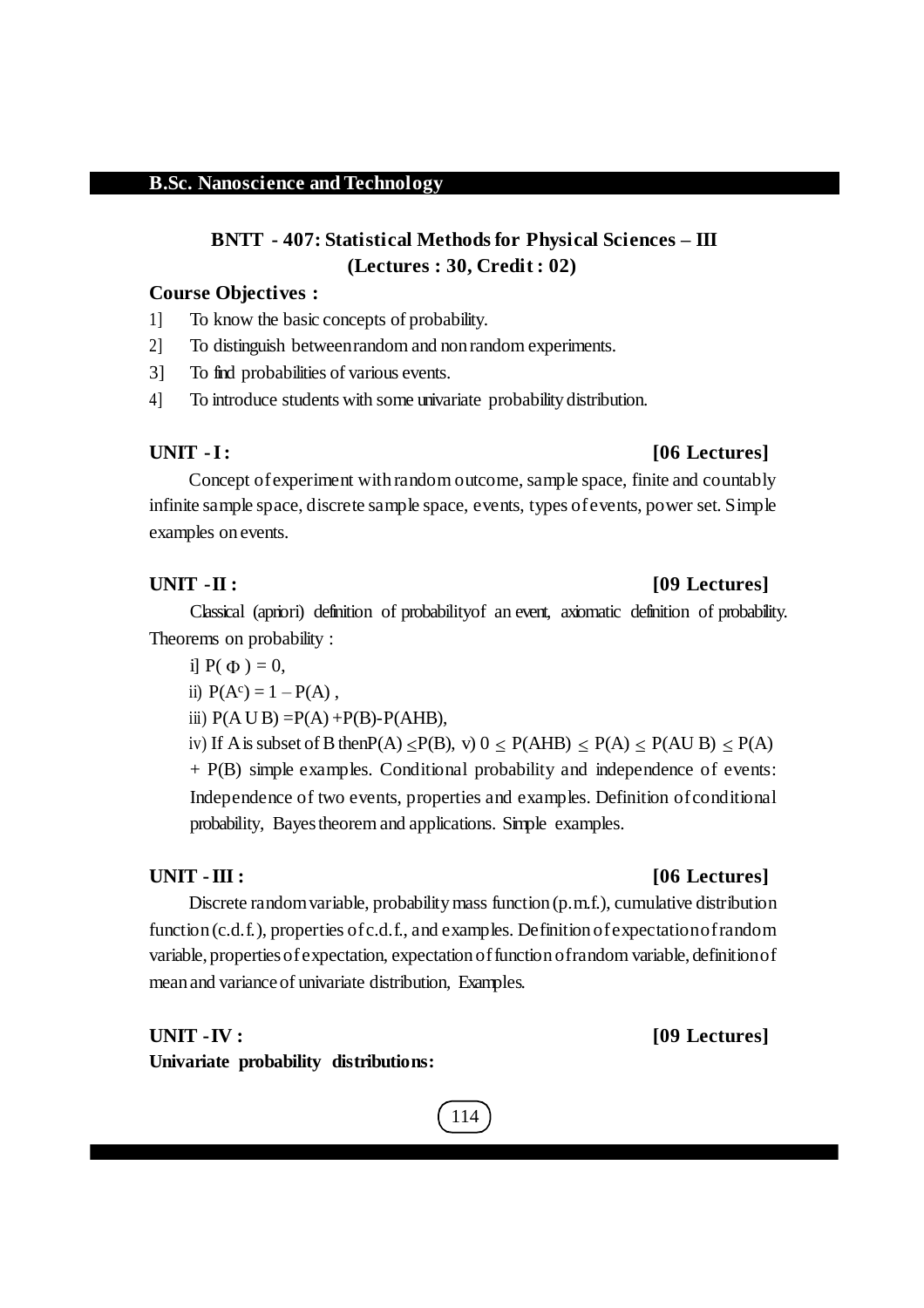Definitions of discrete uniform distribution, Bernoulli distribution, Binomial distribution Poisson distribution, exponentialdistribution and Normaldistribution. Mean and variance of these distributions, important properties of these distributions. Applications of these distributions.

#### **Reference Books:**

- 1. Gupta S.P. Statistical Methods; Sultan Publication.(2014)
- 2. AgrawalB.L., Basic Statistics, NewAge International Publishers (2015)
- 3. S. C. Gupta and V. K. Kapoor, Fundamentals of Mathematical Statistics; Sultan Chand and Sons(2014)

#### **Course Outcomes:**

#### **UNIT - I : After completion of unit, Students will be able to :**

- 1] Define sample space (Finite and countably infinite), Power set.
- 2] Identify and explain different types ofevent.

#### **UNIT - II : After completion of unit, Students will be able to :**

- 1] Explain classical and axiomatic definition of probability.
- 2] Compute probabilities using different relationship betweenprobabilities.

#### **UNIT - III: After completion of unit, Students will be able to**

- 1] Define ProbabilityMass Function (pmf),
- 2] Cumulative Distribution Function(cdf)

#### **UNIT - IV : After completion of unit, Students will be able to**

- 1] Explain different univariate probability distribution.
- 2] Compute Expectation and variance ofunivariate distribution.

\*\*\*\*\*\*\*

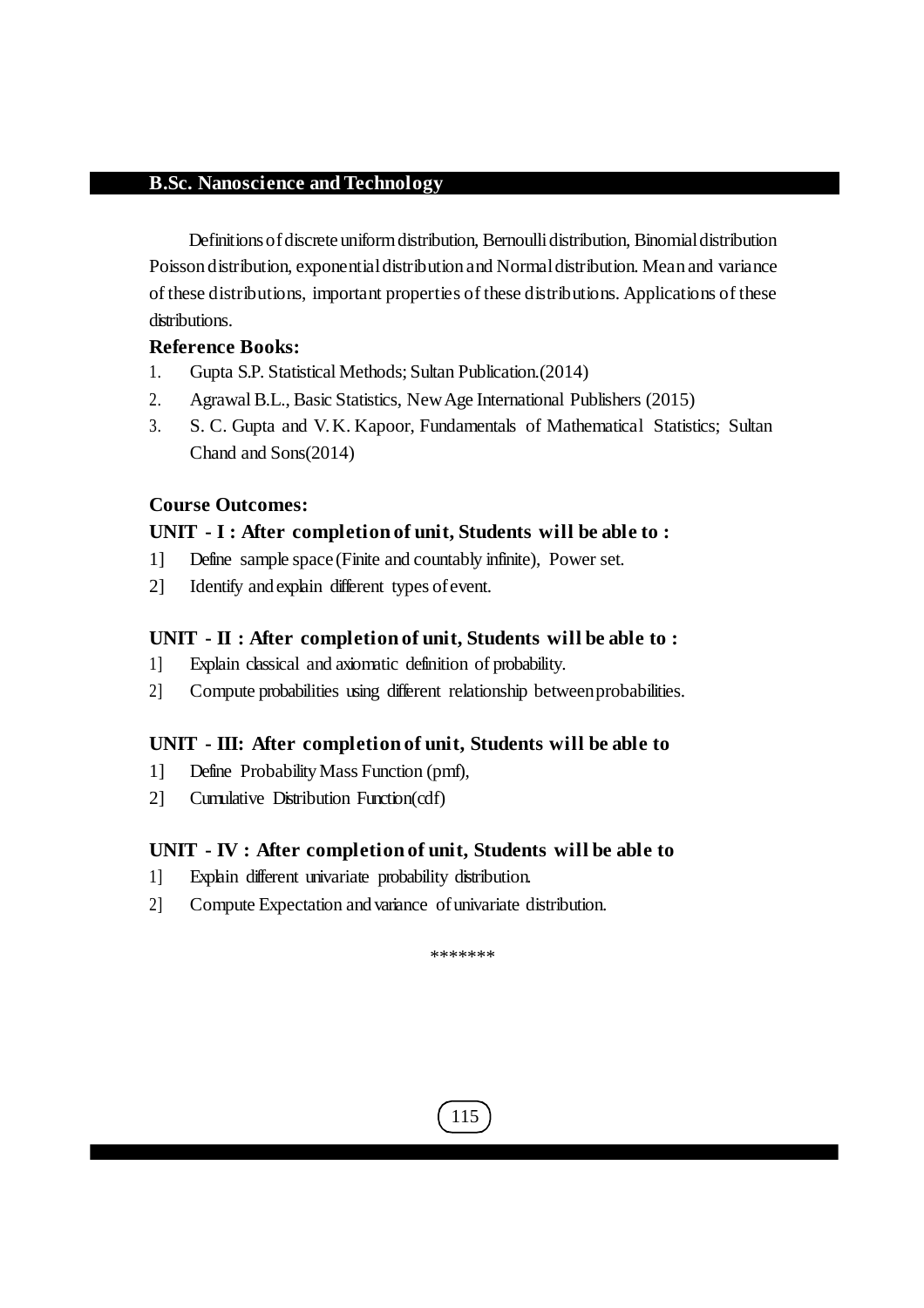## **BNTT - 408 : Statistical Methods for Physical Sciences – IV (Lectures : 30, Credit : 02)**

#### **Course Objectives :**

- 1] To make students familiar with the conceptof testing ofhypothesis and to construct test and also to identify distribution of test for large samples.
- 2] To construct test for testing hypothesis and also to identify distribution of test for small samples.
- 3] To understand the Exact sampling distribution and its Normal approximation

#### **UNIT - 1: [05 Lectures]**

Concept of sampling for finite population: SRS, SRSWR, SRSWOR, Stratified, systematic Sampling, Sampling error

### **UNIT -2 : [10 Lectures]**

### **Exact Sampling Distributions :**

Chisquare distribution: definition, chisquare variate as the sum of square of n i.i.d. S.N.V., statement of p.d.f., mean, variance, additive property, normal approximation and examples.

t distribution: definition, nature of probability curve, statement of mean and variance, normalapproximation, examples. F-distribution:definition, interrelationship between normal, chi-square,t and FDistribution.

### **UNIT -3 : [07 Lectures]**

Notionofrandomsample fromprobabilitydistributions, statistic,sampling distribution of statistic. Critical region, idea of one  $\&$  two tailed test, type I and II errors, level of significance, p – value. Large sample tests: Statement of Central Limit Theorem (CLT) for i.i.d.r.v.s, construction of test statistic and identification of its probability distribution

a] Test for proportion :i)  $HO: P = PO$  ii)  $Ho: P1 = P2$ 

b] Tests for means: i) HO:  $\mu = \mu O$  ii) Ho:  $\mu1 = \mu2$ 

## **UNIT -4 : [08 Lectures]**

Small sample tests: If X1, X2, ........, X<sub>n</sub> is a r. s.from( $\mu$ ,  $\Box$  <sup>2</sup>) then and S<sup>2</sup> are Independently distributed (without proof), construction of test statistic and identification of distribution of teststatistic.

a] T tests for means: i)  $H0: \mu = \mu O(\Box$  unknown)

b] i] Ho:  $\mu$ 1 =  $\mu$ 2( $\Box$  1 =  $\Box$  2unknown) unpaired ttest. ii] Ho:  $\mu$ 1 =  $\mu$ 2b (paired t test), iv) H0:  $p = p_0$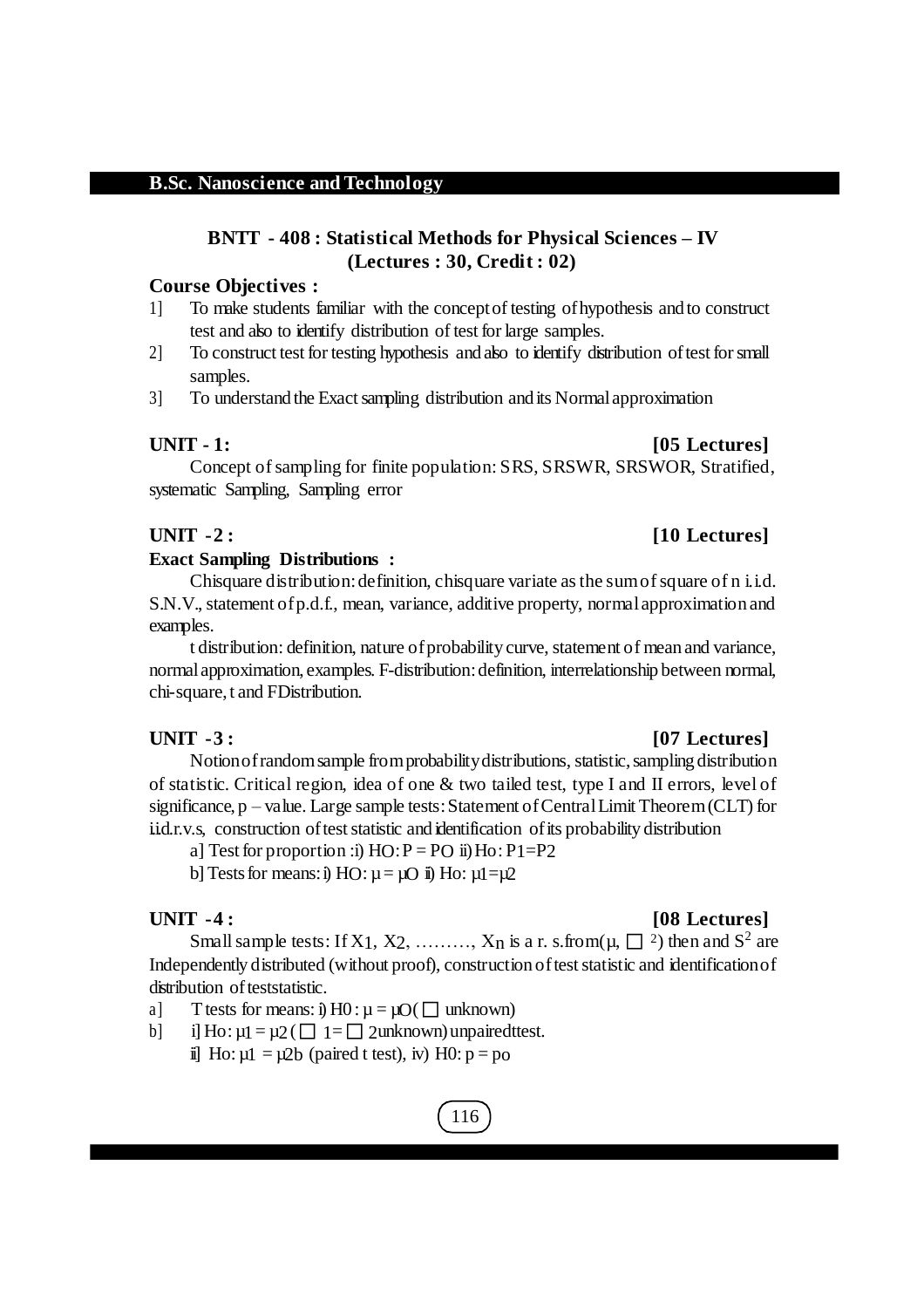#### **Reference books :**

- 1. Kapoor V.K. and Gupta S.C.,Fundamental of Mathematical Statistics(2008),
- 2. Rohatgi V.K., Saleh A.K. and Md. Ehsan: An Introduction to probability and Statistics.
- 3. Programmed Statistics B. L.Agarwal. NewAge International Publishers
- 4. KaleB. K.:Afirst course onparametricinference.
- 5. CochranW. G.: Sampling techniques.
- 6. Murthy M. N.:Sampling Theory andMethods.
- 7. S.P. Gupta : Statistical Methods Sultan and Chand.

### **Course Outcomes :**

#### **UNIT - I : After completion of the unit, Students will be able to**

- 1] Sampling (SRS, SRSWR,SRSWOR,Stratified, Systematic Sampling),
- 2] Sampling error.

#### **UNIT - II : After completion of the unit, Students will be able to:**

- 1] Exact sampling distributions (Chi-square,Student t, F- distribution)
- 2] Statement of pdfand Normalapproximation.

#### **UNIT - III : After completion of the unit, Students will be able to**

- 1] Explain conceptsofHypothesis, Critical region,
- 2] Types of errors, size of test.

### **UNIT - IV : After completion of the unit, Students will be able to**

- 1] Develop test statistic to test hypothesis. Identify which test is appropriate in given situation
- 2] Develop test statistic to test hypothesis. Identify which test is appropriate in given situation

\*\*\*\*\*\*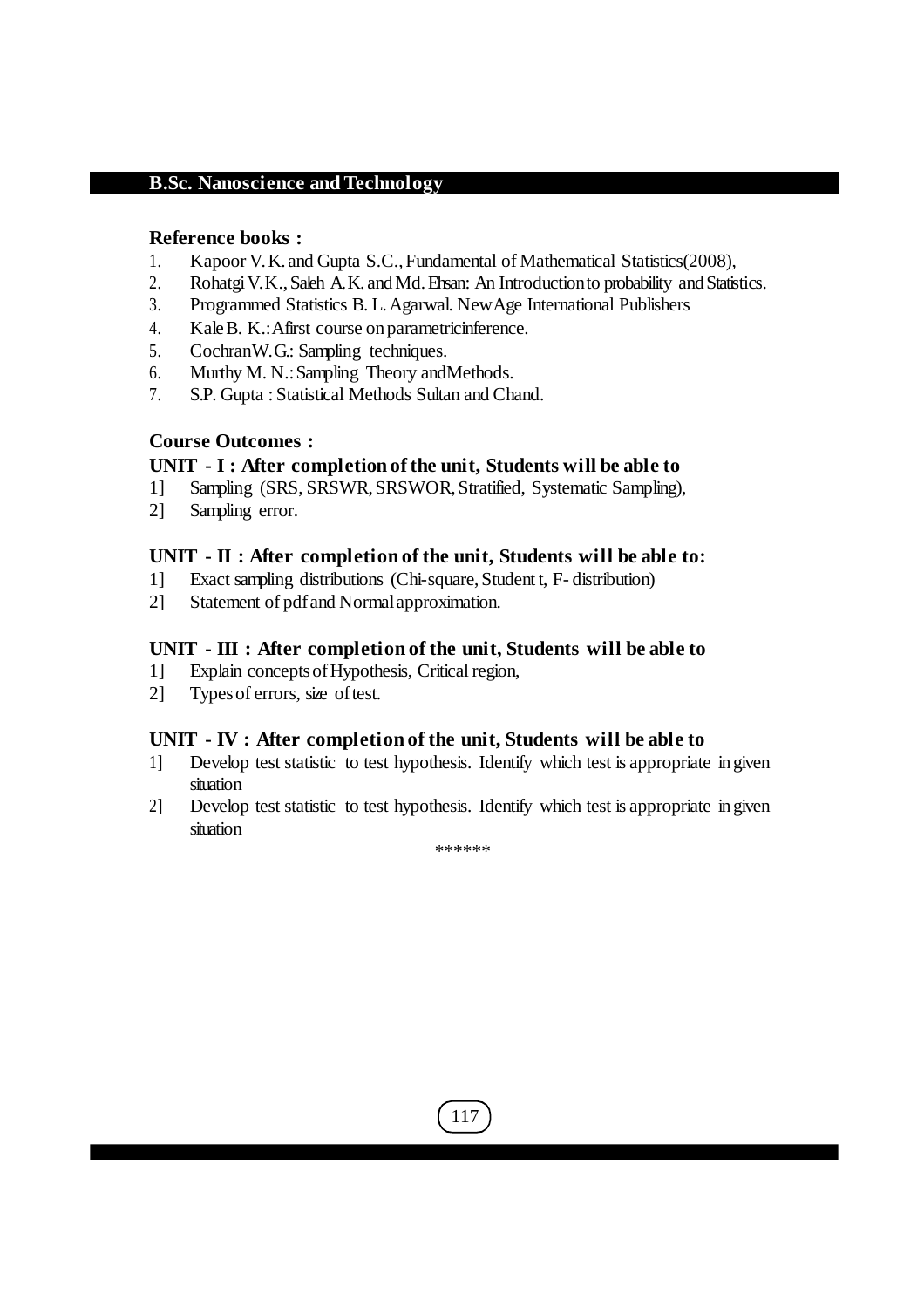### **BNTP - 414 : Computational MethodsLab 4 (Credit - 02)**

#### **Course Objectives :**

- 1] To assessrelation betweenthree variable and modelit in mathematical form.
- 2] To make students able to apply knowledge of t, chi-square , Fdistribution
- 3] To make students able to analyze both small and large datausing testing ofhypothesis
- 4] To make students able to analyze attributes and to create simulated data set.

#### **Experiments :**

- 1] Sampling forfinite population
- 2] Application ofChi- squareDistribution
- 3] Application of Student –T Distribution
- 4] Application of F- Distribution
- 5] Large SampleTest
- 6] Small SampleTest
- 7] Applications ofProbability
- 8] Applications of Bayse Theorem
- 9] Applications of Binomial Distribution
- 10] Applications of Poisson Distribution
- 11] Applications ofExponential Distribution
- 12] Applications of NormalDistribution

#### **Reference Books :**

- 1. Gupta S.P. Statistical Methods; Sultan Publication.(2014)
- 2. AgrawalB.L., Basic Statistics, NewAge International Publishers (2015)
- 3. S. C. Gupta and V. K. Kapoor, Fundamentals of Mathematical Statistics; Sultan Chand and Sons(2014)

### **Course outcomes :**

### **After completion of the Experiment, Students will be able to know**

- 1] Analyze reallife situations using testing of hypothesis.
- 2] Draw simulated data set from given population.
- 3] Study applications of distributions

\*\*\*\*\*\*\*

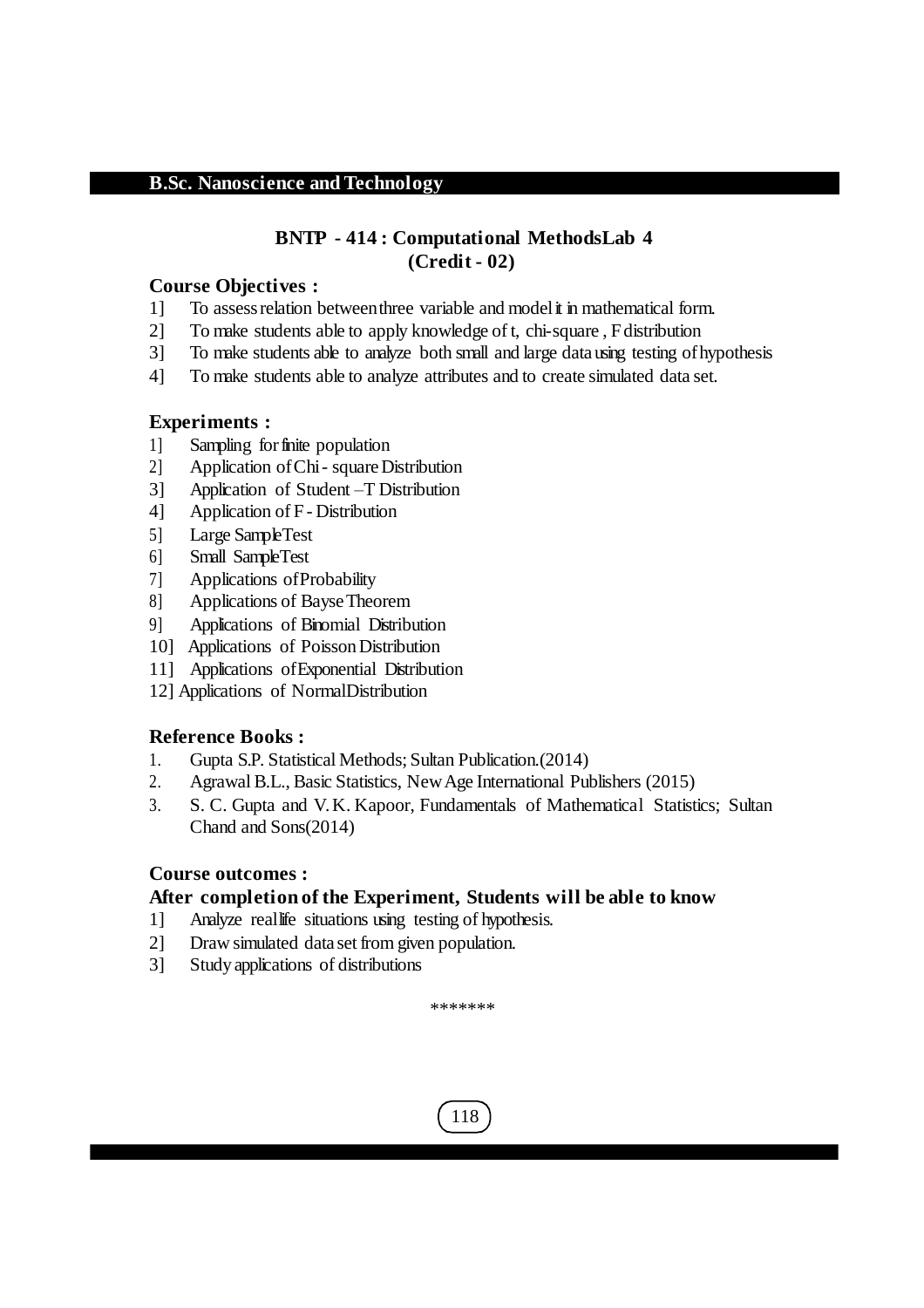## **BNTT - 409 : Analytical Instrumentation - I (Lectures : 30, Credits : 02)**

## **Course Objectives :**

1] To understand the materials are characterized byvarious spectroscopy

2] To study the basicknowledge ofthe spectroscopy

3] To study the principle of spectroscopy.

## **UNIT - 1 [08 Lectures]**

## **Ultraviolet Spectroscopy :**

Introduction, nature of electromagnetic radiation, electromagnetic spectrum, brief review ofatomic and molecular theory.

Ultraviolet Spectrophotometry: Instrumentation,radiation sources, detectors, readout module, filters, monochromators and performance, grating system for single beamand double beam UV spectrophotometry.

### **UNIT - 2 [08 Lectures]**

#### **Visible Spectrophotometry :**

Instrumentation, radiation sources, detectors,readoutmodule, filters, monochromators and performance, grating systemfor single beamand double beamVis Spectrophotometry.

### **Fluorescence Spectrophotometry :**

Introduction, Theory of Fluorescence: Principle, working and construction, instrumentation for fluorescence measurement: Sources, Monochromator and Detectors.

### **UNIT - 4 [07 Lectures]**

### **Phosphorescence Spectrophotometry :**

Introduction, Theory of Phosphorescence:Principle, working and construction, instrumentation forPhosphorescence measurement: Sources,Monochromator andDetectors.

### **Reference Books :**

- 1. UV -Visible ReflectionSpectroscopy of LiquidsJukka Räty Kai- Erik Peiponen Toshimitsu Asakura ISBN 978-3-540-45093-1 (eBook) DOI 10.1007/978-3- 540- 45093-1Springer series in optical Sciences.
- 2. Analyticalabsorption spectrophotometry inthe visible and ultra violet the principles. Sommer *Professor of Analytical Chemistry J. E. Purkyne University Brno, Czechoslovakia.* ISBN 0-444-98882-3

# 119

## **UNIT - 3 [07 Lectures]**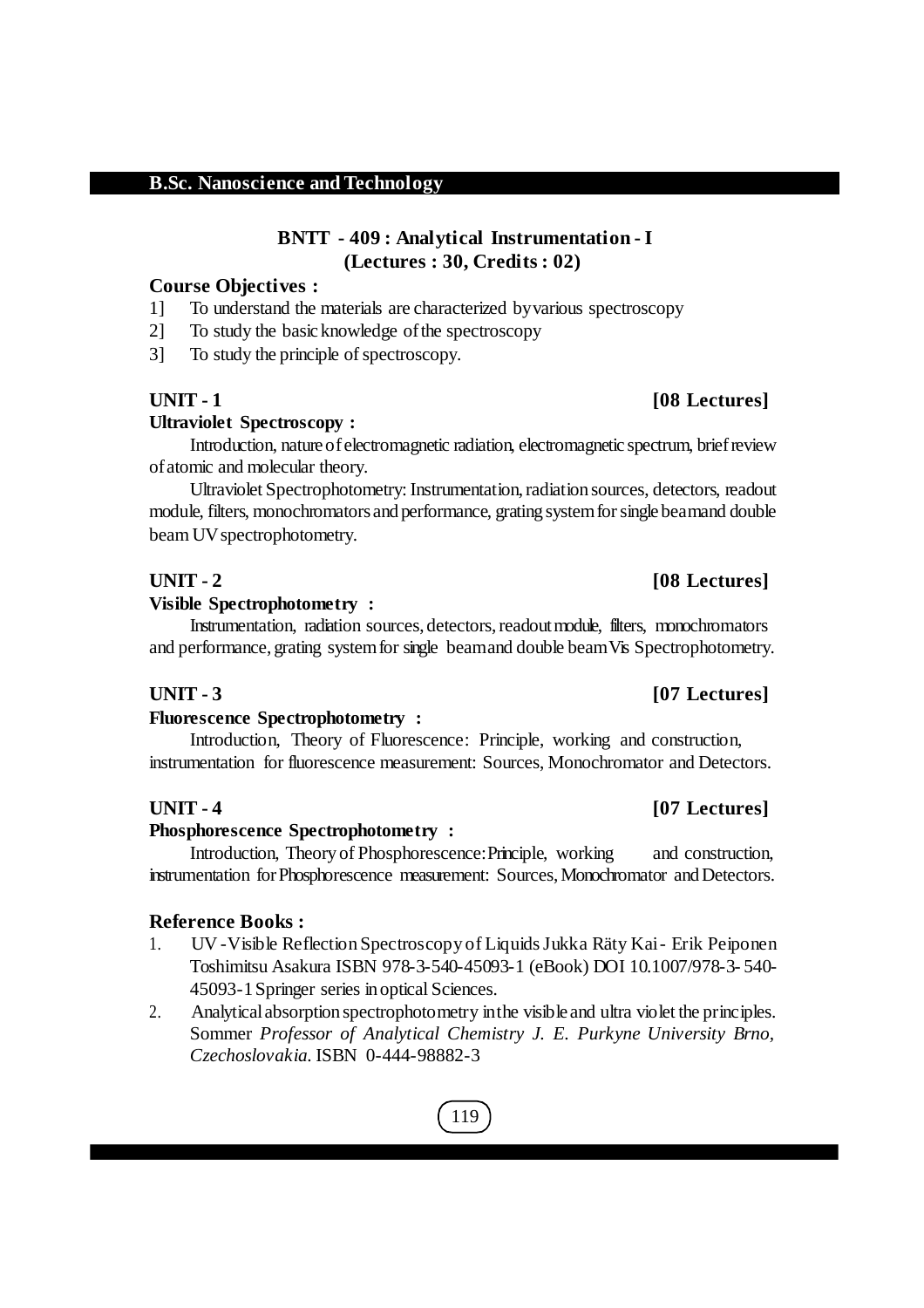- 3. Fundamentals of UV-visible spectroscopy Hewlett Packard publication number 12-5965-5123E
- 4. Ultraviolet and Visible Spectroscopy Edited by. Helmut Giinzler, Alex Williams Copyright OWILEY-VCH Verlag GmbH,2001.
- 5. An Introduction to Fluorescence Spectroscopy Perkin Elmer 2000.
- 6. Principles of Fluorescence Spectroscopy Third Edition Joseph R. Lakowicz 2006, 1999, 1983 Springer Science + Business Media, LLC.
- 7. Fluorescence and phosphorescence spectroscopy Stephen G.Schulman Pergamon Press.

### **Course Outcomes :**

### **UNIT - I : After completion of this unit, students will be able to :**

- 1] Understand concept ofelectromagnetic spectrum.
- 2] Understand Instrumentation of Ultra violet spectrophotometry.

#### **UNIT - II : After completion of this unit, students will be able to :**

- 1] Understand basicprinciples of visible spectrophotometry
- 2] Understand working of single beamand double beamspectrophotometer instruments.

### **UNIT - III : After completion of this unit, students will be able to :**

- 1] Understand mechanism offluorescence.
- 2] Understand principle and construction of fluorescence spectrophotometry.

#### **UNIT - IV : After completion of this unit, students will be able to :**

- 1] Understand mechanism of phosphorescence.
- 2] Understand principle and construction of phosphorescence spectrophotometry.

\*\*\*\*\*\*\*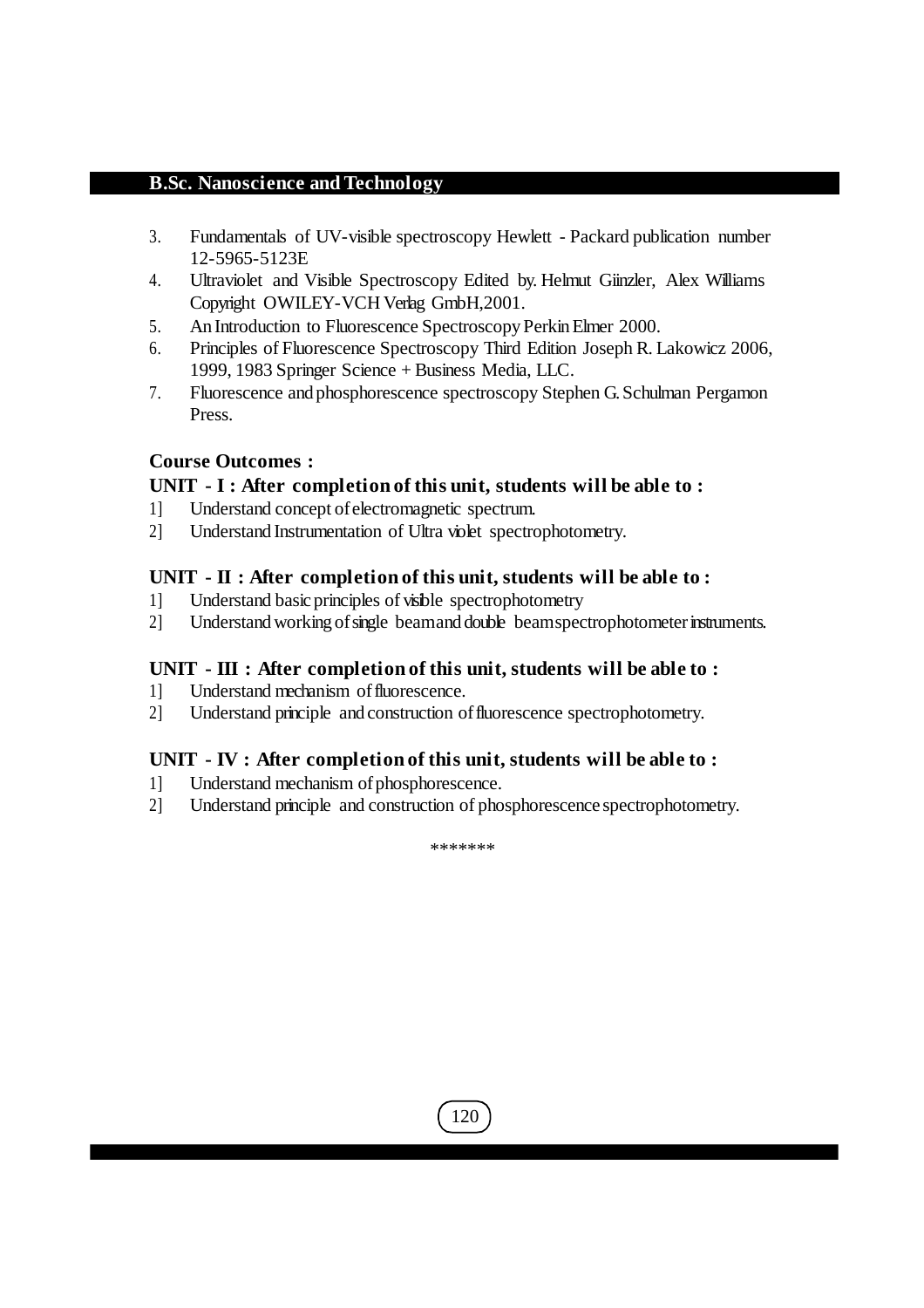### **BNTT - 410: Analytical Instrumentation-II (Lectures: 30, Credits: 02)**

#### **Course Objectives :**

1] To study the characterization techniques.

2] To calculate the crystalline size of materials by using X-Ray Diffraction.

3] To study the basic principle of SEM, TEM and AFMmicroscopies.

#### **Infrared Spectroscopy :**

Introduction, Theoryof IR spectroscopy, Instrumentation, radiation sources, detectors, readout module. Advantages, applications, interpretation of Infrared (IR)spectra. **Raman Spectroscopy** :

Introduction, Theory ofRaman spectroscopy,Instrumentation, radiation sources, detectors, readoutmodule, application.

#### **X - Ray Diffraction XRD)** :

Introduction, Theory of XRD, Production of X-rays and X-ray spectra, instrumental units: sources,  $X$  –ray tube, crystal monochromators, detectors for measurement of  $X$ - ray radiation. X-ray spectroscopy- Principle, absorption, emission and diffraction ofX-rays, Bragg sLaw, and applications.

#### **Unit - III : [08 Lectures]**

## **Atomic Absorption and Emission Spectroscopy Atomic Absorption Spectrometry (AAS)**:

Introduction, Theory ofAAS, Instrumentation for AtomicAbsorption Spectrometry, Nebulizer and atomizer.

#### **Atomic Emission Spectroscopy (AES)**:

Introduction,TheoryofAES, Instrumentation, spectroscopic sources, atomic emission spectrometer.

#### **Microscopy** :

Introduction ofScanningElectronMicroscopy(SEM):Construction, principle and working. Atomic Force Microscopy (AFM): Construction, principle and working. Transmission Electron Microscopy(TEM): Construction, principle andworking.

## 121

### **Unit -IV : [07 Lectures]**

## **Unit - II : [06 Lectures]**

# **Unit - I : [09 Lectures]**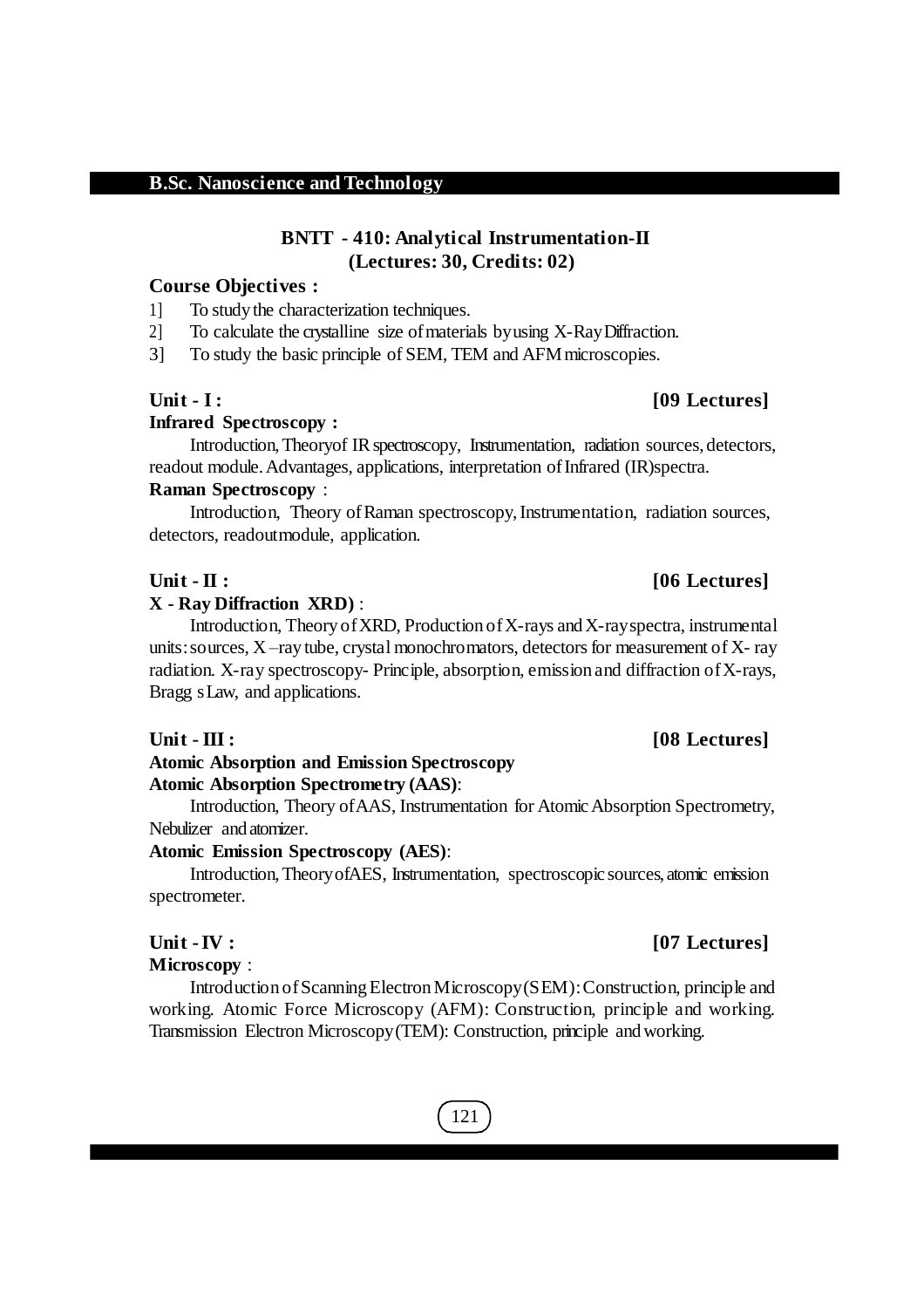### **Reference Books:**

- 1. Infrared and Raman spectroscopy : principles and spectral interpretation. Larkin, Peter (Peter J.) ISBN : 978 - 0 - 12 - 386984 - 5.
- 2. Introductory Raman Spectroscopy,John R. Ferraro,Kazuo Nakamoto and Chris W. Brown ISBN:978-0-12-254105-6, (Second edition) Elsevier, 2003
- 3. D. Cullity-Elements of X-RAY DIFFRACTION SECOND EDITION. ISBN 0- 201- 01174-3. Elsevier 2003.
- 4. Atomic ForceMicroscopy/Scanning TunnelingMicroscopy 3, SamuelH. Cohenand Marcia L. Light body, Kluwer Academic Publishers.
- 5. Analytical Atomic Absorption SpectroscopySELECTED METHODS JonC.Van
- 6. Loon 1980ASubsidiary of Harcourt Brace Jovanovich, Publishers.
- 7. AtomicAbsorptionSpectrophotometry*By* W.T. Elwell*And* J.A.F.GidleyPergamon Press Ltd. 1966
- 8. Microscopy for Nanotechnology, by Nan Yao. Zhong Lin Wang KluwerAcademic Publishers.
- 9. Microscopy Applications in Materials Science, Solid-state Physics and Chemistry, S. Amelinckx,D. vanDyck,J. vanLanduyt, G. vanTendeloo,VCHVerlagsgesellschaftmb H, Weinheim (FederalRepublic ofGermany)

### **Course Outcomes :**

#### **UNIT - I : After completion of the unit, Students will be able to**

- 1] Understand Construction andworking of Raman spectrometry.
- 2] Understand application ofIR and Raman spectrometry

### **UNIT - II : After completion of the unit, Students will be able to**

- 1] Understand the basic principle ofX- RayDiffraction,
- 2] Understand construction and working of XRD unit.

### **UNIT - III : After completion of the unit, Students will be able to**

- 1] Understand principle, construction and working of Atomic Absorption Spectrometry
- 2] Understand principle, construction and working atomic Emission Spectrometry

### **UNIT - IV : After completion of the unit, Students will be able to**

- 1] Understand construction, working and principle of SEM
- 2] Understand construction, working and principle of TEM
- 3] Understand construction, working and principle of AFM



\*\*\*\*\*\*\*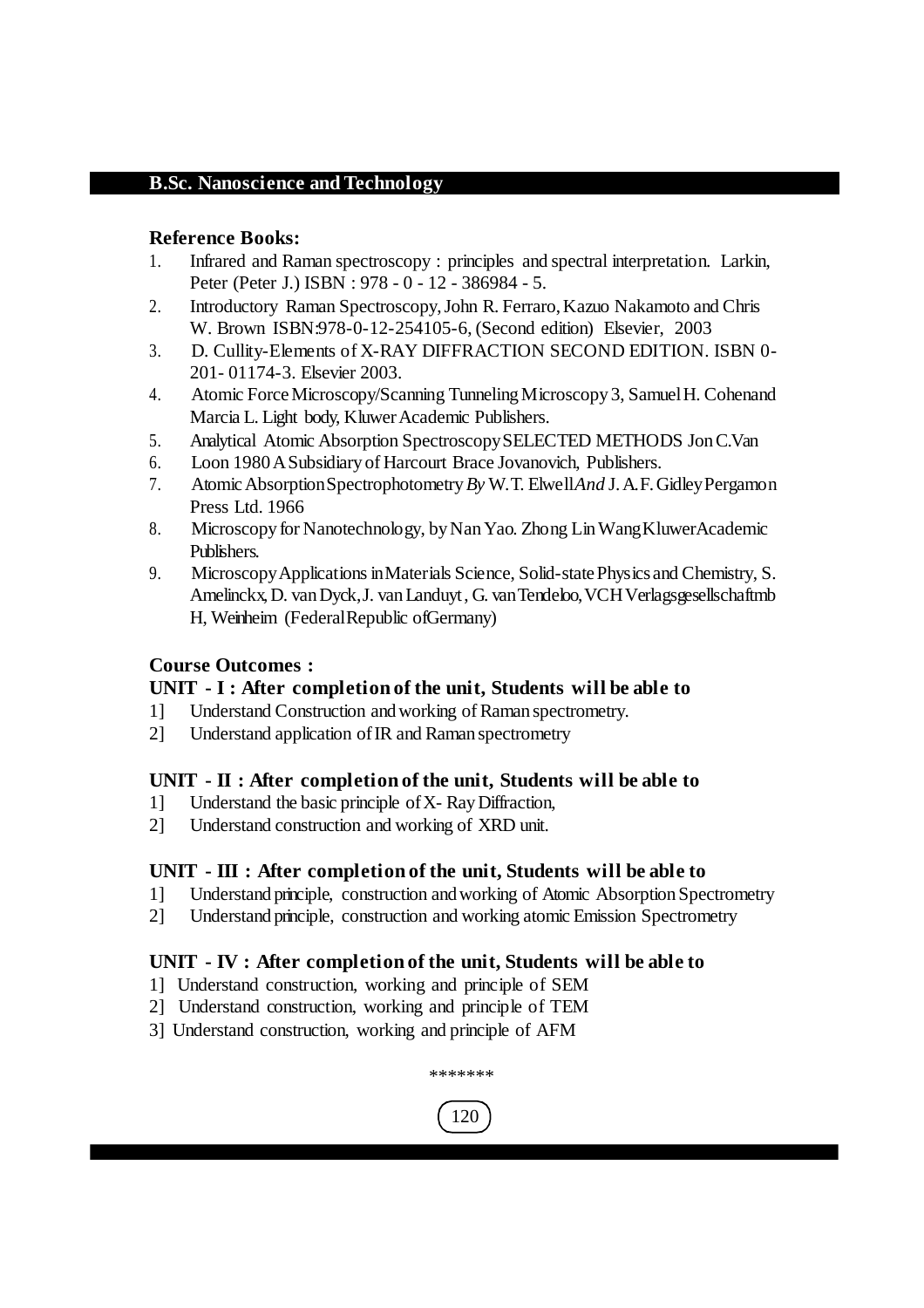## **BNTP – 415: Analytical Instrumentation (Credits: 02)**

#### **Course Objectives :**

- 1] To gain knowledge in characterization techniques
- 2] To study analysis of the materials byusing characterization technique.

#### **Experiments:**

- 1] Data interpretation and plotting
- 2] Studies onUV Visible spectrophoto meter
- 3] Studies onX-RayDiffractions
- 4] FT-IR spectra interpretation
- 5] FT-RAMAN spectra interpretation
- 6] Fluorescence spectra interpretation
- 7] Phosphorescence spectra interpretation
- 8] Scanning Electron Microscope imagein terpretation
- 9] Atomic Force Microscope imagein terpretation
- 10] Analysis of atomic absorption spectra

#### **Reference Books :**

1] Instrumental Analysis Labmanual, M.J. Prushan. CHM 311, 2018.

#### **Course outcomes: After completion of experiment, Students will be able to :**

1] Know principle and working ofvarious characterization

techniques. 2] Have an idea about the crystal structure of materials byusing XRD.

- 3] Understanding the atoms stretching in materials by using IR spectrometer.
- 4] Study about the morphology of materials by using SEM, TEM and AFM images.

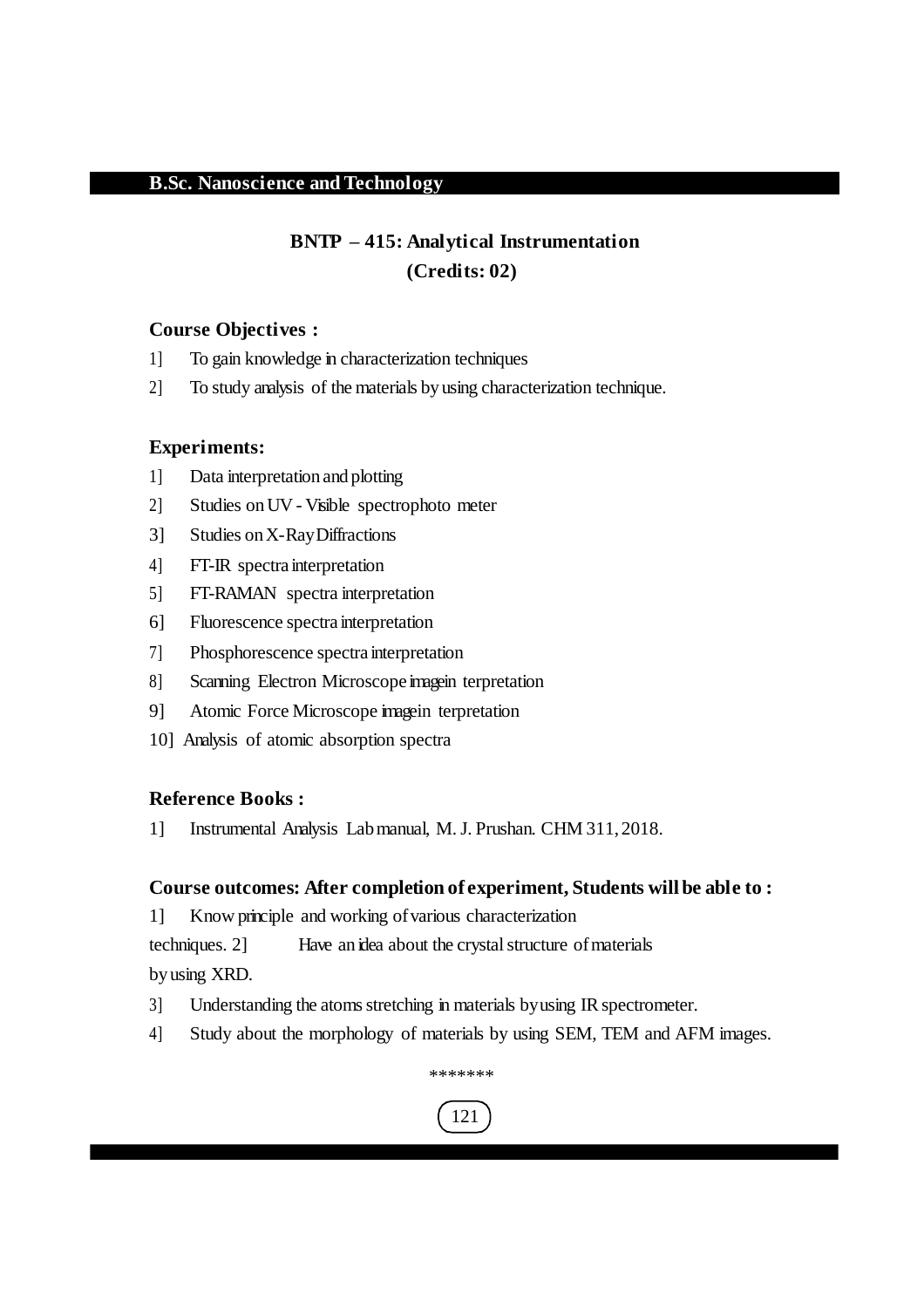5] Calculate the surface areaofcolloidal materials by using image of SEM,TEMand

AFM.

|                       |                              |            | <b>Internal Exam</b>      |                                                |                                       | <b>Practical</b> |                | Submission                                                   |                                         |              |
|-----------------------|------------------------------|------------|---------------------------|------------------------------------------------|---------------------------------------|------------------|----------------|--------------------------------------------------------------|-----------------------------------------|--------------|
| <b>Course</b><br>Code | Name of the<br><b>Course</b> | <b>ESE</b> | <b>ISE</b><br>$\mathbf I$ | $ISE$<br>$\mathbf{I}$<br>Online<br><b>Test</b> | <b>Course Code</b>                    | <b>Exam</b>      | <b>Journal</b> | Case study/<br><b>Educational</b><br>Tour/<br><b>Seminar</b> | Day to<br>day<br><b>Perform</b><br>ance | <b>Total</b> |
| <b>BNTT-301</b>       | Physics-V                    | 30         | 5                         | 5                                              | <b>BNTP 311</b><br>LAB <sub>1</sub>   | 35               | 05             | 05                                                           | 05                                      | 130          |
| <b>BNTT-302</b>       | Physics-VI                   | 30         | 5                         | 5                                              | Physics                               |                  |                |                                                              |                                         |              |
| <b>BNTT-303</b>       | Chemistry-V                  | 30         | 5                         | 5                                              | <b>BNTP 312</b><br>LAB <sub>2</sub>   | 35               | 05             | 05                                                           | 0 <sub>5</sub>                          | 130          |
| <b>BNTT-304</b>       | Chemistry-VI                 | 30         | 5                         | 5                                              | Chemistry                             |                  |                |                                                              |                                         |              |
| <b>BNTT-305</b>       | Biotech-V                    | 30         | 5                         | 5                                              | <b>BNTP 313</b><br>LAB <sub>3</sub>   | 35               | 0 <sub>5</sub> | 05                                                           | 0 <sub>5</sub>                          | 130          |
| <b>BNTT-306</b>       | Biotech-VI                   | 30         | 5                         | $\overline{5}$                                 | Biotechnology                         |                  |                |                                                              |                                         |              |
| <b>BNTT-307</b>       | Statistics-I                 | 30         | 5                         | 5                                              | <b>BNTP 314</b>                       |                  | 05             |                                                              |                                         | 130          |
| <b>BNTT-308</b>       | Statistics-II                | 30         | 5                         | 5                                              | LAB <sub>4</sub><br><b>Statistics</b> | 35               |                | 05                                                           | 05                                      |              |
| <b>BNTT-309</b>       | Instrumentation-I            | 30         | 5                         | 5                                              | <b>BNTP 315</b>                       |                  |                |                                                              |                                         |              |
| <b>BNTT-310</b>       | Instrumentation-II           | 30         | 5                         | 5                                              | LAB <sub>5</sub><br>Instrumentation   | 35               | 0 <sub>5</sub> | 0 <sub>5</sub>                                               | 0 <sub>5</sub>                          | 130          |
| BNTT-<br>$AECC-2$     | EVS-I                        | 40         | 5                         | 5                                              |                                       |                  |                |                                                              |                                         | 50           |
| Total of<br>SEM III   |                              |            |                           |                                                |                                       |                  |                |                                                              |                                         | 700          |

#### **Evaluation Scheme B.Sc. Nanoscience and Technology Semester III**

\*\*\*\*\*\*\*